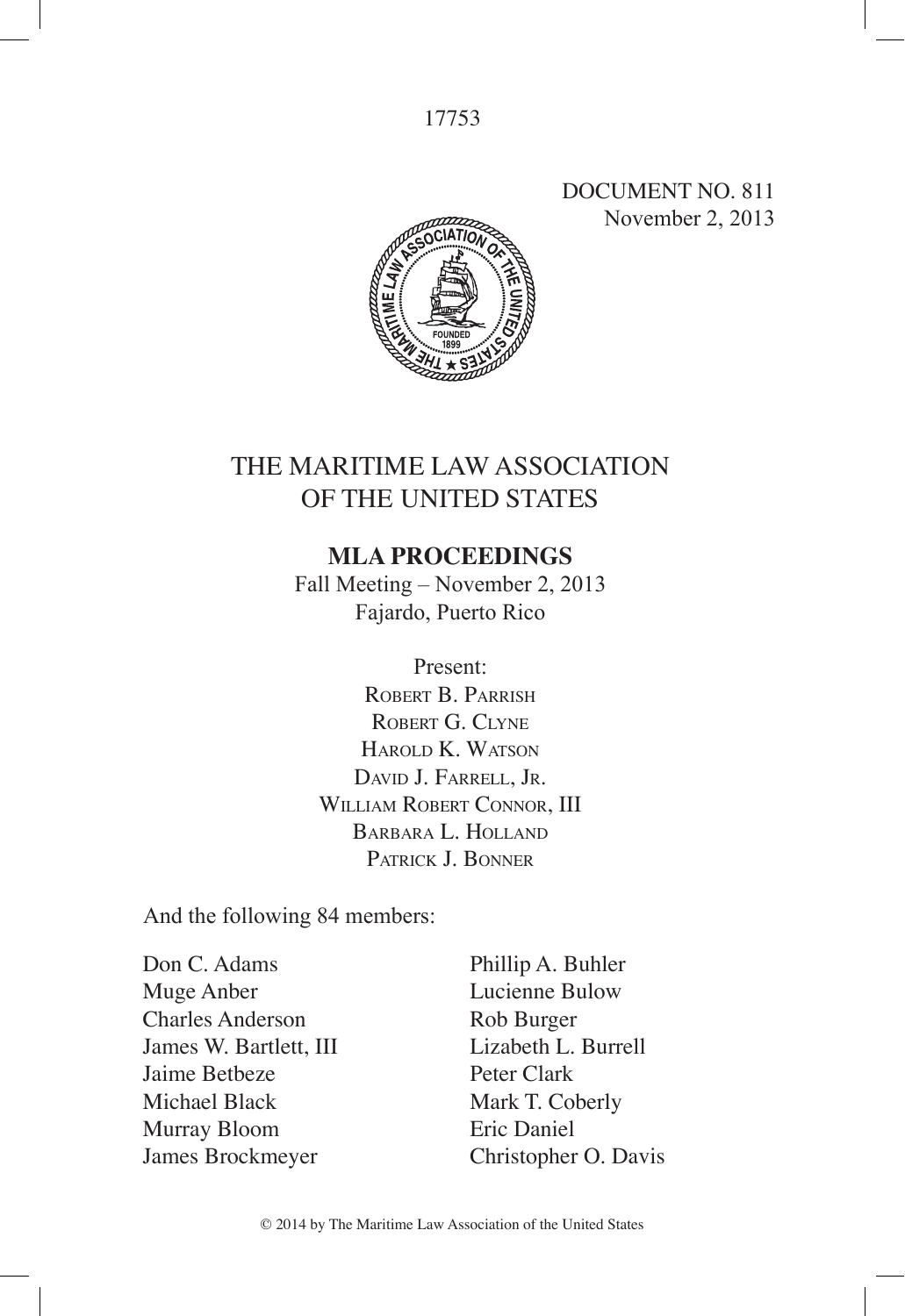Charles DeLeo Vincent M. DeOrchis Susan Dorgan John S. Farmer David C. Farrell Boriana Farrar Robert B. Fisher Ed Floyd Vincent J. Foley G. Beauregard Gelpi Alexander M. Giles Geoffrey Ginos Don Greenman Christopher M. Hannan Raymond P. Hayden Chester D. Hooper Lori Hopkins Rob Hopkins Skip Keesal Allen R. Kelley Donald J. Kennedy RADM Frederick J. Kenney Lawrence I. Kiern Sandy Knapp Lynn L. Krieger Marjorie F. Krumholz Erika J. Lindberg Ryon L. Little Marker Lovell Warren J. Marwedel Ray Massey Howard McCormack Daniel G. McDermott Peter A. McLauchlan

Dennis Minichello James Miranda Jeffrey Moller James F. Moseley, Jr. James F. Moseley, Sr. Francis X. Nolan, III Don O'Hare Edward J. Powers Edward C. Radzik Mary E. Reeves Robert Reich J. Ramon Rivera-Morales William J. Riviere John Ryan John Scalia Charles E. Schmidt Pamela Schultz J. Ben Segarra Jonathan Spencer Norman Stockman Michael F. Sturley Kevin Thornton Jeff Tillery John Vayda Chris Verducci Joseph A. Walsh, II John M. Woods Robert Zapf JoAnne Zawitoski

And the following two guests:

John O'Connor Michiel Van Leeuwen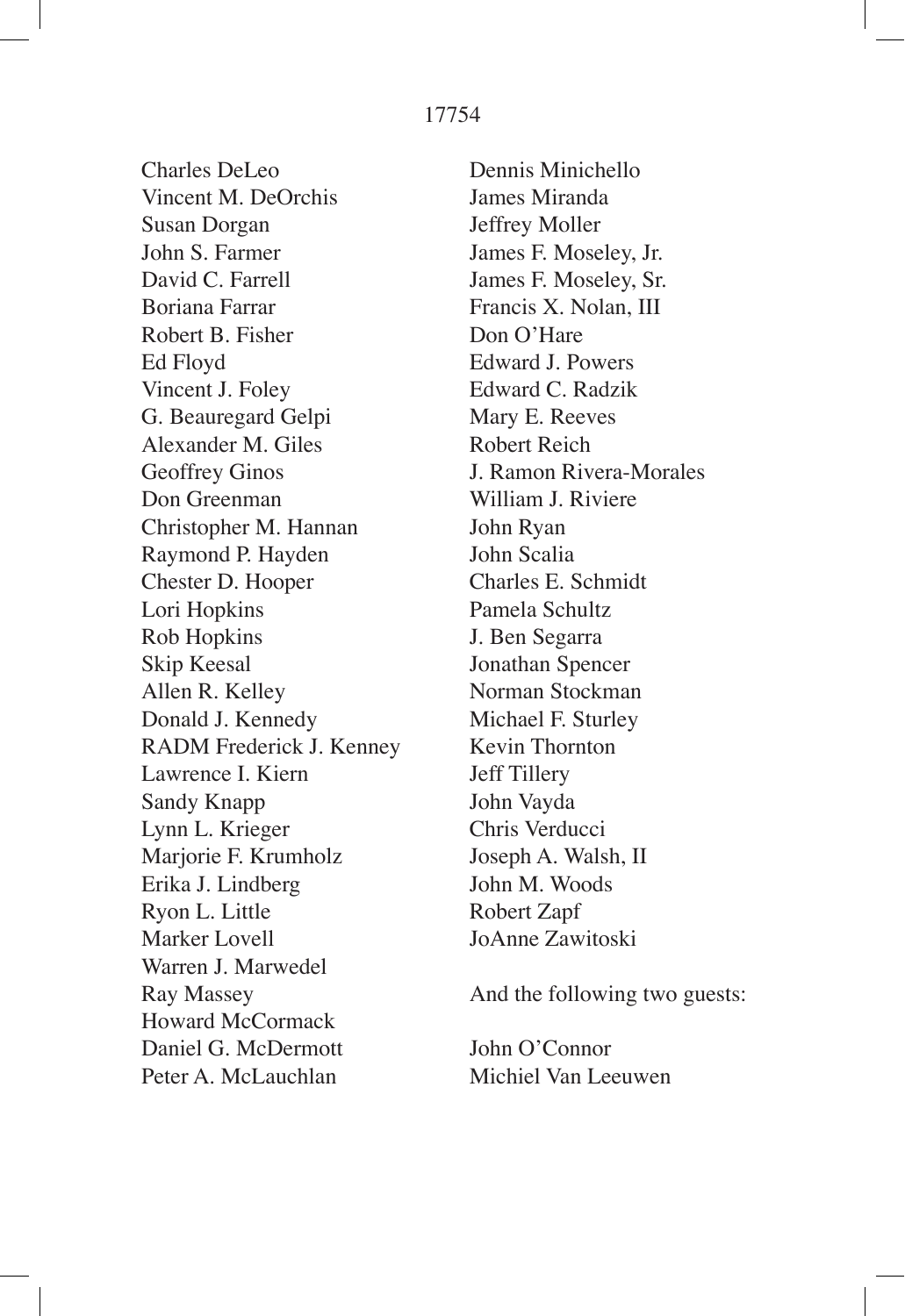# **TABLE OF CONTENTS**

|                                                                   | Page  |
|-------------------------------------------------------------------|-------|
| <b>Reports of Officers</b>                                        |       |
| Secretary's Report                                                | 17766 |
| Treasurer's Report                                                | 17767 |
| Membership Secretary's Report                                     | 17768 |
| <b>Reports of Standing Committees</b>                             |       |
| Young Lawyers                                                     | 17770 |
| Uniformity of U.S. Maritime Law                                   | 17772 |
| Stevedores, Marine Terminals, and Vessel Services                 | 17774 |
| Regulation of Vessel Operations, Safety, Security, and Navigation | 17776 |
| Marine Torts and Casualties                                       | 17778 |
| Carriage of Goods                                                 | 17779 |
| Practice and Procedure                                            | 17781 |
| Marine Financing                                                  | 17782 |
| International Organizations, Conventions, and Standards           | 17784 |
| Fisheries                                                         | 17785 |
| <b>Offshore Industries</b>                                        | 17787 |
| <b>Reports of Special Board Liaison Committees</b>                |       |
| Website and Technology                                            | 17789 |
| <b>American Bar Association Relations</b>                         | 17791 |
| <b>Reports of Special Committees</b>                              |       |
| <b>BIMCO</b>                                                      | 17791 |
| Adjournment                                                       | 17794 |
|                                                                   |       |
| <b>Formal Standing Committee Reports</b>                          |       |
| <b>Arbitration and ADR</b>                                        | 17795 |
| Marine Insurance and General Average                              | 17797 |
| <b>Board Minutes</b>                                              |       |
| Minutes of the Board of Directors' Meeting, August 10, 2013       | 17798 |
| Minutes of the Board of Directors' Meeting, October 29, 2013      | 17811 |
|                                                                   |       |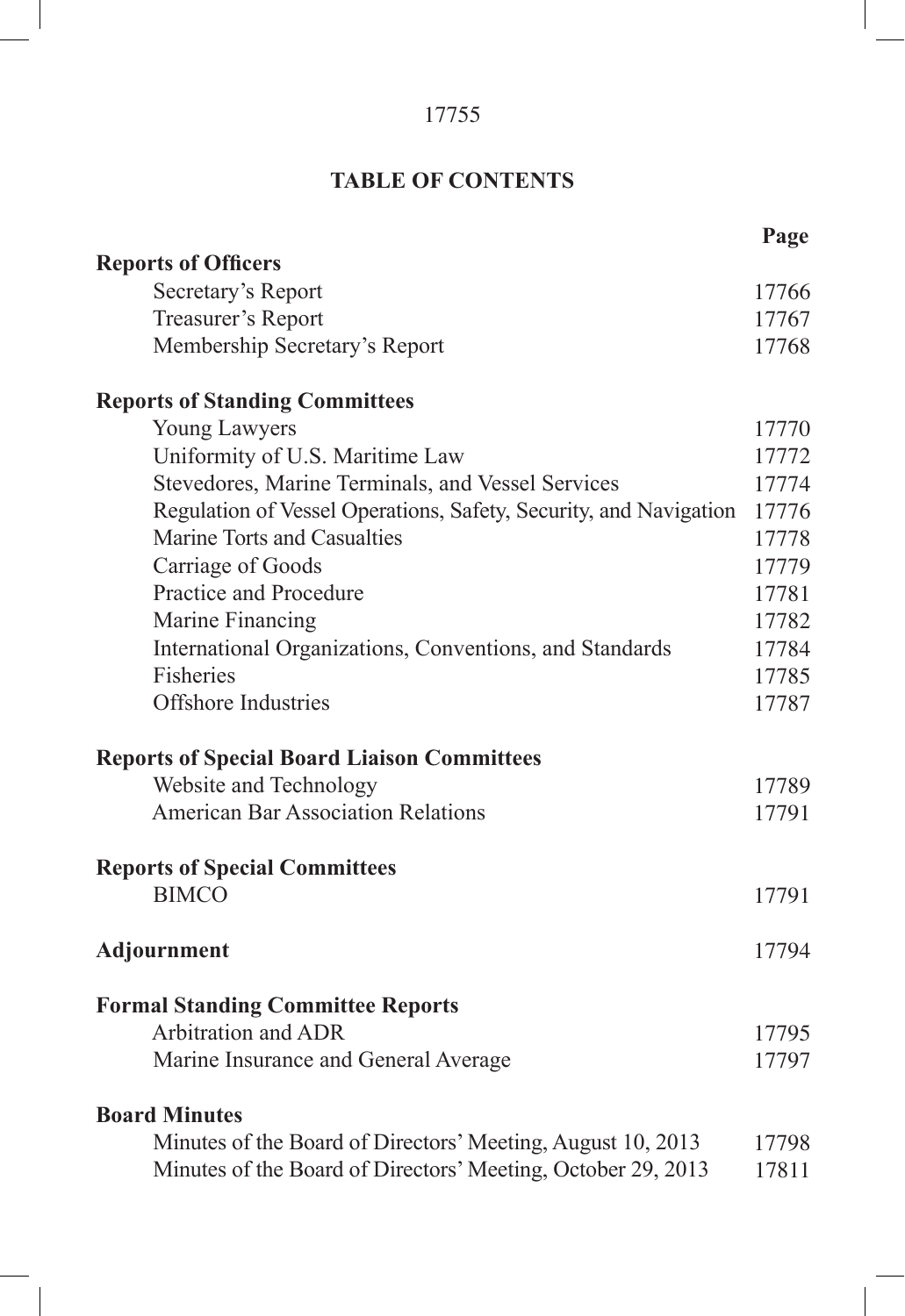MR. PARRISH: Good morning. Good morning. I'm just looking for a friendly face in the back of the room. There's Chris Hannan coming in. I'd like some of the people who are in the lobby to come in.

We'll commence the Fall 2013 Meeting of the Maritime Law Association of the United States, and I'm going to break tradition today and start from the podium, and then adjourn to the table to spare my bad back, but welcome everybody.

It's been a great week. I know we're all ready to get back to the mainland, some of us, but we're going to have a fairly short meeting this morning. We have eight or ten committee reports and we may be out of here earlier than usual.

 The first thing I'd like to do is to bring Donny Radcliff up. Donny. Donny, of course, is our meeting chair.

(Applause.)

MR. PARRISH: As I mentioned in some forum, when we conceived of this joint meeting with the Instituto Iberoamericano de Derecho Maritimo, we knew that it would present certain challenges of culture merging, and Donny has been the chief emergence officer. Bill Graffam, is the president of IIDM, and also a long time MLA member, and of course a good friend, but without Donny we couldn't have made this thing happen, and I want to thank him from the bottom of my heart.

(Applause.)

MR. PARRISH: I think Donny is going to bring his committee up and recognize them, with spouses, and also talk to us about tonight.

MR. RADCLIFF: My family says I'm long winded and some say I talk slow. For those of you who were at the Spring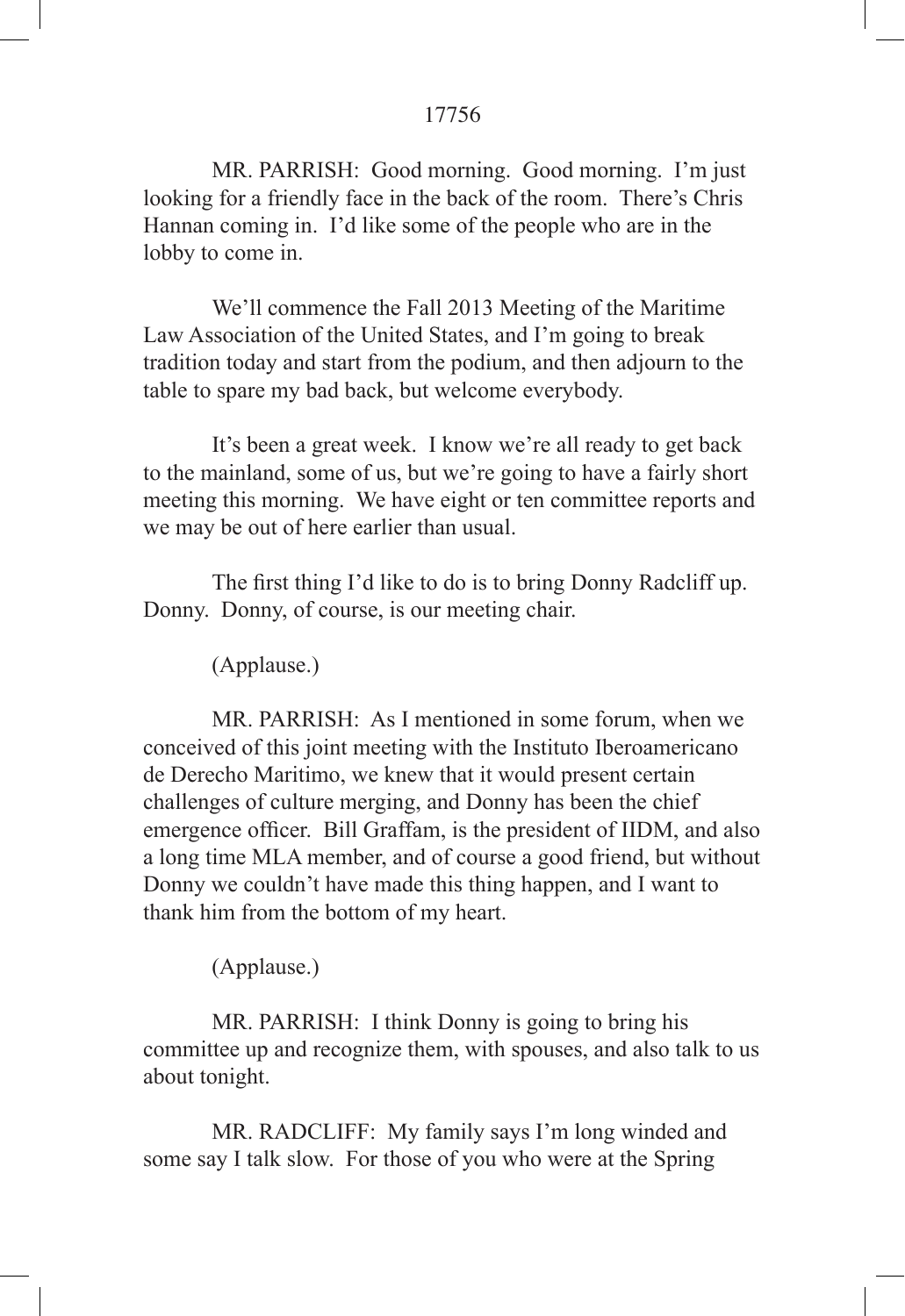Meeting in New York, you will no doubt remember how Bob towered over me to finish up my spiel about this meeting.

So I'll try to be quick but I do want to recognize, and certainly Bob wants me to recognize all of the non-delegating members of the planning committee because it's been a lot of work for them.

If half of what could have gone wrong this week had gone wrong, then the hard work of Bob, Charlie Schmidt, who is our in-house expert on event planning and number crunching, and the committee, would not have mattered a whole lot.

 And speaking in generalities and not specifics, when a group like ours partners with another professional organization, which has its own membership and its own tradition, to cohost a function such as we have had this week, I think the likelihood of something serious going wrong not only doubles, I think it triples or quadruples.

And I don't mean something inconsequential, like the next president of the MLA at midnight checking in with his wife being told his room had been canceled. Something more serious that would disrupt this meeting. But it hasn't happened. Murphy's Law has stayed away. And unless this group has had a complete metamorphosis and we all now keep our complaints to ourselves, then I think the meeting has gone well, because everybody has been complimentary and that is greatly appreciated.

Bob had to break from tradition in two ways in forming this committee. One was that he took almost half the available spots on the planning committee and put longstanding IIDM members on the committee. They are all San Juan maritime attorneys. They are now MLA members. They joined just so they could serve on this committee and they have all done a great job.

Manolo Rodriguez, his wife Olga, and Juan Carlos Deliz, were in charge of the fishing tournament. Raquel Dulziades and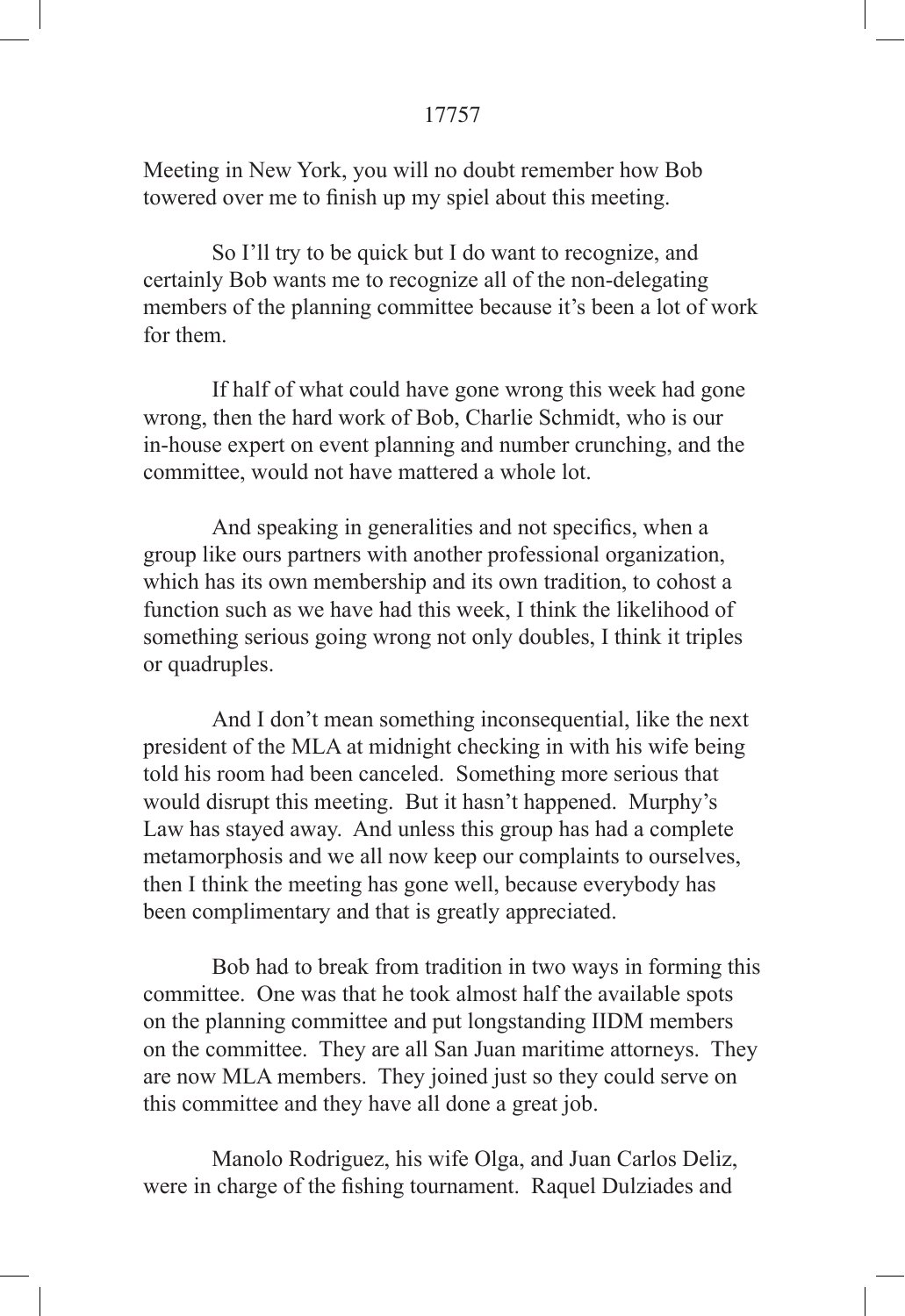Tony, her husband, were in charge of being the personal liaison and putting together all the information for tours, such as to the rain forest. And they have certainly done their work in those compartments very well. But actually, they are all law partners of Bill Graffam, the president of the IIDM, and had responsibilities far beyond their committee titles.

Manolo was John Farmer's counterpart on the CLE. He is the one who lined up all the IIDM speakers. Juan Carlos was pretty much Jim Moseley Jr.'s counterpart. He got everything that was to be delegated that didn't fit a particular category, including the sponsored trip to Old San Juan last night. Raquel also helped in both those big events. So they did far more work than just within their committee titles.

Luis Saldana and his wife Omara from San Juan were in charge of golf. When we met at our site committee meeting here last year, I told him I could make his job simple, but not easy. I said, "All you have got to do is make Hal Watson happy." I think he did. And Hal didn't win this time, which is highly unusual.

The other break from tradition that Bob very reluctantly, but wisely did, was because he knew we would have all kind of unexpected challenges in planning a joint meeting. So what we had to do this year was to fill the few remaining positions with repeat committee members. I have observed how the Planning and Arrangements Committee is chosen enough to know that in the committee selection process great effort is made to bring in new members. This has to be the best committee. It's rewarding, it's fun. But for this meeting we felt that we had to have experience at every level.

Pamela Schultz from San Francisco is the one new member. She was in charge of tennis and fun run. The fun run went off without any hiccups. When Pam got to the El Conquistador early this week, the tennis courts frankly were deplorable. She had to go to work on that. They were much better, and had had a good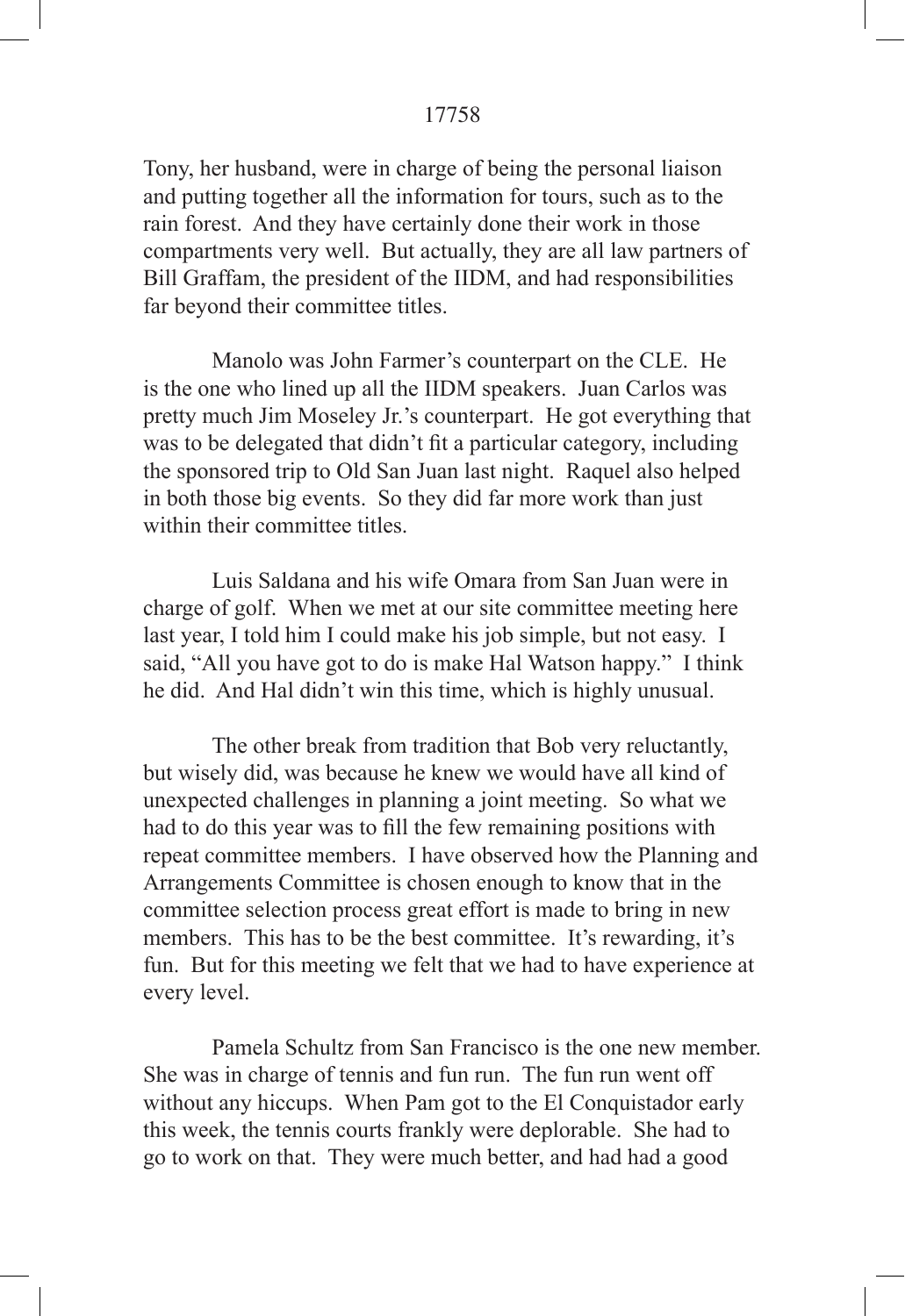make-over, by the time of the tournament. Most resorts have a dedicated tennis pro. This one does not. The tennis pro is the golf pro. And so Pam not only had to organize the tennis tournament, she had to put it on.

We had one signee who participated in the tournament who had never played tennis in his life. He watched a match on TV and said, "I can do that." And so Pam had to deal with those kind of unexpected ones. She did not have an easy job.

Paul and Mildred Calvesbert from San Juan are in charge of sailing. They are not here. They are on Palomino Island lining up the sailing event, which takes place at one o'clock this afternoon. But it is good that Paul is local, because he had trouble running down the manager and getting the equipment. I don't think anybody from the U.S. would have actually made the tournament happen. We certainly appreciate Paul and Mildred's help.

One of the unusual aspects of this meeting was, in addition to a million decisions, there was a lot of back and forth between the two organizations in trying to make it all work. One example is that the IIDM wanted all our evening functions to start at 9 p.m. Very nicely, they agreed to just start 30 minutes later than we usually do. But there's been a lot of negotiation between the groups trying to make both sets of members happy.

One thing we did not negotiate with was the evening event. We made it very clear Janet Marshall from New Orleans was going to make all the decisions. She knows what we like, she knows what we do not like, and she was to be the person in charge. Janet is not here. She is still working on tonight. If you saw her this week, you saw the crown of her head because she has been working all week at the registration table making sure the evening events were done as planned. Janet is ready for us tonight and has done a great job.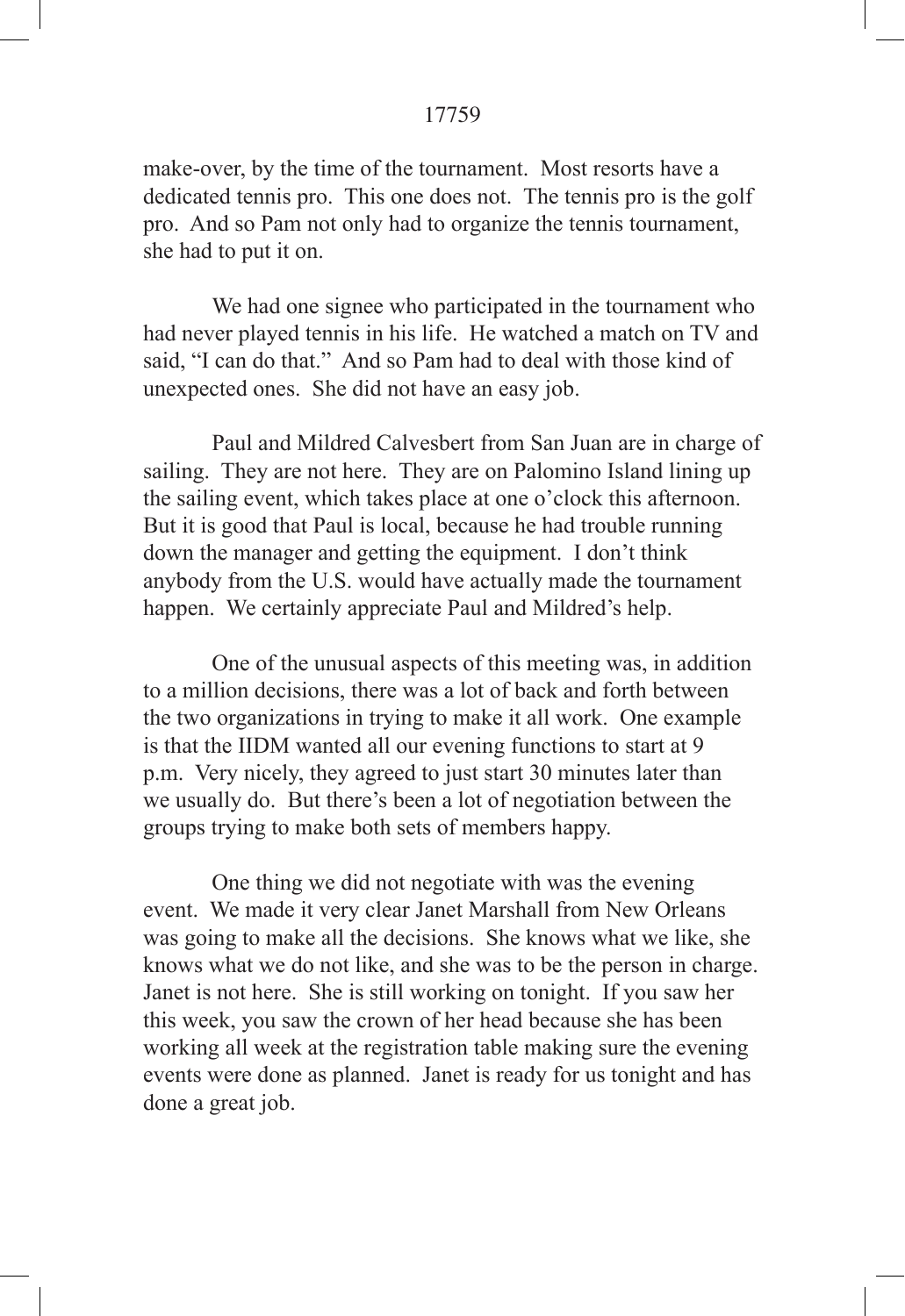John and Jill Farmer from St. Louis were in charge of the CLE program. You have all seen him working the last two days. No delays. Everything went on time. Pat Smith of Tulane told me that she has handled scores and scores of CLE registrations for different groups and that she has never had one where the group did what they should have until John Farmer. Pat said it was to perfection. We appreciate John making that happen.

(Applause.)

MR. RADCLIFF: I have done registrations twice and the first time I didn't have a clue what I was doing. Daré and I were not able to make the Hawaii meeting so I don't know if Marker and Alli Lovell from San Francisco felt that way, but he had it down to perfection for this meeting.

I know she is not going to be reading the minutes, but I do need to thank Robin Becker with the MLA. At Bob Connor's recommendation, Robin was the person who collected the registration materials and the payments. That still left plenty for Marker to do before and at the meeting. Marker did what he normally does for us and he also did that for the IIDM, from ribbons to packets and other things. So, Marker, we appreciate your and Alli's help.

John and Ellen James were in charge of the programs and the committee meetings. Ellen helps with an SAT testing course each year several times. She had to return yesterday to do that in New York today, so they are not here. But John also had to work with both groups to do the registration materials and to do the booklets. He worked with eight committees in organizing what they needed for their Tuesday afternoon sessions and he did it without any type of mistake or error.

We all know that Jim Moseley, Jr. has his kind disposition from both his parents and he needed it in being our vice chair and treasurer -- Jim and his wife Heather. Any time Bob and I got a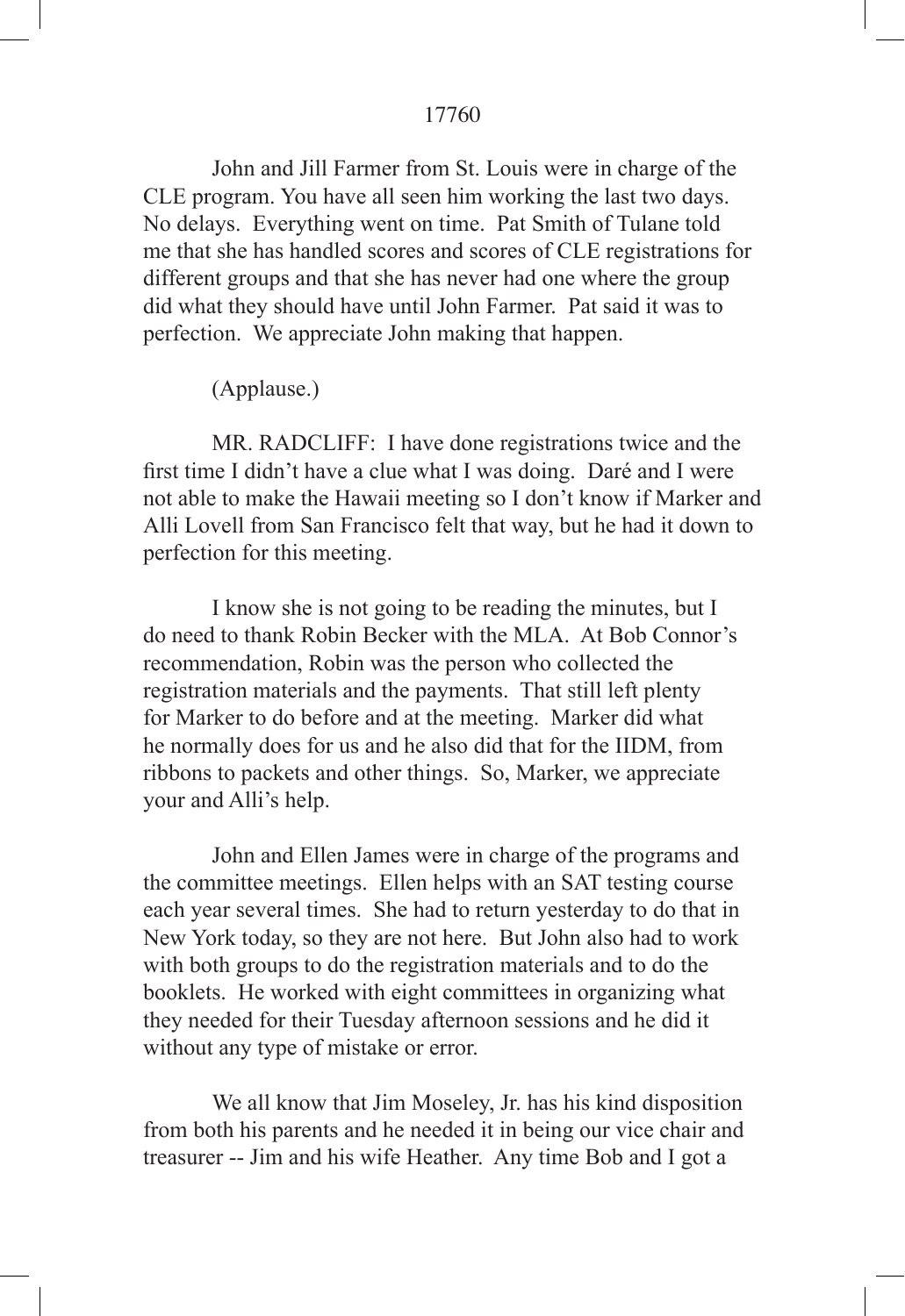dog job that we did not want to give to somebody else, we gave it to Jim. On one task, I was happy to see that Bob gave it to him instead of asking me to assign it. Jim called me a few minutes later and said that of all the volunteer work he had done for the MLA over the years, this is the first one he would have liked to say no to if he could have. So Jim was great to have.

I think unless I have left anybody out...yeah, I'm getting to it. My wife was not telling me to recognize her, but to recognize Forrest. And of course this is Bob and Forrest's party and she has done a great job throwing the party and I hope everybody enjoys the rest of the meeting.

We have sailing. It is at Palomino Island. Observers do not have to pay, so please join that sporting event. Of course we have a dinner/dance tonight, which is Bob and Forrest's goodbye celebration. For a year and a half I have been waiting to watch Liz Burrell and Professor Davies do the salsa and we are now less than eight hours away.

Everybody have a good trip home. I've enjoyed it, Daré has enjoyed it, and we'll see you throughout the rest of the day.

(Applause.)

MR. PARRISH: Donny, I was just getting ready to cut you off when you were talking about my wife.

Thank you very much for all the hard work. I know everybody has enjoyed it.

I next would like to introduce a few of our friends and some dignitaries we have with us today. We have a great delegation from the United States Coast Guard, Admiral Fred Kenney, Captain Melissa Bert, and Lieutenant Commander Lineka Quijano, and we'd like to ask our friend Admiral Kenney to come up and make a few remarks.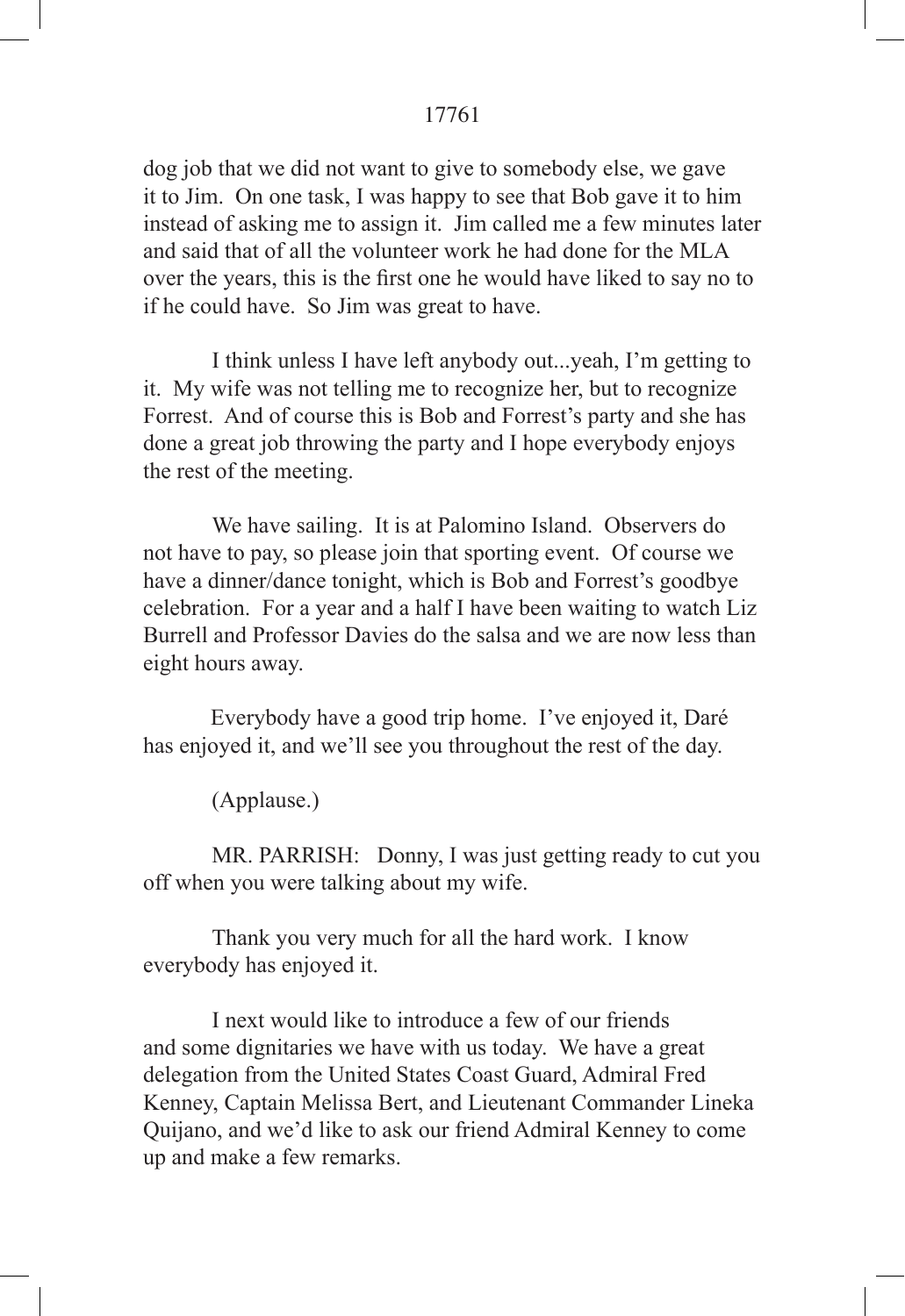ADMIRAL KENNEY: Good morning, everybody. It's good to see you all here bright and early on a Saturday morning.

I wanted to thank Bob Parrish and Bill Graffam, who I know is not here, and also all the organizers of what has really been a great event. I'm not going to talk too much substance here today, but I did have a few comments that I wanted to make.

I usually come up here to report on the state of the Coast Guard-MLA relationship, and I'm very happy to report that it remains strong and continues to grow. It's events like these and the day-to-day interaction that we have with MLA members and Coast Guard, the CG JAG attorneys, that I think continues to grow the relationship. The opportunities to interact that we have, and venues like this, really make the ability for the free flow of communication between the Coast Guard and the maritime bar a reality.

And it's remarkable how I think we're able to work through issues more effectively and efficiently just by the enhanced communication that we have. You know, I certainly have gotten some suggestions for improvement while I've been here, and that's fine. That's really what I'm looking forward to whenever I come to these events.

I think this event really has been unique and special for another reason. If you listen to Admiral Papp, our Commandant, one of the things he really stresses for Coast Guard personnel is gaining proficiency in your craft. And proficiency is not just mere qualification and the ability to get the job done adequately. It's becoming the master of your trade.

And for maritime lawyers, the opportunity to master your craft and engage in professional development is really rather limited. I, as the head of CG JAG, really focus on professional development for my people as well. And it was interesting, Bob mentioned Melissa and Lineka, who both gave presentations here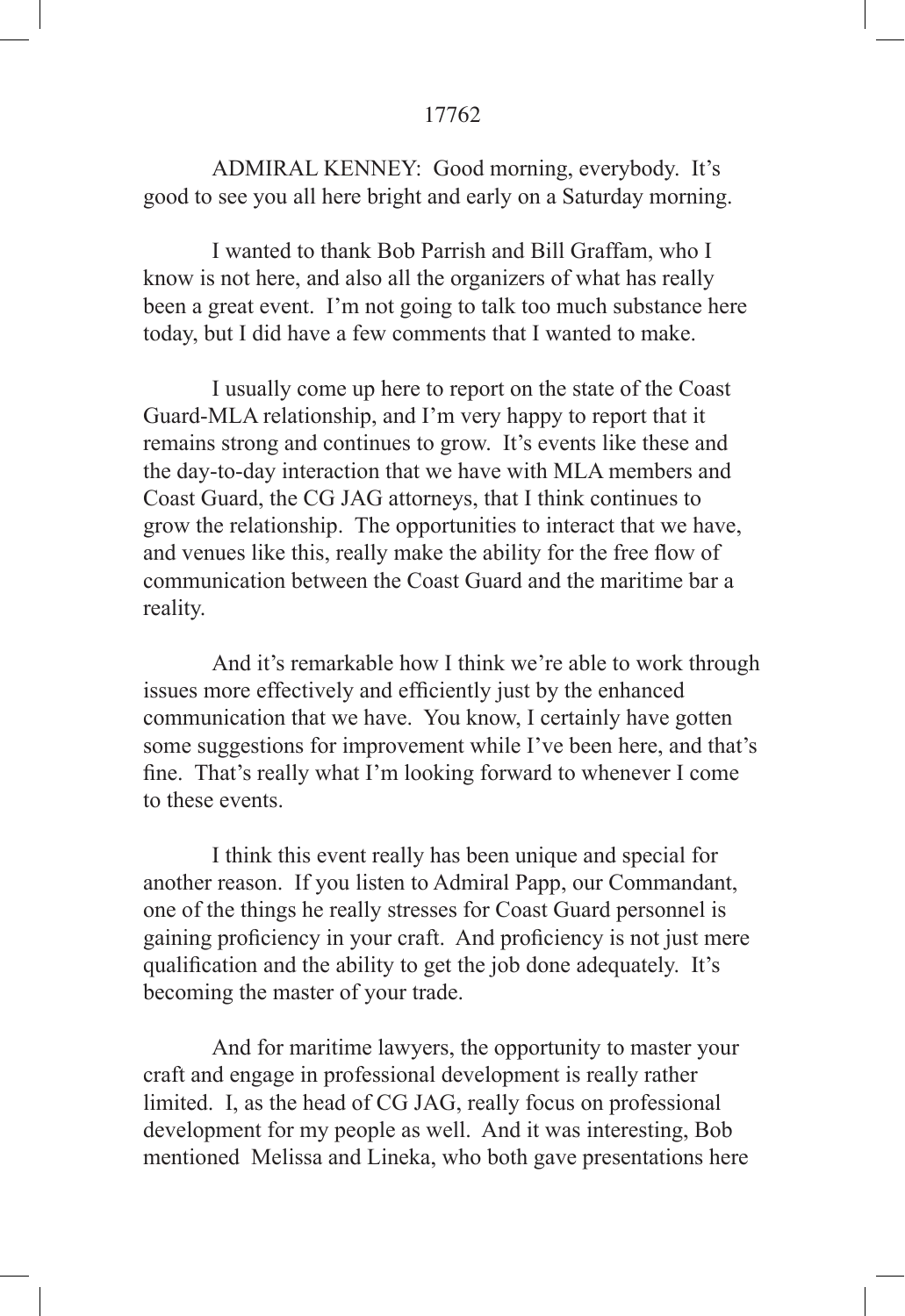this week. But we also had three Coast Guard attorneys who were here to get their CLE.

And I was talking to one of them on Thursday and he said, "You know, the MLA CLE sessions are really the only opportunity that most maritime lawyers have to gain CLE in their chosen craft and there's no better opportunity to work to master your craft than meetings like this." So I want to applaud you for that.

The next thing I wanted to touch on was really the brilliant stroke that Bob had in bringing the IIDM along with this. One of the things that I've really been focused on through my Coast Guard legal career is developing legal capacity around the world and trying to promote the rule of law in developing countries.

It's very interesting to note when you get to most developing countries and you look at the way the United States tends to conduct capacity building and security cooperation, for most developing countries, they really can't afford, nor do they need a navy. What they need is a Coast Guard, where they can protect their borders, where they can protect their fish stocks, where they can promote enforcement of international rules and regulations for the safety of navigation. I'm just giving a few examples. But that can't happen unless a rule of law is in effect in the country that you're speaking of.

One of the things that I always say is, you know, the Coast Guard is a very large law enforcement agency and we work to promote the law enforcement mission around the world, but it is very, very hard to conduct law enforcement when there's no law to enforce. And we find that in country after country as we work to help them build coast guards.

And you look at some of the U.S. initiatives, the Africa Maritime Law Enforcement Partnership in both East and West Africa, the Oceania Maritime Security Initiative in the Pacific, and what the Coast Guard and the State Department have been doing in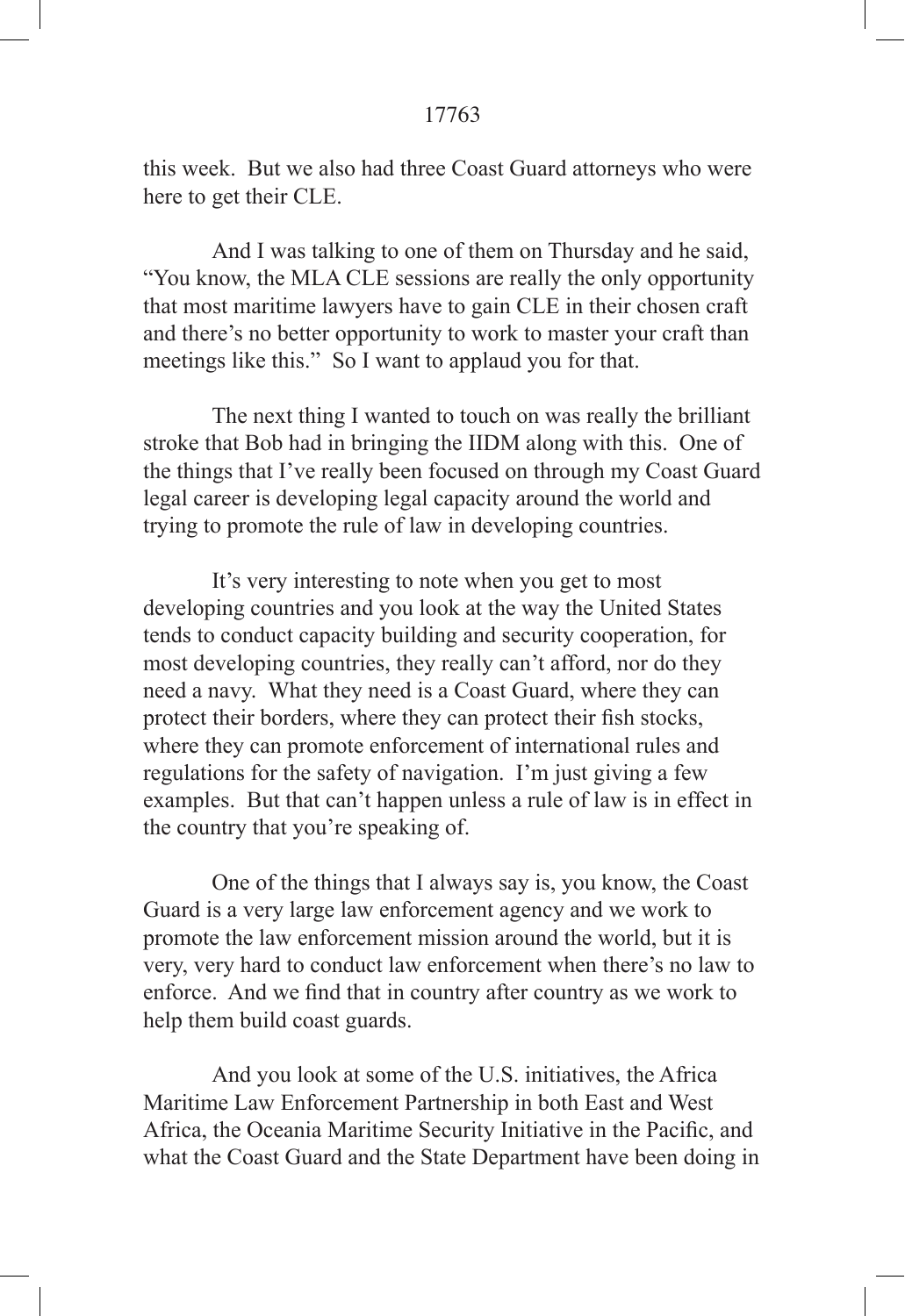Latin America, the eastern Pacific, the Caribbean nations, in terms of developing the rule of law when you look at our missions, like counter drug and migrant interdiction.

There's still a lot of work to be done, and I really think there's a role for the private bar in terms of developing legal capacity around the world. And why I was so excited about Bob bringing the MLA and the IIDM together is it provides another one of those opportunities, because the private bar really can have a role in identifying issues, working to promote the development of legal systems in countries where there is work to do, and that includes the United States.

And it's that interaction that allows us to work to get to where we need to be, where the rule of law takes hold around the world. That rising tide will lift all boats and we can have a consistent, understandable, transparent legal system that will facilitate ultimately what we're all here for -- to promote the maritime industry and the safe, secure and efficient flow of commerce around the world.

And so I wanted to just thank you again for really coming up with this great idea. I think it's good for the MLA, good for the IIDM, good for the maritime industry, and also good for the United States Coast Guard.

So thank you.

(Applause.)

MR. PARRISH: Thank you, Admiral.

Next I want to recognize our friend. I don't believe he's in the room. John O'Connor, are you here today? The President of the Canadian Maritime Law Association.

We are hopeful that he's out polishing up the Challenge Cup to return that to us.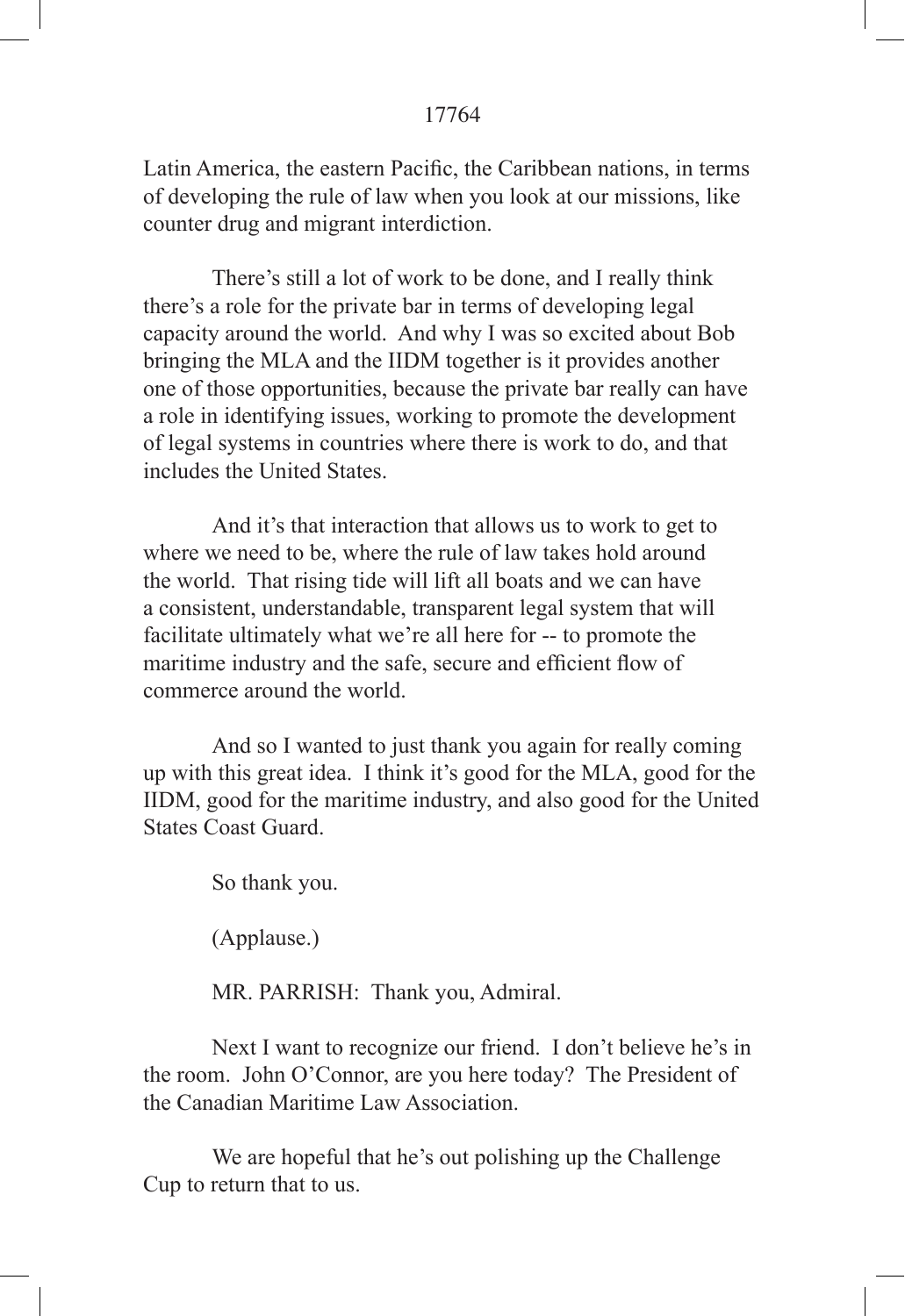But he's been here all week and I'm sure you've all seen him. He'll be around tonight as well.

Chris Davis, I didn't give you a warning, but if you would come up, I want to recognize you as having been elected as one of the two vice presidents of the Comité Maritime International, and ask you if you have some remarks as to the status of that organization.

MR. DAVIS: Thank you, Mr. President.

Good morning, ladies and gentlemen. I wasn't planning on coming up here this morning, so I'll be very brief. I want to thank the Association for its support. I've always stated that I serve on the Executive Council of the CMI at the pleasure of the MLA and its President and Board.

 I firmly believe the CMI is an important and relevant organization. Those of you who were in the room when Johanne Gauthier gave her presentation, could feel the passion that she feels for this organization. It is vital that we remain involved in the work of the CMI and I look forward to serving both the CMI and the MLA.

Thank you.

(Applause.)

MR. PARRISH: For the record, we could not have a better member also in the leadership of the CMI, Chris Davis. We thank him for that service.

The next thing I wanted to mention was the IIDM, and obviously we're here at a joint meeting, but just briefly, I thank you all for your cordiality to those friends.

What many of you may not know is that those of us who've been meeting together for decades representing all the sea ports in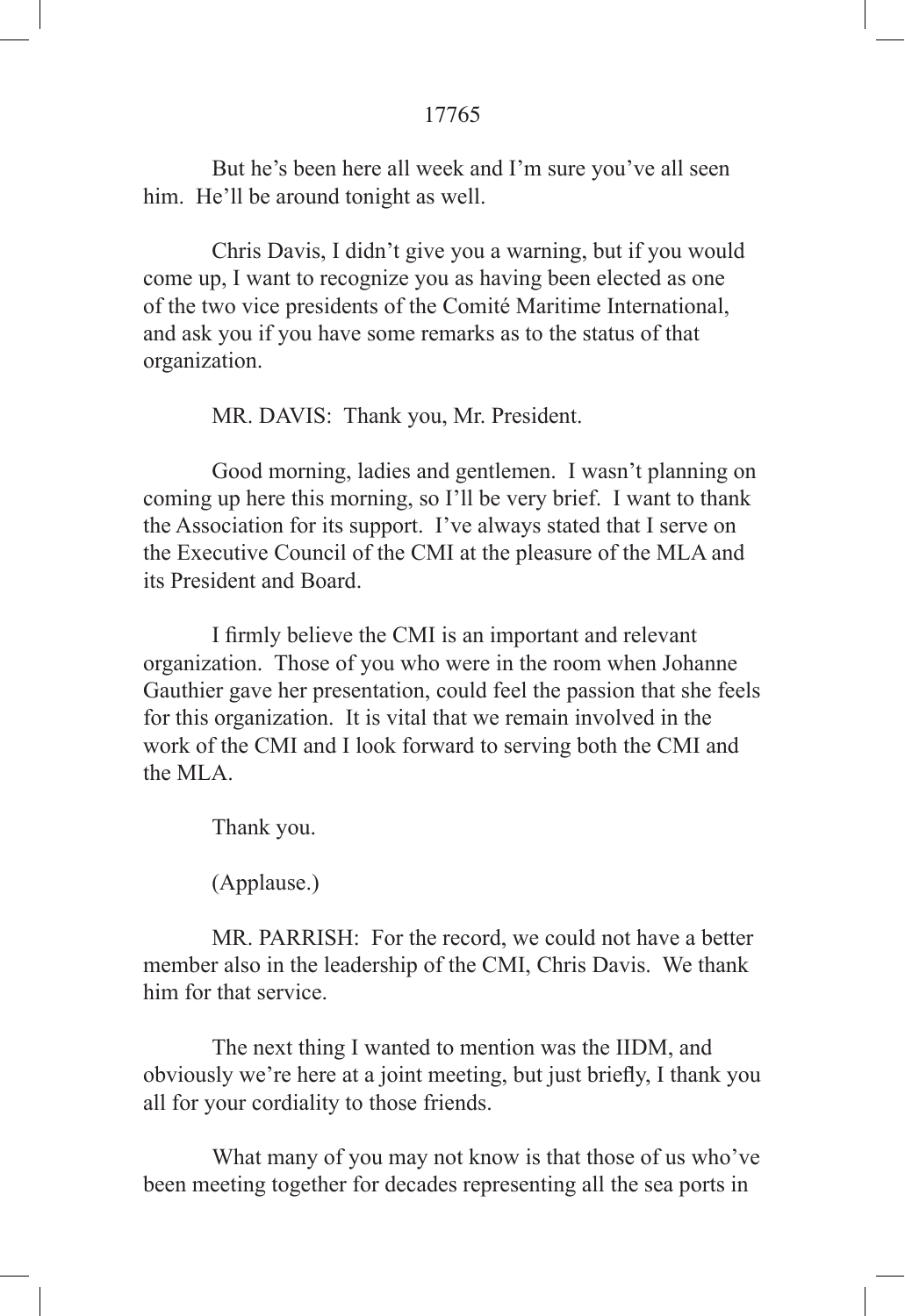the United States, the friends that you've met this week are also leaders of their respective firms, throughout Central and South America in all the Spanish-speaking countries.

So I hope this has been an opportunity for us to make or renew good relationships between the northern and southern hemispheres, because I think that's going to be our future as we continue the practice of law. We have many foreign lawyers here today. I might have called them all out by name, I'm not sure which ones are with us this morning, but we've been blessed with a lot of foreign participation. The Canadians showed up in force, probably in anticipation of trying to take back the Challenge Cup, but we're glad to have them.

 Officers' reports, Dave Farrell.

MR. FARRELL: Thank you, Mr. President.

I hope you've all signed in and any speakers who come up, please hand a business card to the court reporter, Joanne de Thomas of *Taquígrafos de Récord*. We're very grateful that she's here today, and if you have any court reporting needs in Puerto Rico, please consider hiring her.

Your Board has met twice since our Spring Meeting. First in August we met in Canada with the Canadian CMLA as our gracious host. And with many of our Canadian friends here in attendance this week with the splendid joint meeting with the IIDM, it can be fairly reported that the USMLA's tradition of congeniality and scholarship has been extended to maritime lawyers throughout the western hemisphere -- from the Straits of Magellan to the Great Northwest Passage.

The Board also met earlier this week, and I wanted to just advise you of some upcoming biannual events.

In the spring we're going to be returning to Cipriani Wall Street for our dinner on Friday, May 2, 2014.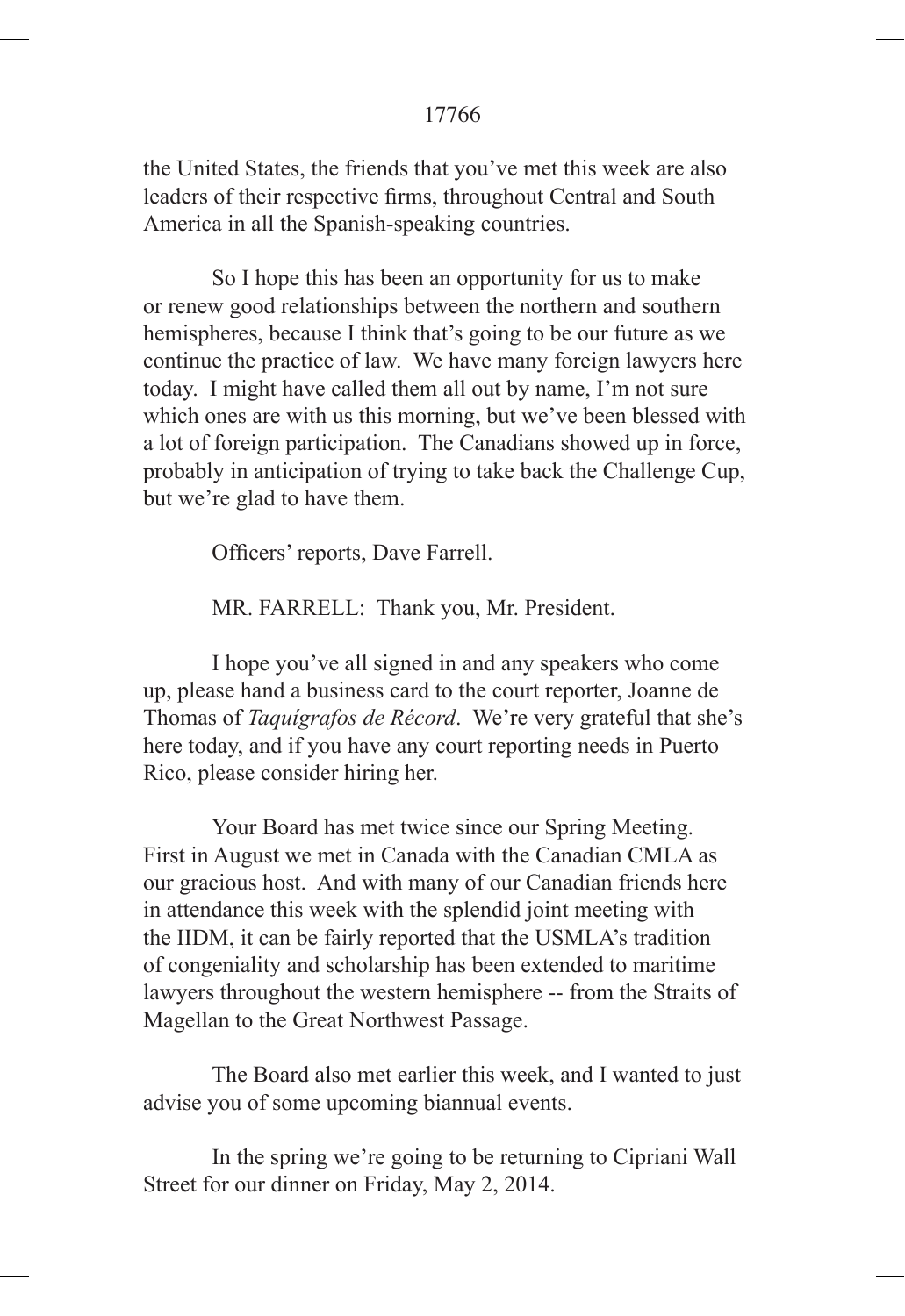A year from now we're going to have a city meeting in Philadelphia, October 22nd to 24th, 2014.

Then two years from now we're going to be having our next resort meeting, in the fall of 2015, on Bermuda at the Fairmont Southampton.

And there's plans for a joint meeting with the CMI during MLA week in the spring of 2016 in New York.

And then a city meeting in New Orleans in the fall of 2016 in conjunction with the 50th anniversary of the Tulane Admiralty Law Institute.

But the bulk of the Board's work over the last couple of months has involved revamping our web site. And our Magellan on this project is the very capable Lynn Krieger, who's also the Chair of our Website and Technology Committee. She's assisted by a special Board subcommittee comprised of Alex Giles, Katherine Newman, and Boriana Farrar. And I'm going to mangle website jargon if I continue much more, so I'm going to defer to Lynn to describe the specifics

That concludes my report.

MR. PARRISH: Treasurer Bob Connor.

MR. CONNOR: Good morning.

I'm happy to report that the Treasury is alive and well and in good fiscal shape. As usual, we still have 271 members who have not paid their dues. This is an important thing to the Association and I just think it's a moral commitment people should do.

One problem we do have, and I say it every time, if you change your e-mail address, if your firm moves or you change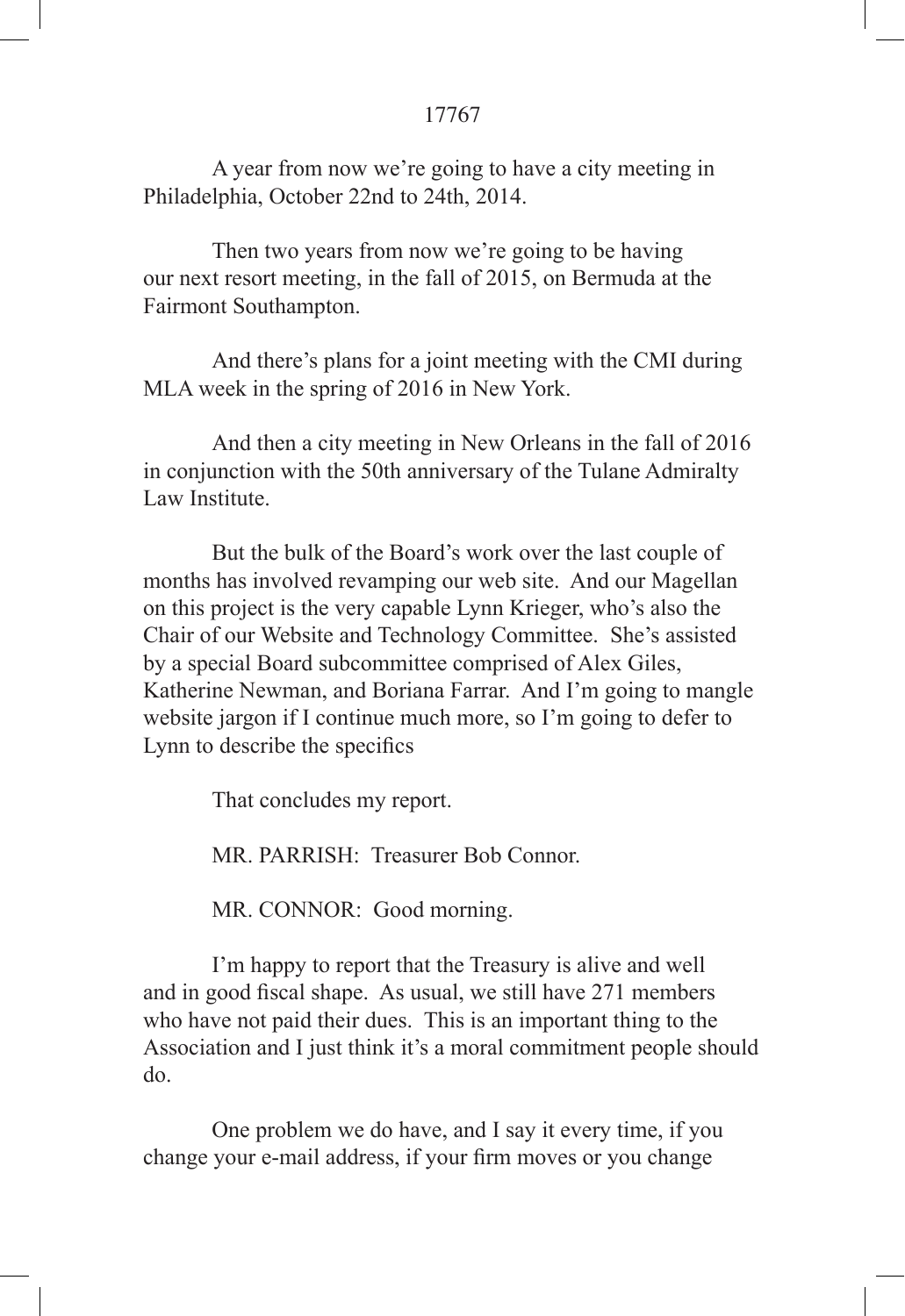firms, please, please, notify Robin Becker, because one of the problems we have is when we send out invoices and they come back returned, or an e-mail comes back returned, we don't know where to find you. So if you do that, please notify us. It will help us very much.

As to this meeting, we are hopeful that we will do well on the meeting and show a little profit to help the Treasury, but that all remains to be seen by how much you drink tonight. So drink the cheaper liquor. No, have a good time, because we're doing well, and the committee certainly has done a good job of planning it.

And that concludes my report, Mr. President.

MR. PARRISH: Thank you, Bob.

Just one remark on the Puerto Rico meeting. One of the challenges is that there are so many meetings around the world; literally one can go to a maritime industry meeting I think every week, truly. So what I thought was we would try to change the mode a little bit and it was not without some consternation that we -- well, the IIDM, which is very much used to it with their culture -- engage in sponsorship solicitation. They did that primarily. We did a little bit.

But they primarily engaged in sponsorship solicitation, which is their norm, and brought in a tremendous amount of dollars, which resulted in, I think, the lowest registration fee I've ever seen going back 30 years. So we're pleased with that. The goal of these meetings is not to run a profit. It's just to basically keep the costs as low as we can so we can gather people here to enjoy the CLE.

Barbara Holland, Membership.

MS. HOLLAND: Thank you, Mr. President.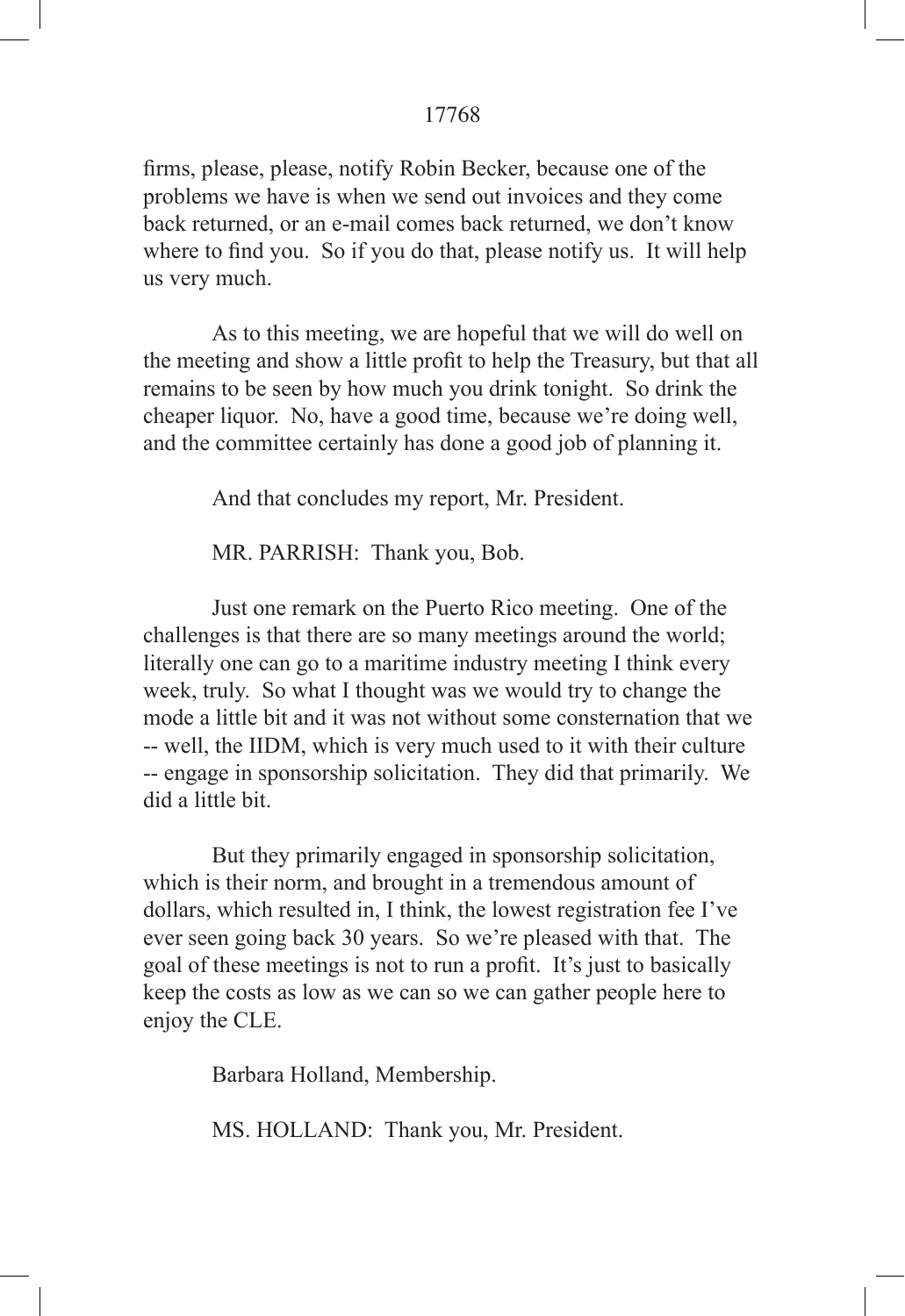Since we last met at our General Business Meeting in May of this year, I'm pleased to report that we have added 31 Associate members, one Academic member, and six Law Student members.

In addition, I'm very happy to advise you that one of our members has moved into the Judicial membership position. That is the Honorable Joe E. Basenberg of Mobile.

And we have three members who have been approved by the Proctor Admissions Committee for Proctor status. Those are:

Michael Black of Miami, Florida;

Andrea Jansz of Melville, New York; and

David Walker of Houston, Texas.

So that's very good news, and if you know these folks and see them, please congratulate them for their hard work.

I'm very sad to report to you that we have had the deaths of eight of our members since we last met in May:

> Phil Berns of Henderson, Nevada, who, as many of you know, was the Membership Secretary of the Association for many years, and his reports to this group were legendary;

George Chandler, III, of Houston. George was a Titulary member of the CMI;

Mort Clark of Norfolk, Virginia. He was on the Executive Committee of the Association;

Victor Goldberg of Jacksonville, Florida;

Jeremy Harwood of New York, New York;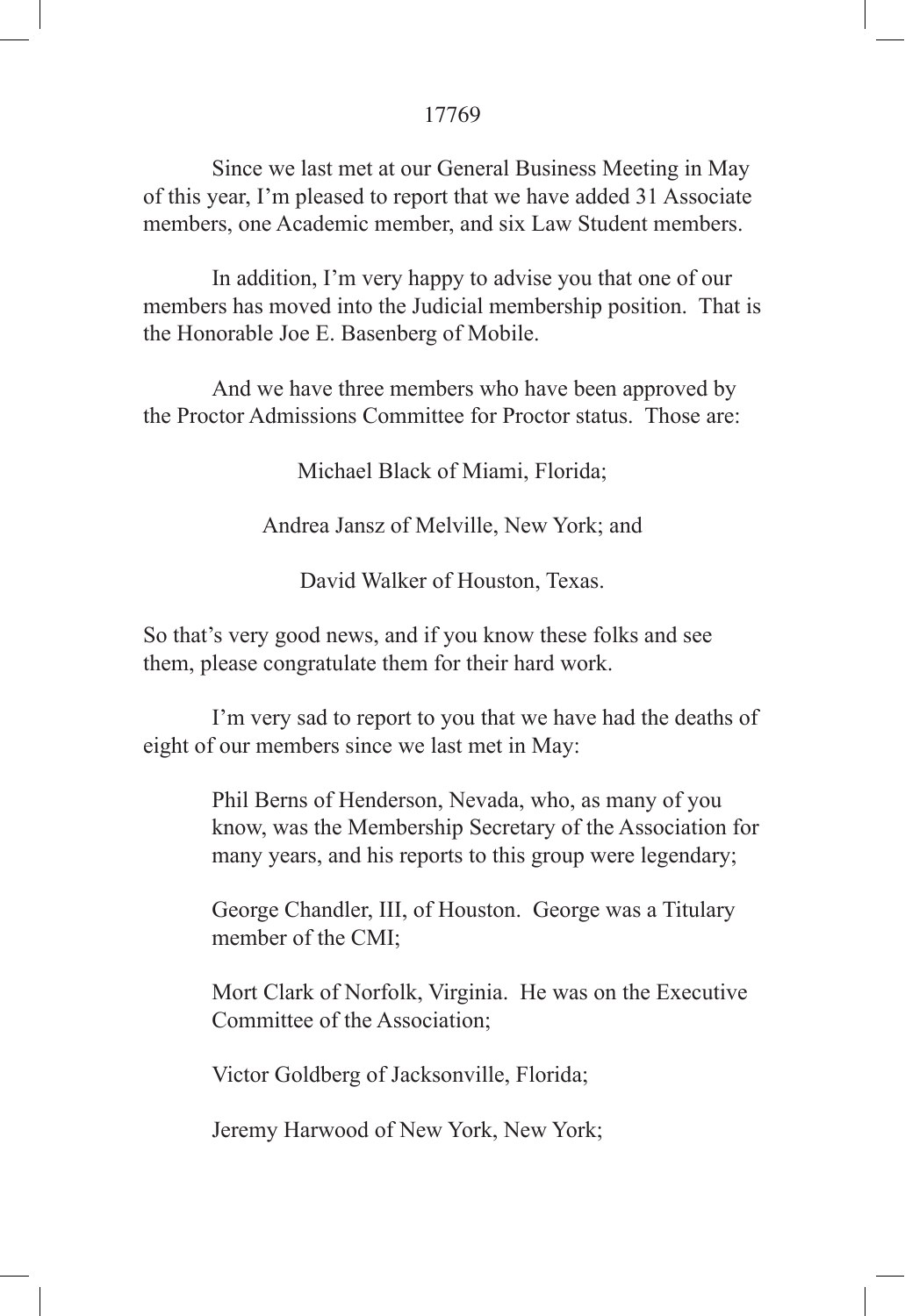William Kardaras of New York, New York;

Russell Melton of Minneapolis, Minnesota; and

Carlton Russell of Costa Mesa, California.

If I could, please, I'd like to have a moment of silence to remember these members whom we have lost.

(Moment of Silence.)

MS. HOLLAND: Mr. President, as of today I can report that there are 2,864 members in the Association and, unfortunately, we are losing some members, but we are also continuing to add members. Please go out there and encourage people in your areas to join.

Thank you very much. That concludes my report.

MR. PARRISH: Thank you, Barbara.

The standing committee reports now. In honor of Bunky Healy, I'm going to continue doing it in reverse order.

Young Lawyers, Norman Stockman.

MR. STOCKMAN: Thank you, Mr. President.

 Mr. President, officers, directors, members, and distinguished guests:

The Young Lawyers Committee did not hold a formal meeting this week in Puerto Rico. We did hold several informal meetings in Puerto Rico which I'll get to in a moment.

For information about the substantive work of our committee, our newsletter, "Theoretically Quarterly," has been published to the website. Of note, Stephanie Espinosa reports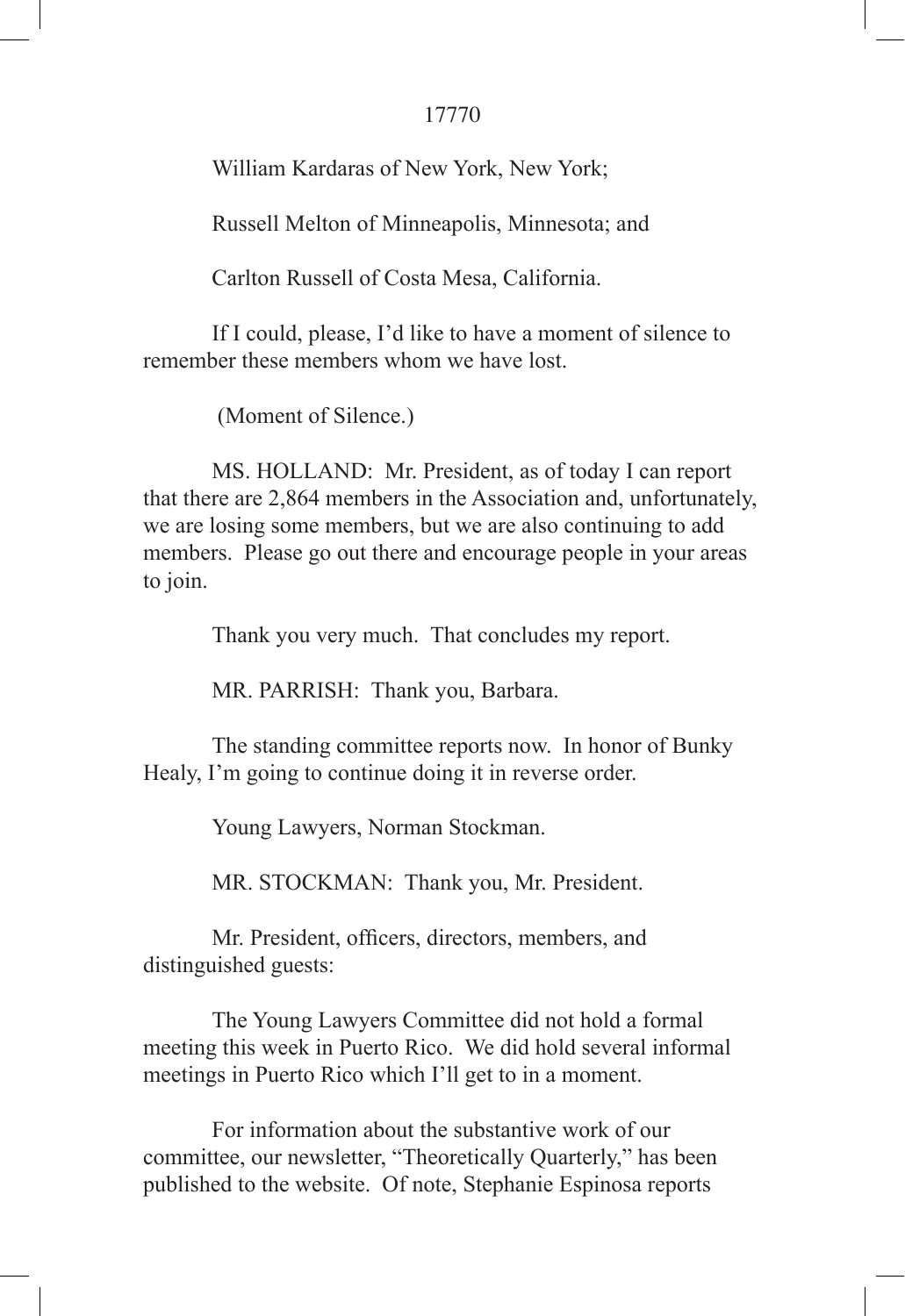that our committee's work with the Marine Insurance Committee in preparing a proposed uniform definition of the term "marine insurance" is nearing completion. In addition, we are beginning work on a new project for the MLA, compiling the *amicus curiae* briefs that have been filed by the Association. Committee member Ben Segarra is spearheading that work on behalf of the Young Lawyers Committee.

Despite not holding a formal meeting, we had several informal gatherings during this week. In particular, on Thursday night the Young Lawyers Committee organized a dinner and cocktails, a late dinner and cocktails, in conjunction with the Young Lawyers of the IIDM. That event was held at the Metropol Restaurant in Fajardo. A good time was had by all. A very special thanks are owed to our Young Lawyers Committee member Alberto Castañer. He organized the dinner, he arranged transportation, and he served generally as a host to those of us who were new to the area. Alberto did a wonderful job. It went off with a few hitches, but overall, we had a great time.

I also can report that last night after the cocktails and dinner, several detachments of the Young Lawyers Committee were sent out into Old San Juan to explore the area. The reports are beginning to filter back in from that expedition. The details right now are sketchy, but I do understand that several warranties may have been breached during those outings. I do believe that the navigation limits were certainly exceeded. We believe it was only a minor deviation, but nonetheless. In addition, the seaworthiness of at least one of the establishments visited is in question. However, as always, the members of the Young Lawyers Committee conducted themselves in utmost good faith. Further details, if any, will not be forthcoming.

And that concludes our report. Thank you, Mr. President.

MR. PARRISH: Norman, it's good to hear that you're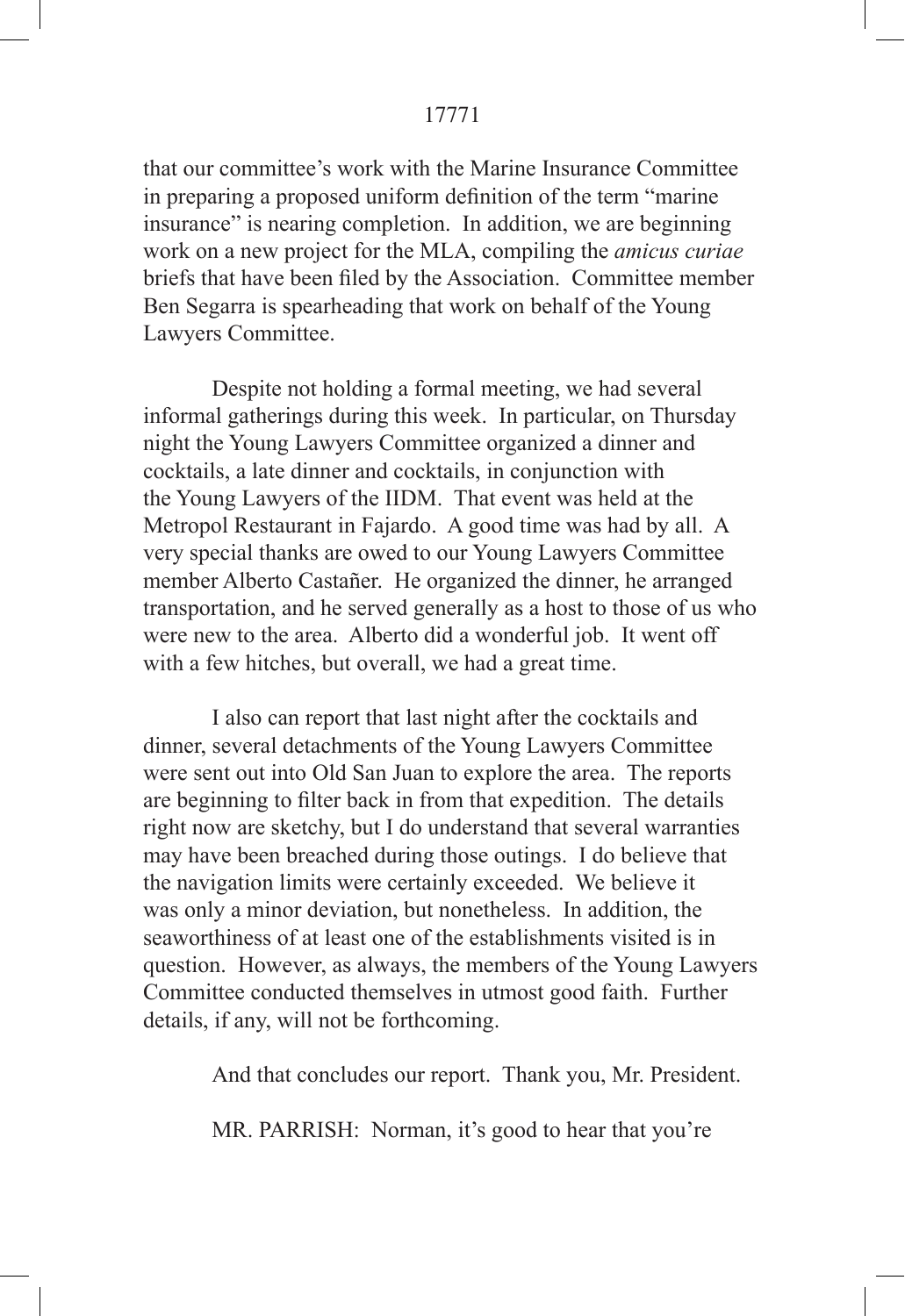keeping up with the low standards of the Young Lawyers **Committee** 

Uniformity, Dan McDermott. Dan McDermott, are you here today? Do you have a report? You don't have to talk. Somebody said you wanted to talk. That was a refreshing change,  $h$ ut...

MR. McDERMOTT: Good morning, everyone.

The Uniformity Committee did not formally meet, however, we did have the honor of hitting off on the first panel discussion and it was very well received from what I understand. During my portion of the presentation on Global Uniformity of Maritime Law, I gave an overview of what the MLA is all about, what our purposes are, its history, all the fine work that everybody has done in moving maritime law and the MLA goals as we go forward.

 I briefly spoke about some of the Supreme Court decisions on what is a vessel. I gave a brief speech capsulizing Mike Chalos' presentation on the COSTA CONCORDIA*.* The report I got back is that Tom Hanks has declined to represent Captain Schettino in the movie version.

Thank you very much. That concludes my report.

MR. PARRISH: Thank you, Dan.

I also want to mention that one of the things that your Board engages in on a very frequent basis is the processing of applications for MLA *amicus* briefs, and of course uniformity being certainly our *raison d'être*.

Dan is in the forefront of that and I want to thank him for all the quick responses to all the e-mails he gets from me seeking views as to whether or not the Association should file those briefs.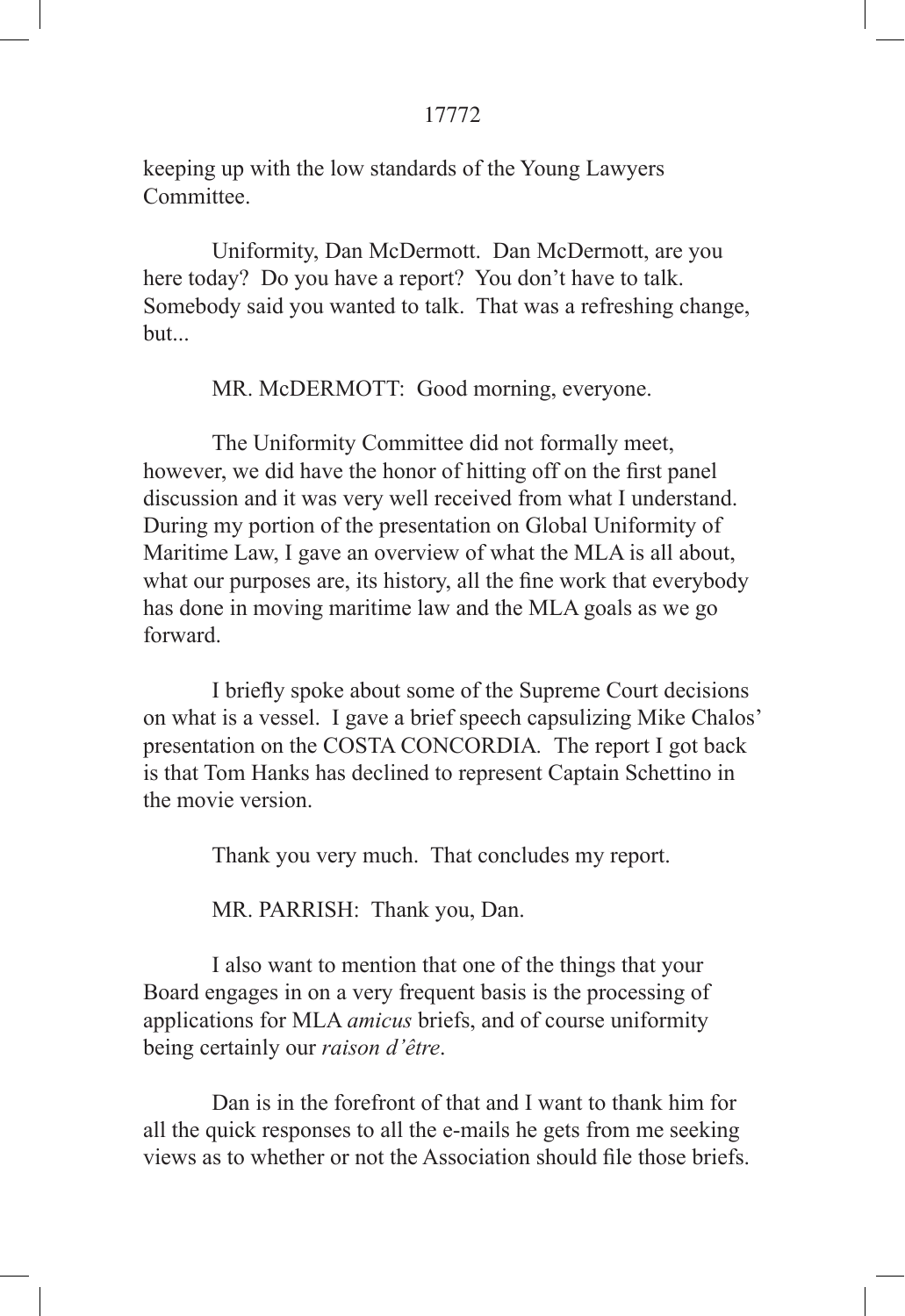I want to break from the standing committee reports to recognize John O'Connor from the Canadian Maritime Law **Association** 

Noticeably absent is the Challenge Cup.

MR. O'CONNOR: May I say a few words.

MR. PARRISH: Please. Please come up.

MR. O'CONNOR: Thank you, Mr. President.

And good morning, ladies and gentlemen.

Two things I'd like to say. First, before I talk about the Challenge Cup, I'd like to say on behalf of the Canadians here present, Mr. President, we've had a wonderful week-event meeting, and I take the occasion on behalf of us all to thank you and to thank everyone in the organization of the USMLA for the wonderful reception you had. I try to butter you up here before I talk about the Challenge Cup.

But no, it's been fabulous and I've had one of our Spanishspeaking members do the same thing for the Iberoamericano Instituto, to thank them as well. So thanks very much for the hospitality. It was very much enjoyed.

Now, for the Challenge Cup. The Challenge Cup is the cup where the United States takes on the ROU, the "Rest of the Universe," with regard to the golf tournament, and in Hawaii, Canada unsurprisingly won the Cup. So we've had it in our possession for two years and it's been on a shelf. We're looking for it.

Our Secretary/Treasurer, Mr. Wilkins, brought the Cup here and gave it to the concierge. I've been with him now for half an hour not exactly trying to find it, trying to get them to give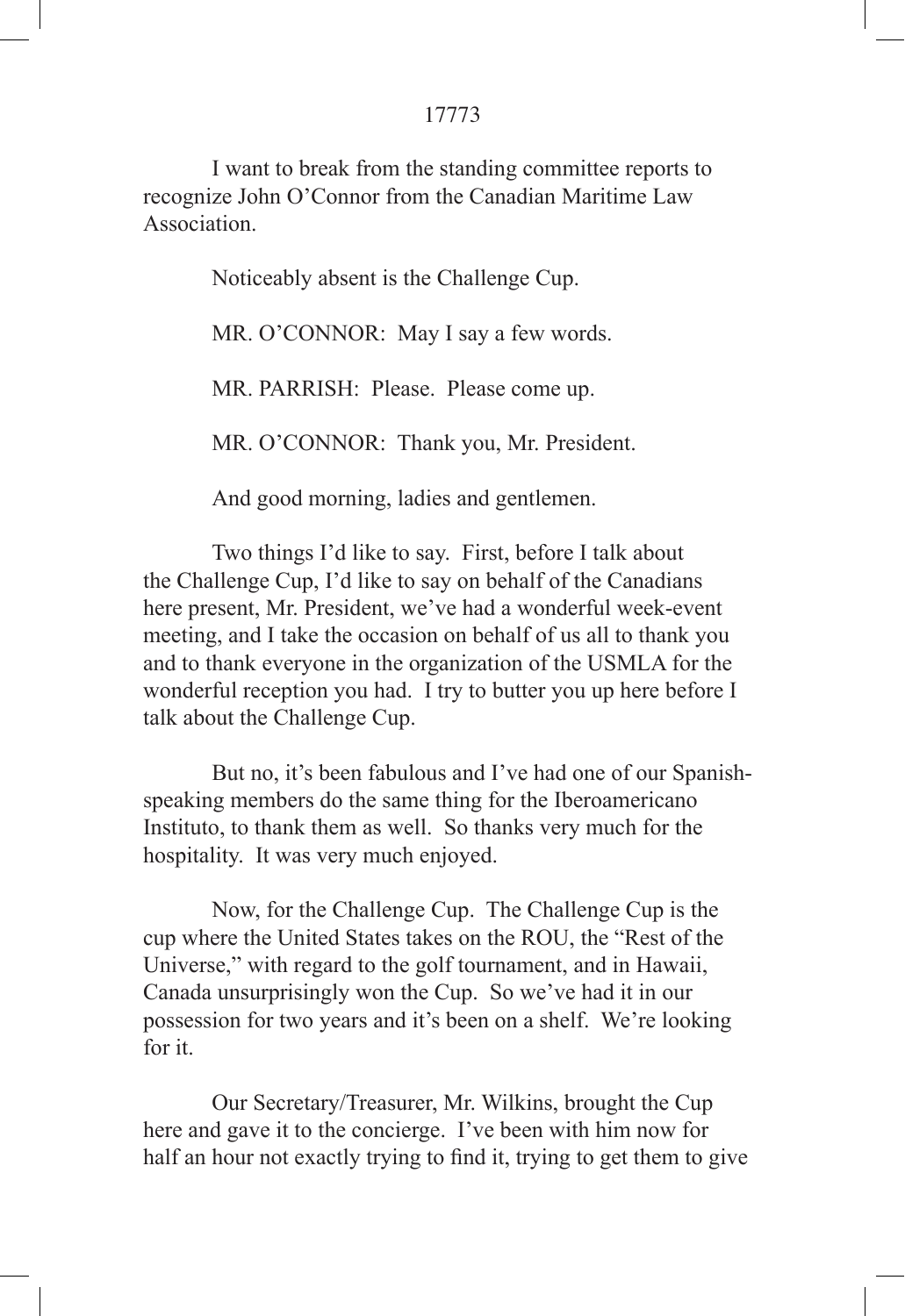it to me, which they haven't yet agreed to. But that's because I can't find Mr. Wilkins and it was he who had actually put it in the safe deposit. So I'm a little embarrassed at not having it up here. However, we will have it this afternoon, and perhaps tonight, if there's a moment, I can present it to the appropriate person.

I certainly agree with what Queen Victoria said many, many years ago, "It is America's Cup now," and hopefully in the next couple of years we'll have a chance to practice our golf and maybe get it back. So I apologize for not having it. Maybe we can find a minute tonight to present it.

MR. PARRISH: Thank you so much, John.

It goes without saying we very much appreciate your hospitality and the rest of the Board in Niagara-on-the-Lake last summer and it's clear to us all that our relationship with the Canadian Maritime Law Association is as strong as it could ever be thanks to that.

MR. O'CONNOR: Thank you very much. Thank you, everyone. Sorry to take your time.

MR. PARRISH: Stevedores, Alex Giles for Nash Bilisoly.

 MR. GILES: Mr. President, officers, fellow directors, MLA members and distinguished guests: The committee on Stevedores, Marine Terminals, and Vessel Services met on Wednesday at two o'clock. We had fifteen members here in Puerto Rico and an additional seven members on the phone.

Chairman Nash Bilisoly unfortunately was unable to attend in person, but he contributed extensively via telephone, including some introductory remarks regarding committee member Gene George.

Vice Chairman Alex Giles, yours truly, provided a wrapup of the Board's consideration of the request for an MLA *amicus*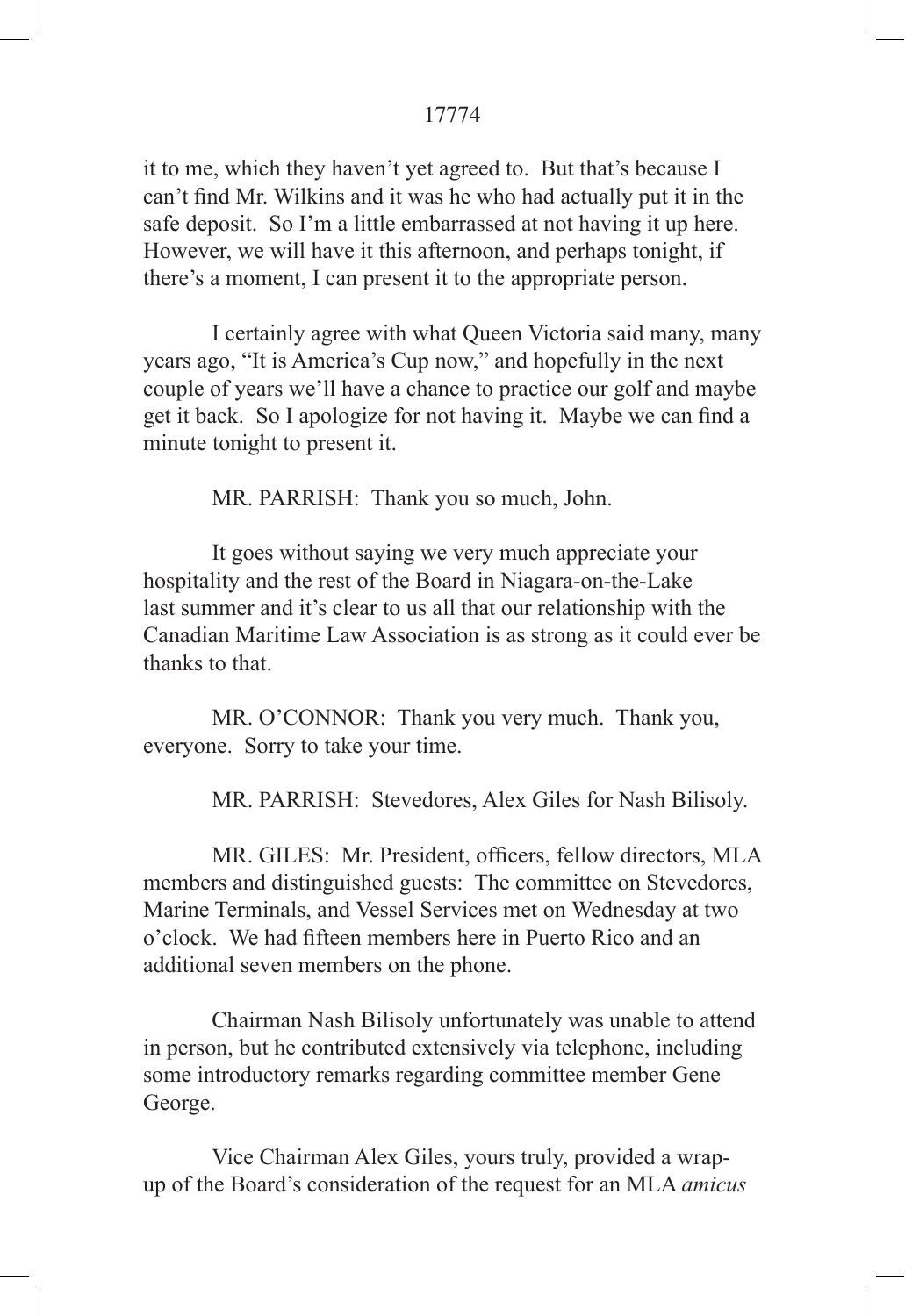brief in the CITGO ATHOS I case.<sup>1</sup> Committee member Tom Langan, as usual, provided an extensive update on recent longshore cases.

Chair Bilisoly spoke on two recent cases, one being the Fifth Circuit *en banc* decision in *New Orleans Depot Services, Inc. v. Director, OWCP*,<sup>2</sup> which resulted in an interesting discussion on the holding and on situs vs. status.

 And the other case being the Benefits Review Board decision in *Lincoln v. Ceres Marine Terminals*, 3 where the Board held that a voluntary payment of one half of one percent of the claim was substantial enough to prevent an award of the claimant's attorney's fees.

Vice Chair Giles then provided a summary of a recent opinion from the Court of Appeals of Maryland in *Dize v.*  Association of Maryland Pilots,<sup>4</sup> in which the Court dealt with the issue of Jones Act seaman status and provided further interpretation of *Chandris*,<sup>5</sup> *Papai*,<sup>6</sup> and what qualifies as time supporting the duration element of the *Chandris* status test.

Next, the committee was fortunate to have the presence of committee member Alberto Castañer from Puerto Rico, who provided us with a comprehensive presentation on stevedore and terminal operator developments in Puerto Rico, to include a discussion on general port statistics and identification of the relevant players in Puerto Rico's maritime industry, a discussion of the port of Ponce and its untapped potential, and the concerns of Puerto Rico regarding the Jones Act.

<sup>1</sup> *In re Petition of Frescati Shipping Co.*, 718 F.3d 184, 2013 AMC 1521 (3d Cir. 2013).

<sup>2</sup> 718 F.3d 384, 2013 AMC 913 (5th Cir. 2013).

<sup>3</sup> BRB No. 12-0418 (Apr. 16, 2013).

<sup>4</sup> 435 Md. 150, 2013 AMC 2576 (Md. 2013).

<sup>5</sup> 515 U.S. 347, 1995 AMC 1840 (1995).

<sup>6</sup> 520 U.S. 548, 1997 AMC 1817 (1997).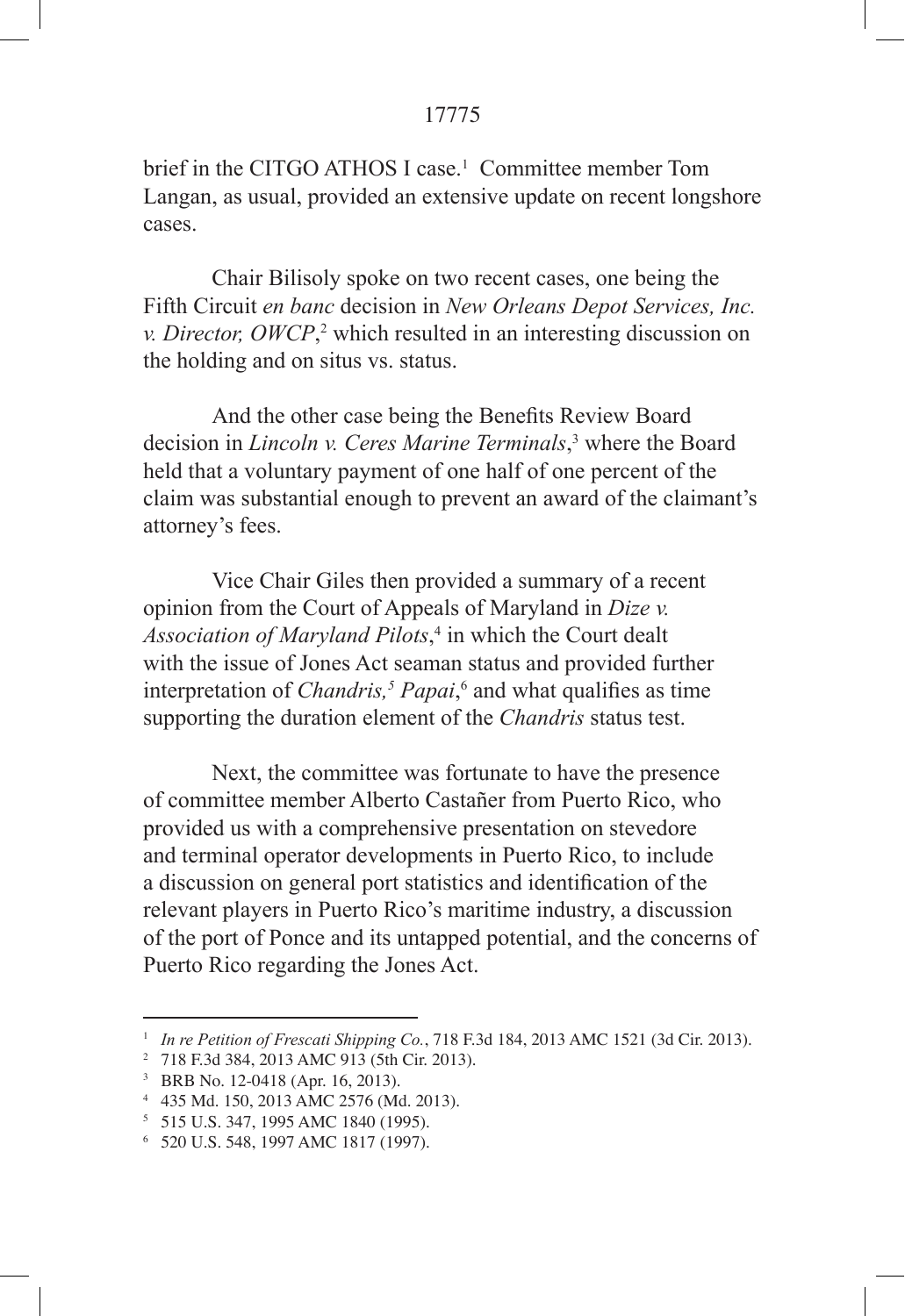Finally, we heard from former Chair Tony Filiato with a legislative and regulatory update. Tony reported, unsurprisingly, that not much has been going on in D.C. with the recent government shutdown and related budget deficit issues. In fact, he reported that only three of the 90 employees of the OWCP were deemed necessary during the shutdown.

Despite the lack of recent activity, Tony did raise issues regarding Medicare Set-aside legislation and the status of TWIC cards and the yet to be deployed TWIC readers.

Mr. President, this concludes my report. Thank you.

MR. PARRISH: Thanks, Alex.

Regulation of Vessel Operations, Safety, Security, and Navigation, Jeff Moller.

MR. MOLLER: Thank you, Mr. President.

Good morning, ladies and gentlemen and fellow members. Our committee met on Wednesday at two o'clock. A written report of the meeting will be posted to the web page, and I would recommend that to you for a fulsome explanation of what was spoken about.

We had three speakers. I want to thank them for their obvious preparation, because they were very enlightening. Larry Kiern, the Vice Chair of our committee, spoke on legislative developments.

Captain Melissa Bert, the chief of the Coast Guard's Maritime & International Law Office, spoke on a whole list of regulatory projects and things of mutual concern to the Coast Guard and MLA members.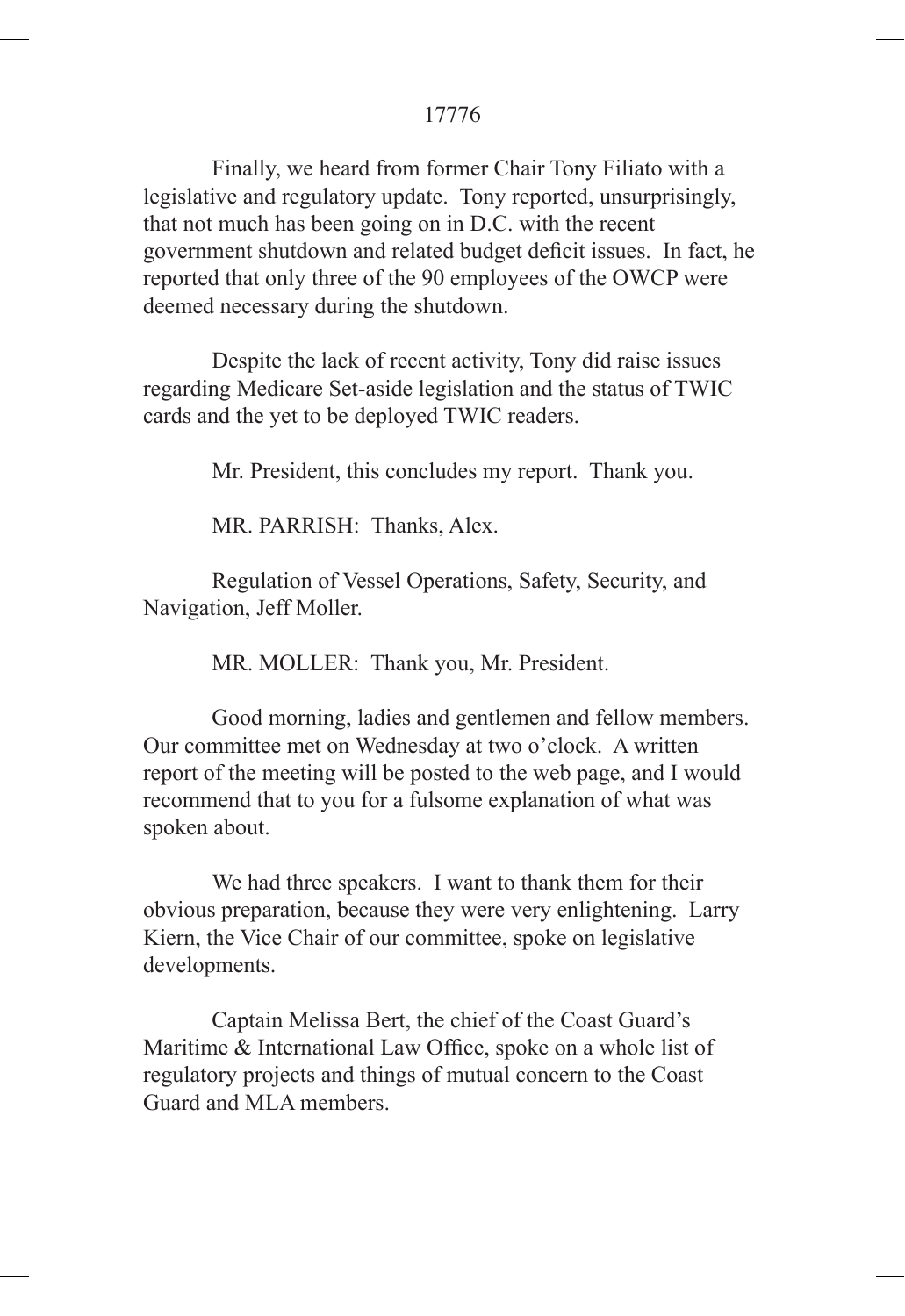And Greg Linsin made a special guest appearance via telephone and spoke on latest developments in oil record book criminal litigation. I would recommend Greg's slides to anyone interested, which will be attached to the written report.

A number of issues were covered by the group, and I'll just quickly go over them. One thing that was common to both Larry's and Captain Bert's presentations was mention of the government sequester. Larry mentioned that it will be a major topic of upcoming congressional activity, and Captain Bert mentioned the fact that since the Coast Guard is already running lean and mean, that any further continuation of the sequester will mean cutbacks in the Coast Guard's personnel, which will of course have an impact on the regulated community in terms of timeliness of response, etc.

 We discussed the new final regulation on non-tank vessel response plans, the ballast water management discharge program, the Maritime Labour Convention, and the MARPOL Annex V garbage discharge regs. The one thing I will mention about the Maritime Labour Convention is that although the U.S. has not ratified the convention, U.S. operators visiting ports of foreign countries that have ratified it will expect U.S.-flag vessels to be in compliance. The Coast Guard has gone out of its way to set up a voluntary compliance program, whereby U.S.-flag operators can get certificates from the Coast Guard to indicate their compliance that can be presented to the inspectors in foreign ports so that delays can be avoided.

That's all I have to say about our committee meeting. I recommend to you the written report attached to my committee's page on the MLA website.

Thank you very much, Mr. President.

MR. PARRISH: Thank you, Jeff.

Marine Torts and Casualties, Lisa Reeves.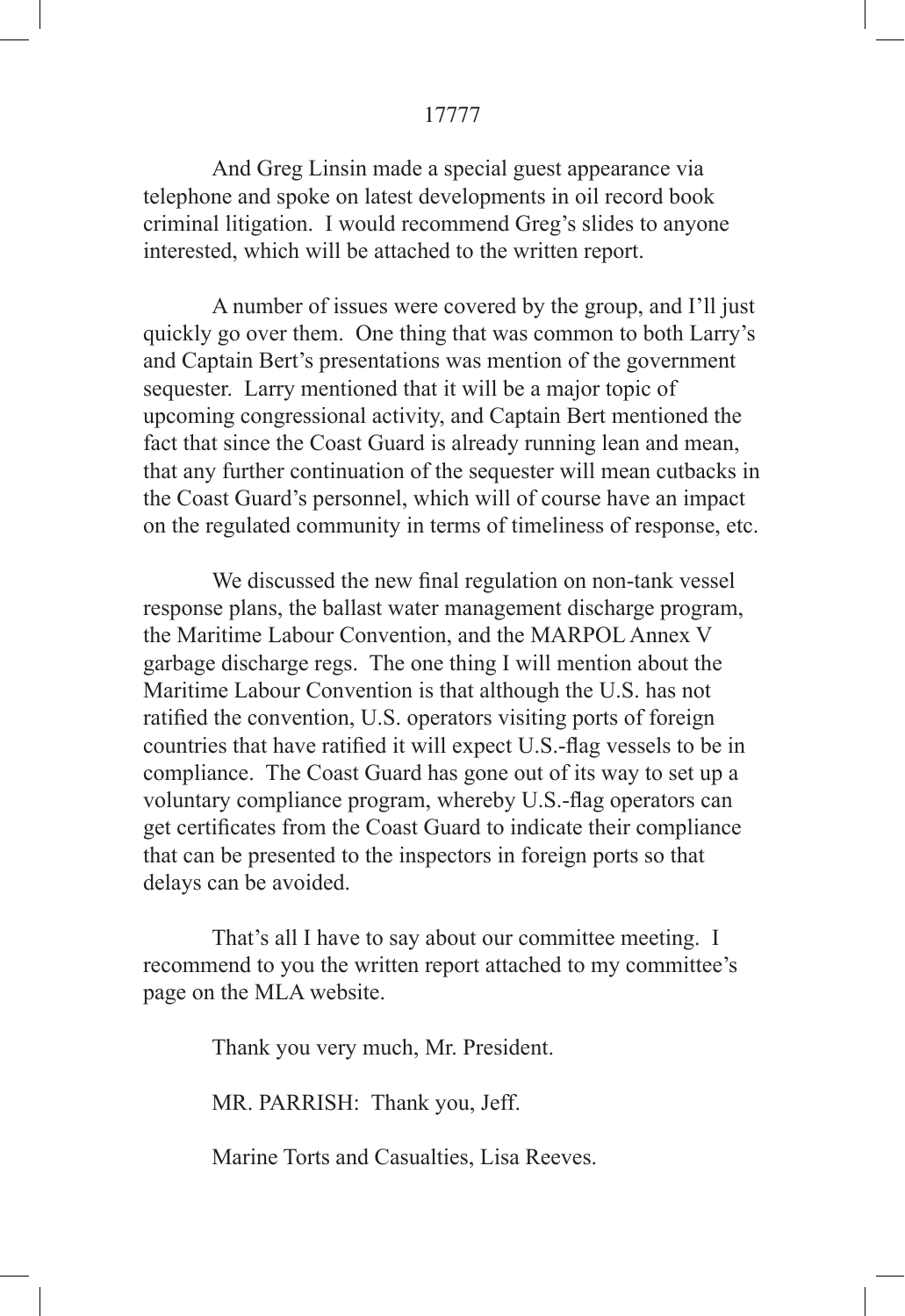MS. REEVES: Good morning, everyone, Mr. President, officers, members, and guests.

Marine Torts and Casualties met Wednesday afternoon and we had a joint meeting with the Cruise Committee and the Offshore Committee. Our committee's presentation was delivered by Josh Klarfeld, who is our Medicare and Medicare Set-aside guru. He did an excellent job.

Originally, we intended a debate or a panel discussion on whether attorneys and clients need to consider Medicare Set-asides with respect to future medicals upon a settlement or resolution of a tort case, whether it be Jones Act, passenger, or otherwise.

The conventional wisdom seems to be, "We'd better worry about it. We might have to pay three times if we make a mistake. Maybe the attorney, and certainly our client, could have a problem if we don't." Although Josh urged every attorney to make his or her own decision, he made the case that a set-aside for future medicals is not necessary as long as the settlement is reported to **Medicare** 

And as I said, it was supposed to be a panel discussion because the idea came from an article written by Richard McConnell, a D.C. attorney from Wiley Rein, who authored a very interesting article on the entire subject. He is not an MLA member, but nonetheless, agreed to come here on his own dime and join Josh in the presentation. Unfortunately, he developed the flu and had to cancel at the last minute. Despite the fact that Josh filed a brief on Monday, he stayed up all Monday night, and the entire plane ride here, preparing to give the entire presentation.

Josh gave an excellent presentation and there's a very persuasive argument that as long as you report the settlement, any payments that Medicare may make after the settlement cannot be "conditional," which is the statutory trigger for requiring a setaside to reimburse for conditional payments. I would recommend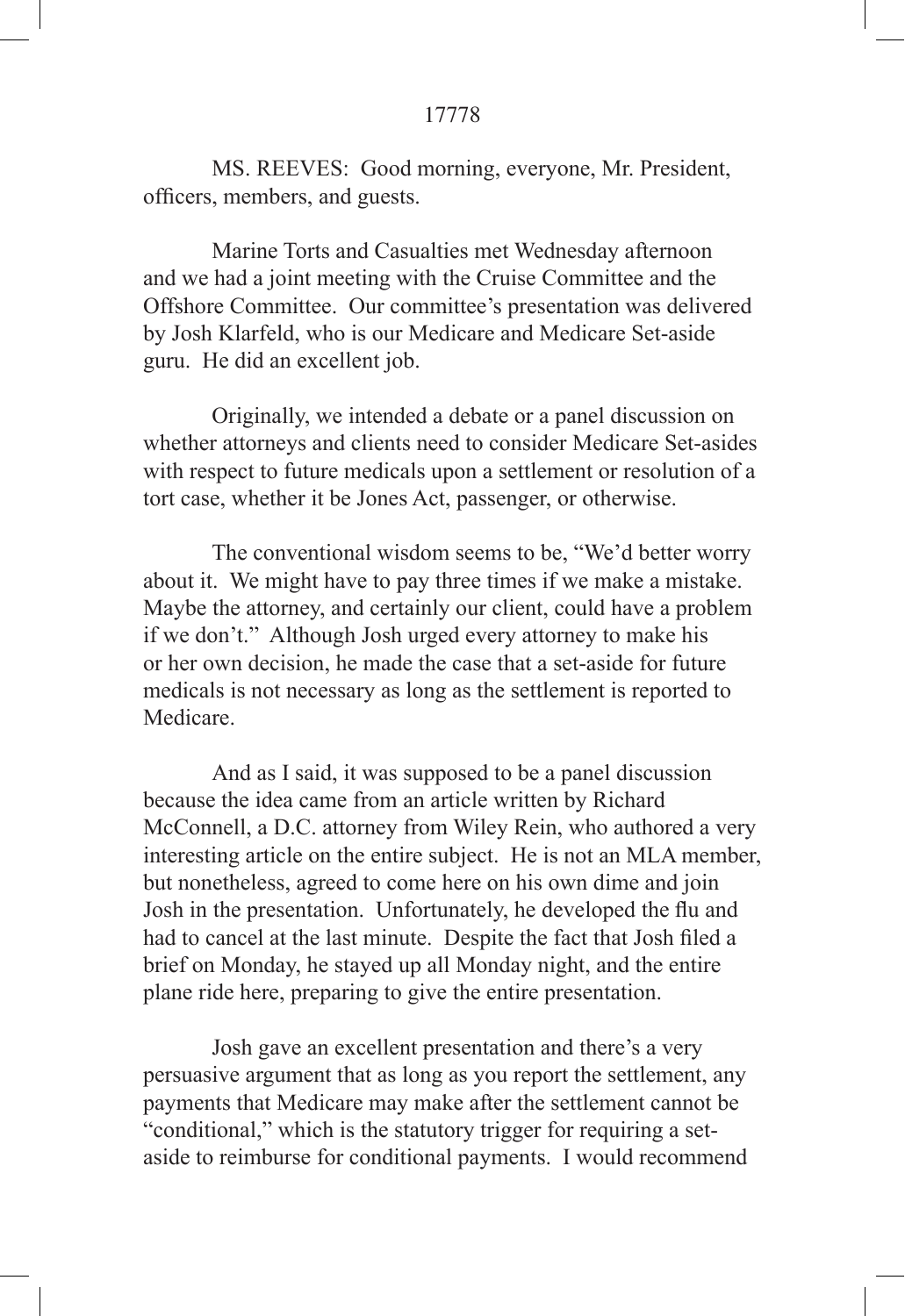that all interested attorneys read the article and the materials from our meeting, which I will post to the web site.

 I just want to give a final shout-out to Josh Klarfeld, who is very committed to our committee and the MLA. He responds at all hours of the day and night, and he just did an excellent, excellent job.

That concludes my report, Mr. President. Thank you.

MR. PARRISH: Thank you, Lisa.

Carriage of Goods, Ed Radzik.

 MR. RADZIK: Good morning, Mr. President, officers and directors of the Association, members and guests.

The Carriage of Goods and the Marine Insurance and General Average committees jointly met on Wednesday. We had 37 in attendance and another seven phone-in.

We had the privilege to have a featured speaker, Robert Kuss, a German lawyer who practices maritime law in Cologne and Hamburg, who gave a PowerPoint presentation on the new German Maritime Trade Code.

Germany began a study of its need for a new carriage of goods by sea act around the same time that the Rotterdam Rules were being considered internationally. It had the hope that the Rotterdam rules would have been ratified by more countries than presently, and more importantly, the United States, but Germany kind of pushed the envelope and just this year enacted a new maritime code on the carriage of goods.

It has some similarities to the Rotterdam Rules, inasmuch as it eliminates the error in navigation defense. It also eliminates the fire statute defense. It provides for higher limits, and the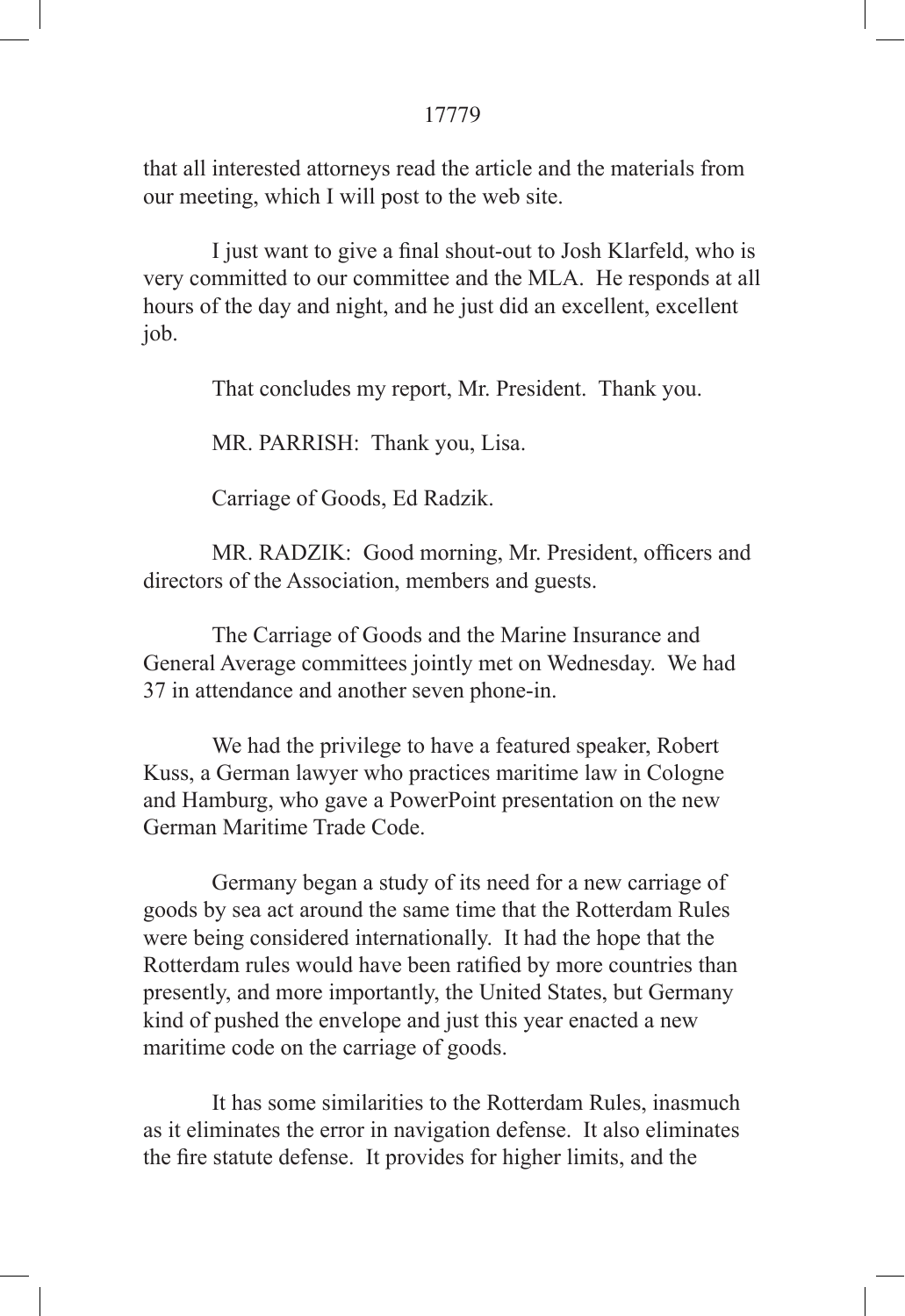German code also provides for an arrest of a vessel procedure that the German code didn't have previously. Our thanks go out to Robert Kuss, who gave a very informative presentation.

Next we had an update on where the Rotterdam Rules stand in the United States. Don O'Hare gave us an update and told us that the Rotterdam Rules convention package has left the State Department and it's gone through interagency review by the Federal Maritime Commission, the Maritime Administration, and the Justice Department.

The State Department is anticipating those agency reports back in the near future, at which time the State Department will present the package to the President of the United States. The President will then forward the package to the Senate for advice and consent. A two-thirds vote of the Senate is required for ratification. There's no timetable, but it appears that some progress is being made.

Joe Grasso was unable to attend this morning but at our joint meeting reported that the Marine Insurance and General Average Committee had completed a project on the definition of marine insurance which will be posted on the MLA website.

As far as marine insurance is concerned, John Woods advised that one of the P&I Clubs is now considering offering COFR coverage for vessels and the Marine Insurance and General Average Committee was not able to respond to the questionnaire by the CMI as to inquiries about changes in the General Average Rules.

On behalf of the Carriage of Goods Committee, thanks go out to the members who responded to the recent request for whether the MLA should support a petition for *certiorari* in the ABB v. CSX case.<sup>7</sup> There was a mixed bag of responses in that regard, but I understand that a Board decision was made not to support an *amicus* brief.

<sup>7</sup> 721 F.3d 135, 2013 AMC 2142 (4th Cir. 2013).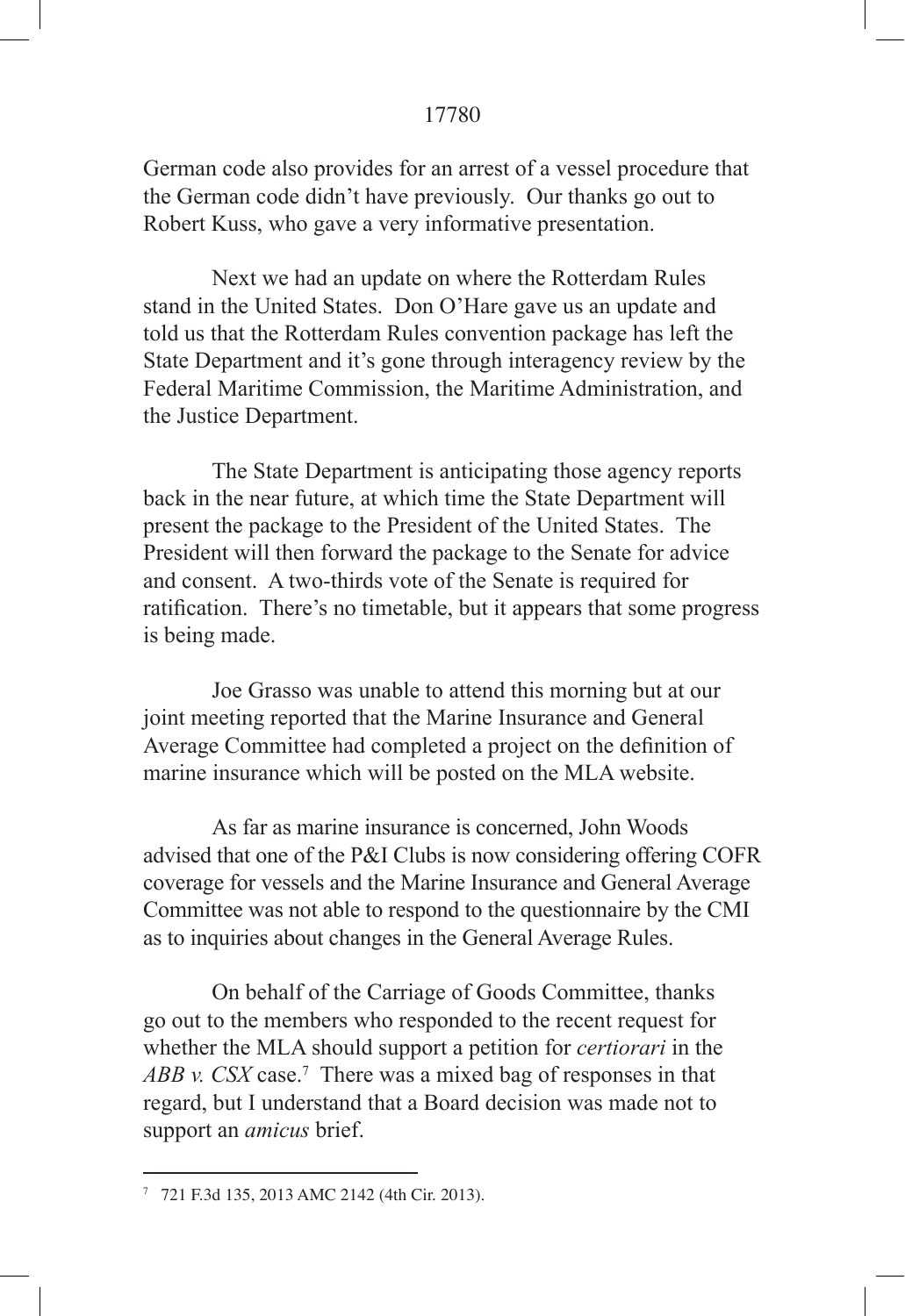Finally, there's on the table outside copies of the cargo newsletter put together by Mike Ryan, Cargo Newsletters 61 and 62.

That concludes my report. Thank you.

MR. PARRISH: Thank you, Ed.

Ed is another committee chair who I pester fairly frequently with requests for input to the Board on *amicus* requests, so I thank him for that, and also fighting a good fight for Past President Hooper on the soon to be adopted Rotterdam Rules. Let the record reflect that was said tongue in cheek.

Marine Financing, Practice and Procedure, Margie Krumholz. And is Eddie Powers also reporting?

MR. POWERS: Thank you, Mr. President.

We had a joint meeting Wednesday, approximately 25 in attendance, and another seven on the telephone.

I was going to start with a rendition of "Sweet Caroline" in honor of the Boston Red Sox World Championship, but President Parrish said I was not allowed to do that, so we'll keep this short.

I would like to thank John Cleary. As you recall, John, with Frank Nolan, wrote the *amicus* brief in the *Lozman*<sup>8</sup> case and also attended oral arguments at the Court. John gave a presentation at the Spring Meeting in New York. He was asked to come back and give an update on recent cases that highlight the continuing tension between the Supreme Court's subjective test in *Lozman* and the ongoing issues with marine financing, particularly in fixed river boat gambling casinos. He gave a very good presentation and I thank him for that.

<sup>8</sup> 133 S.Ct. 735, 2013 AMC 1 (2013).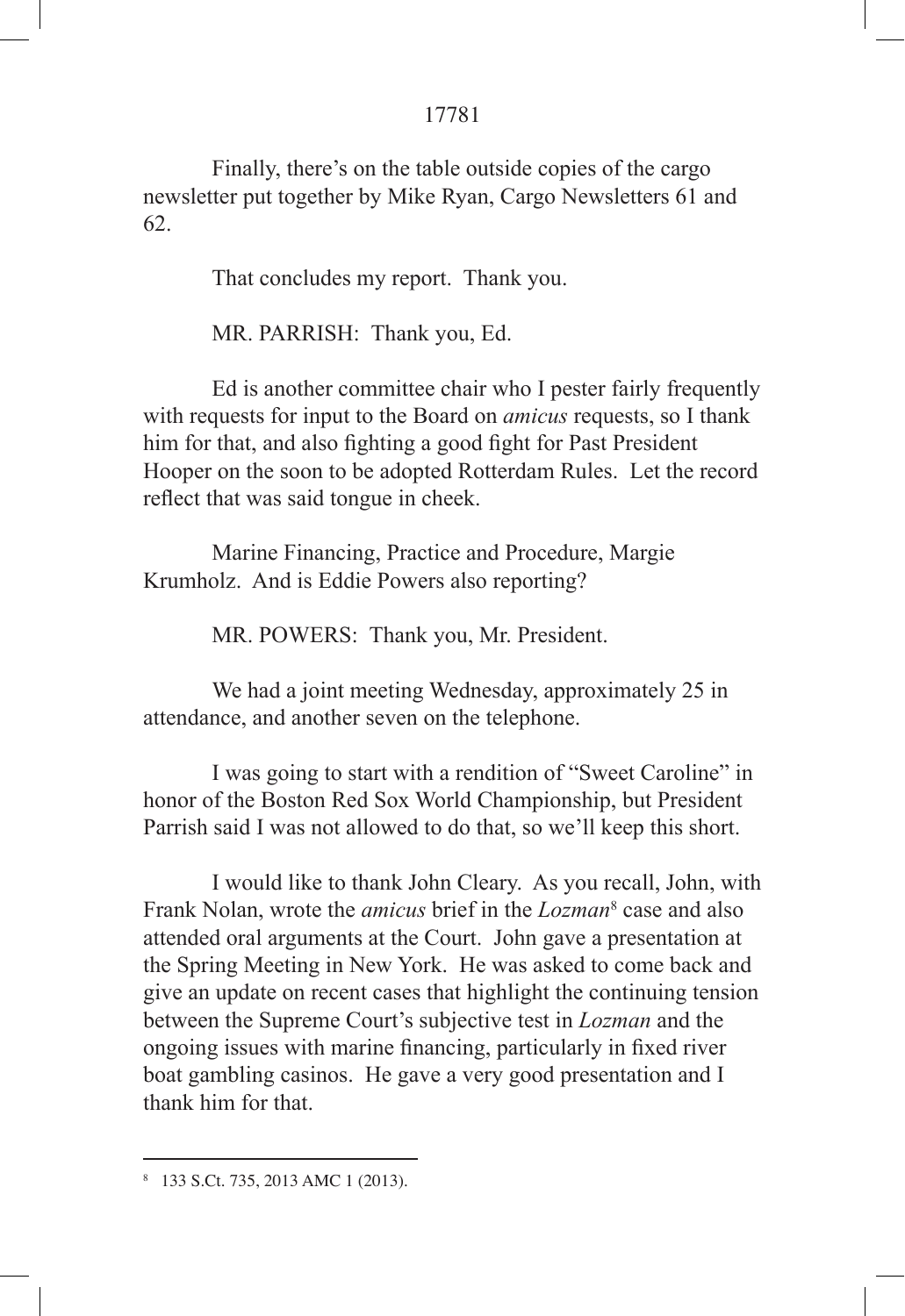Also I would like to thank Jorge Blasini from San Juan who gave an interesting talk on the current case he has in San Juan in which the limitation of liability proceedings he filed have been stayed by the Bankruptcy Court and the ongoing problems with that.

Since it was a joint meeting with Marine Financing, Marjorie Krumholz will finish with her report, including Frank Nolan's comments.

MS. KRUMHOLZ: Good morning.

As Ed just said, we had three speakers. He mentioned John and Jorge, and our last speaker was Frank Nolan, who made a presentation regarding CMI's working draft of the international convention for recognition of foreign judicial sales. This is something that Frank has been working on through CMI that addresses the risks faced by purchasers of vessels at foreclosure sales in jurisdictions that are other than where the flag state is.

 These purchasers go to the flag state registry to attempt to have vessels deleted, and some of the registries are not allowing the deletion because mortgagees of those vessels have not actually released their ship mortgages. There have been a couple of cases that have come up as a result of this and that's what has prompted the convention.

Frank presented the working draft to the group. It's been posted to the Marine Financing website -- you can get it on other websites as well -- seeking our input as to whether there were any comments, and generally some feedback regarding the usefulness of the convention.

I also wanted to mention, which I mentioned at the meeting, that the MLA submitted a petition for rulemaking to the U.S. Coast Guard about two weeks ago regarding Part 67 of Title 46 of the CFR. Part 67 is the vessel documentation regulations. It's also the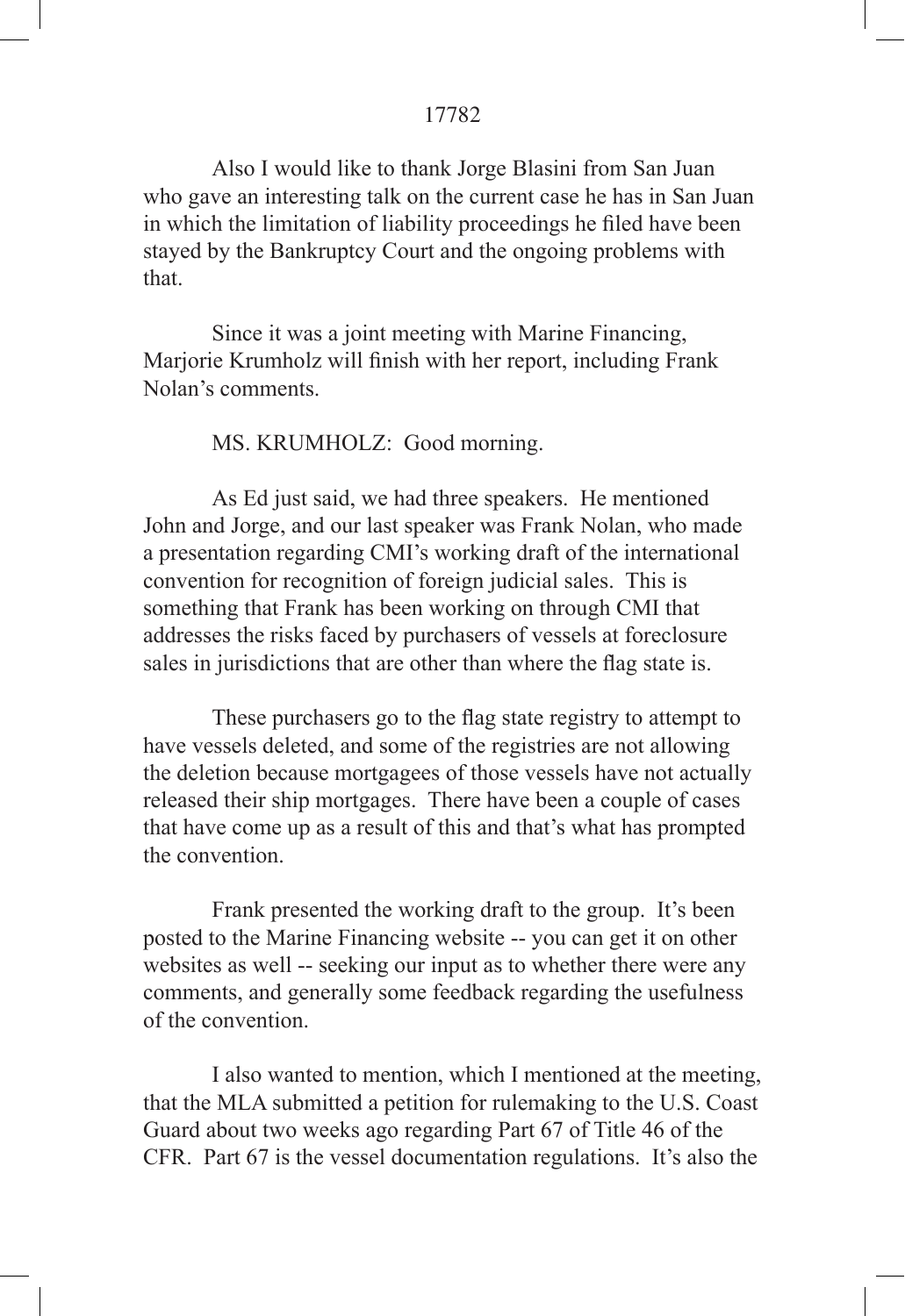regulations regarding the filing and recording of instruments with respect to U.S.-flag vessels, including ship mortgages.

The regulations have not been updated for many years, and as a result of change of law some of the regulations are a little obsolete, there's some inconsistencies, and we also over time have had situations come up where there are actually holes in the regulations.

For example, citizenship is always an important issue in the registration of U.S.-flag vessels, whether for registry or foreign trade or for the coastwise trade. However, for entities that are commonly used today, limited liability companies, there are no Coast Guard regulations on how you determine whether an LLC is a U.S. citizen.

The working group at Marine Financing started this initiative and worked very closely with officials of the National Vessel Documentation Center in developing these proposed rules. We submitted them a couple of weeks ago. We're hopeful that the Coast Guard will accept the petition. There were a couple of areas that were not agreed on, but I imagine that the Marine Financing Committee will comment further should there be a rulemaking.

And that concludes my report.

MR. PARRISH: Thank you, Margie.

On the rulemaking request, I want to thank Margie. It's about a 150-page document. It's literally been dotting the i's and crossing the t's. It reminds me of the Chapter 46 revision some 30 years ago when Jim Moseley hired me, and I think he knows the amount work involved, around that time, and Admiral Kenney has expressed to me how much he appreciates us working on that, the tough stuff that might not ever get done without some input from NGOs like ours.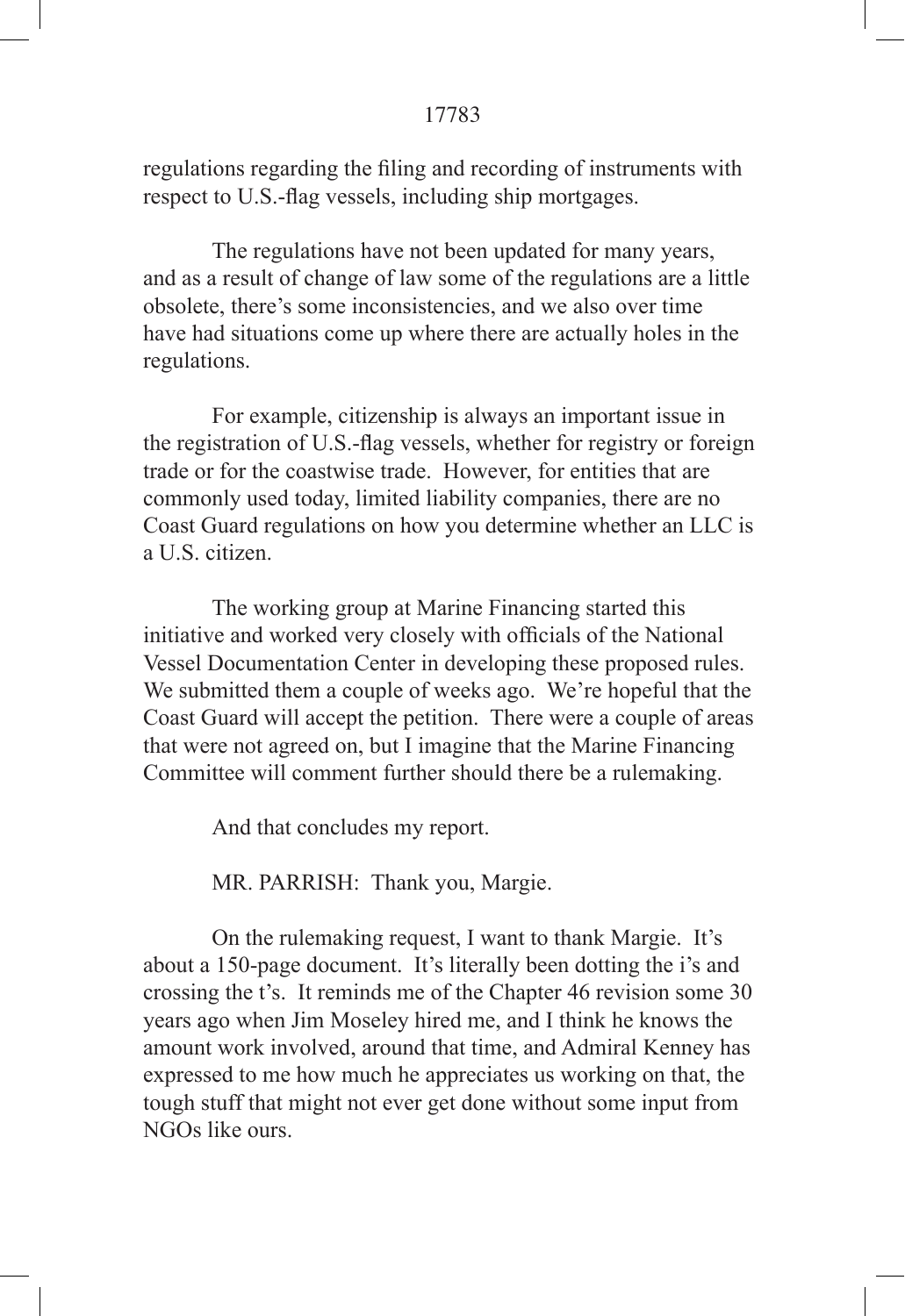So thank you, Margie.

International Organizations, Phil Buhler.

MR. BUHLER: Thank you, Mr. President.

The International Organizations, Conventions, and Standards Committee met on Wednesday, October 30th. Our committee Secretary, Boriana Farrar, chaired the meeting in my unavoidable absence.

Liz Burrell provided an overview of BIMCO, particularly the work of the Documentary Committee, including dispute resolution clauses and arbitration with Singapore added as a standard venue.

Leanne O'Loughlin, a claims executive with the Standard P&I Club in New York, gave a presentation by telephone on International Group pooling structure in the event of a major casualty, using the case of the COSTA CONCORDIA.

John Kimball reported on the meeting of CMI in Dublin in conjunction with the Irish MLA. He addressed some administrative changes at CMI, and also announced the important election of our own Chris Davis as a Vice President of CMI.

The next CMI meeting will be held in June 2014 in Hamburg, and planning continues for the joint meeting with the MLA in May of 2016 in New York.

 Doug Schmitt, an attorney from Vancouver and an officer with the Canadian MLA, gave a presentation on the CMLA work on international conventions, including recognition of judicial sales. He also talked about a model taken from the Cape Town Convention on the Aviation Registry as a proposal for a global registry for vessels.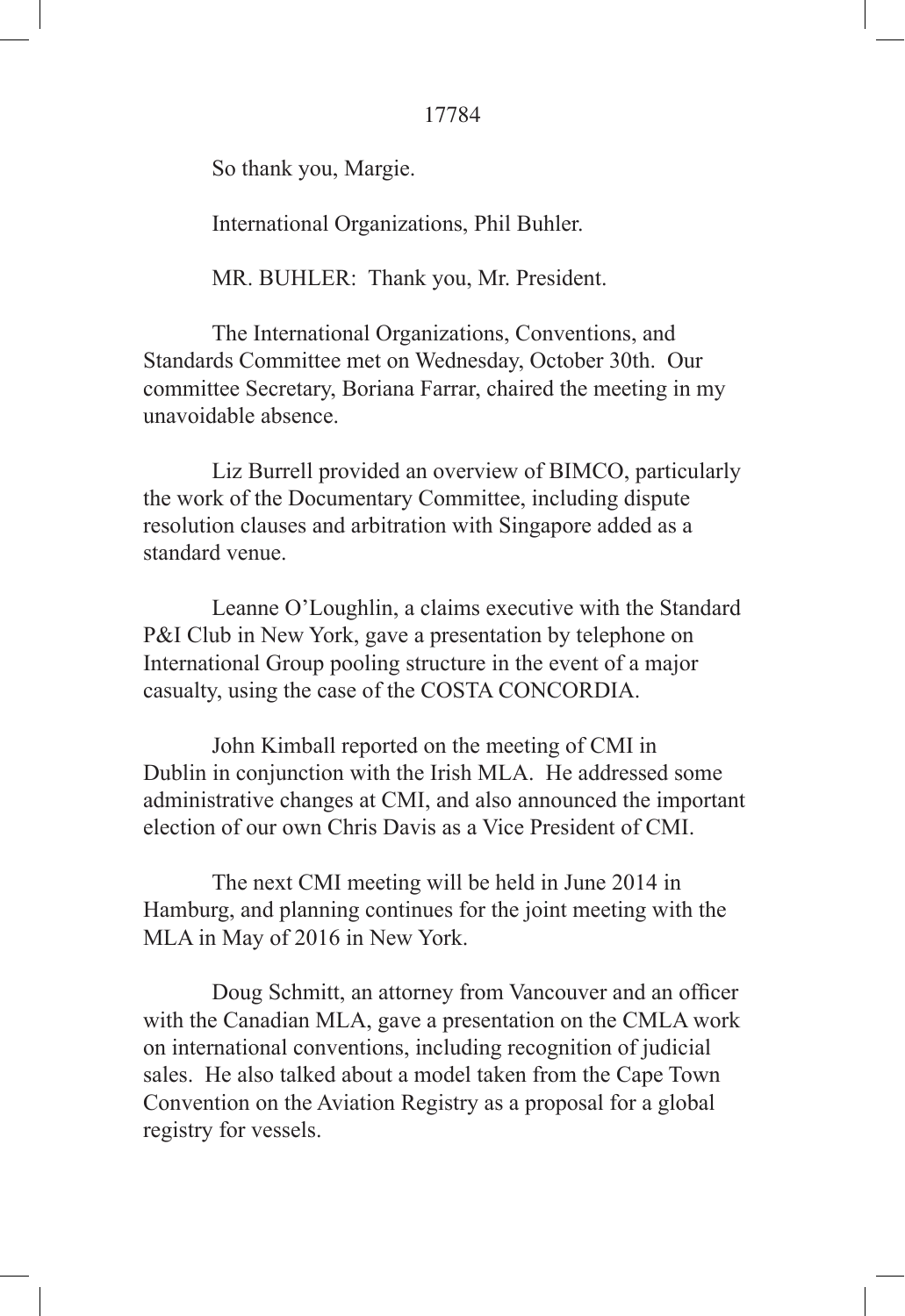Captain Melissa Bert with the United States Coast Guard gave her usual thorough report, including addressing issues impacting the new Maritime Labour Convention, U.S.-Cuba Bilateral Search and Rescue Procedures, the Global Maritime Distress and Safety System, Vessel General Permits, and conflicts with U.S. Coast Guard regulations and the EPA.

Finally, Boriana Farrar gave a report on the most recent WISTA Conference.

Our May meeting in New York will have as its theme issues relating to the opening of the Arctic, and I will say we tried to set the mood with the temperature of the room this morning. We've already lined up several very knowledge speakers and we're seeking CLE approval for this program. Details will be posted on our web page.

Mr. President, that concludes my report.

MR. PARRISH: Thank you, Phil.

Fisheries, Mark Coberly.

MR. COBERLY: Thank you. Mr. President, members of the Association, special guests, officers and directors: The Fisheries Committee met on Wednesday, October 30th, and in addition to those attending in person, we had nine members attending by telephone as well.

We had an interesting program, including two special guest presentations. The first was presented by the indefatigable Manolo Rodriguez, who again offered his assistance in this program. He presented what he intended to be a summary of his CLE presentation which was to take place the next day on international fisheries conventions, with the focus on whether they effected a conservation of the species or a spoliation of the species.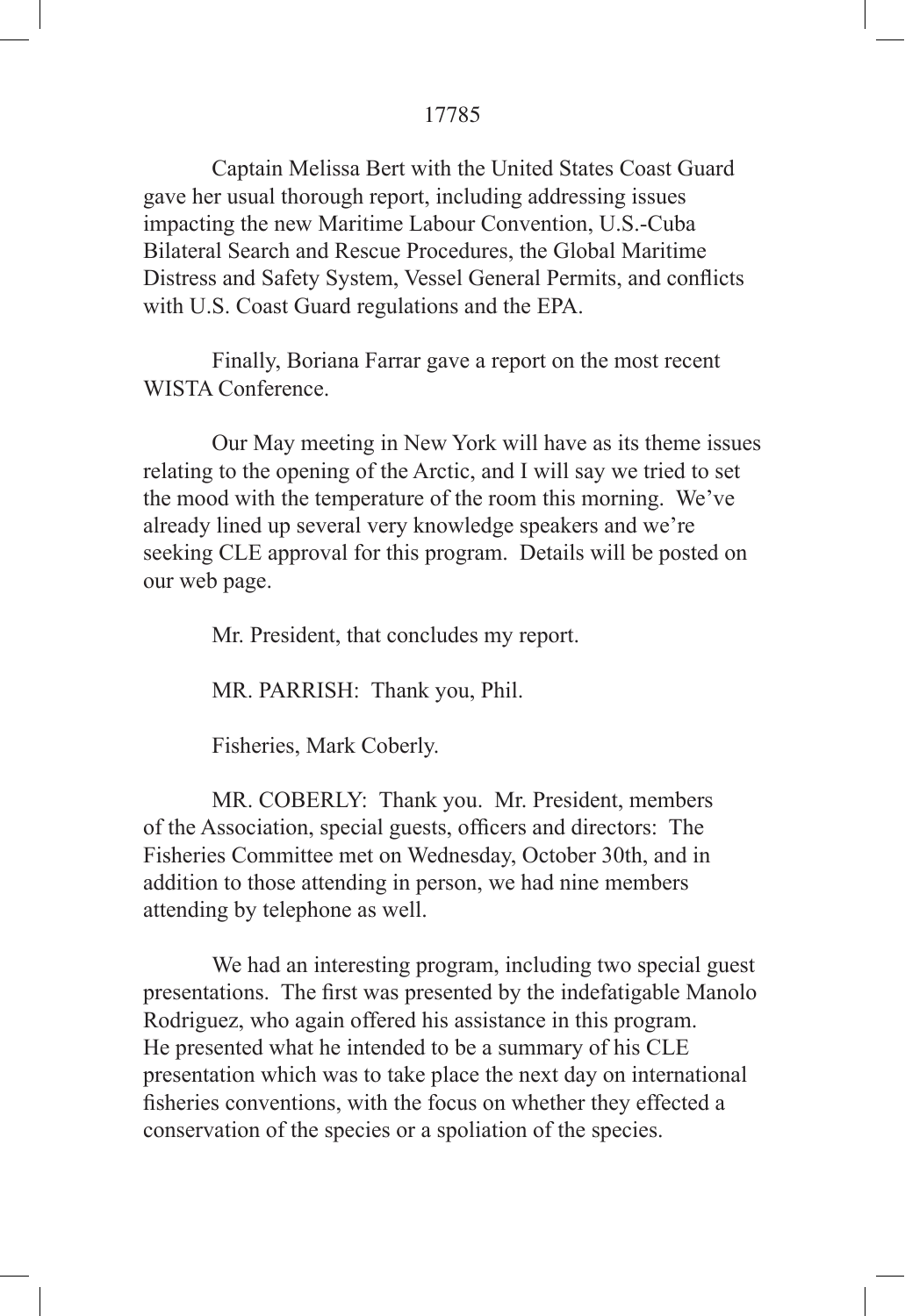As it turned out, his presentation at the CLE was abbreviated because of time constraints and we actually had twice as much time in our Fisheries Committee to discuss the issues he raised.

Our Coast Guard liaison, Lieutenant Commander Lineka Quijano, presented the Coast Guard's input on their enforcement activities with regard to international agreements and fishing conventions.

That was followed by a lively and interesting discussion regarding maritime liens, and the extent to which they would attach to fishing permits as appurtenances of vessels. Two of our members, David Smith and Steve Johnson, each separately authored articles on the subject from different perspectives that were published this week in *Benedict's Maritime Bulletin,* and each presented his respective viewpoints.

We then had a joint presentation from past Chair of the Fisheries Committee, Kevin Thornton, together with Lieutenant Commander Lineka Quijano, on the Coast Guard investigation report released on August 23, 2013, on the sinking of the fishing vessel LADY MARY. The report on this tragic sinking, in which all but one crew member perished, contains 43 safety recommendations, some of which may find their way into regulations in the future, especially in connection with smaller commercial vessels.

Finally, the committee Vice Chair, Terry Kenneally, provided a summary of relevant recent cases, which in written form is also posted on the MLA website on the Fisheries page.

Mr. President, that concludes my report.

MR. PARRISH: Thank you, Mark.

Cruise Lines, Carol Finklehoffe. Is Carol with us this morning?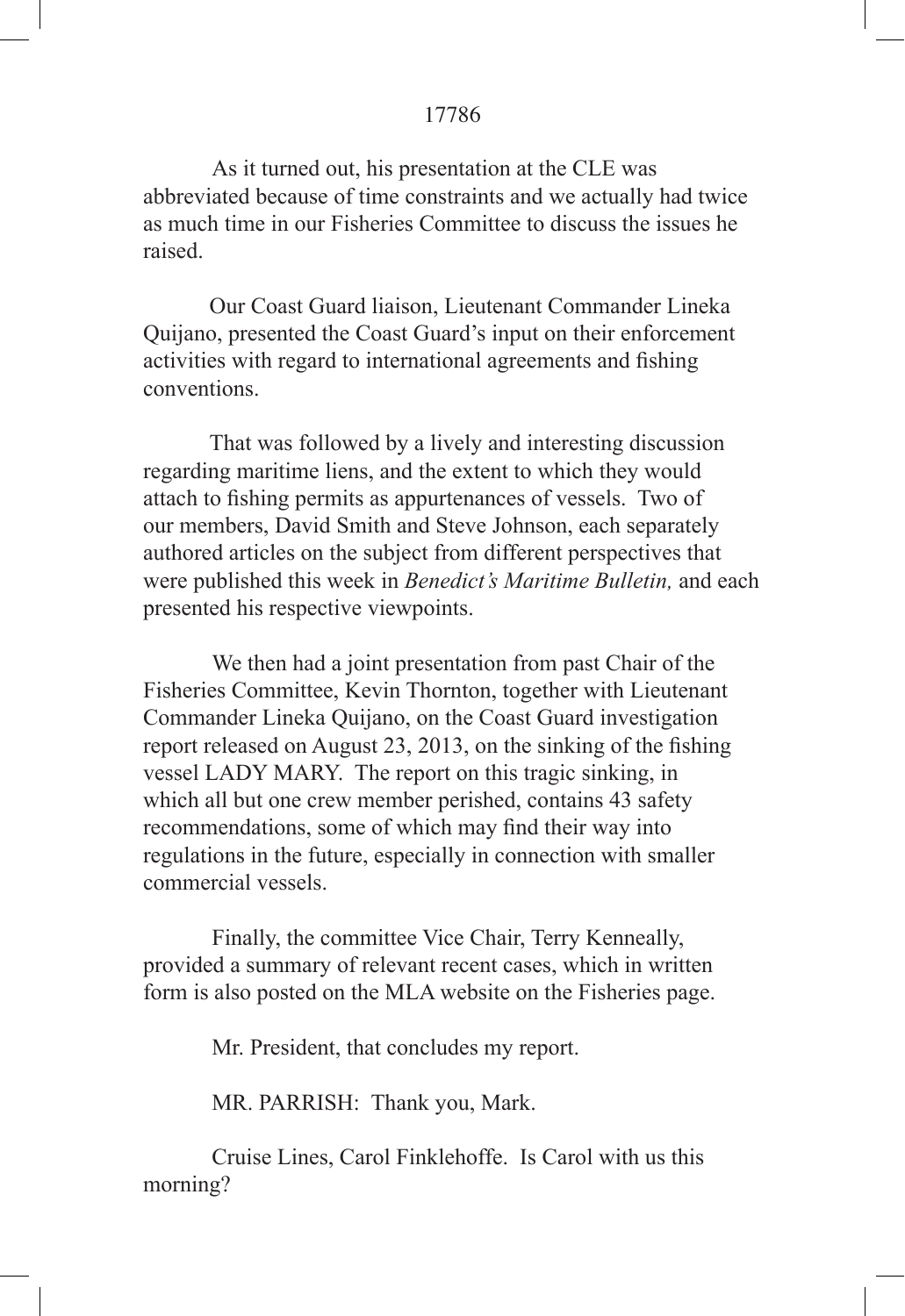ADR, Peter Skoufalos.

 My records reflect that I've gone through all the standing committees that met in Puerto Rico.

Are there any other standing committees here that need to give a report at this time?

I have some special committee reports. The next one is very exciting to me.

I'm sorry? Bill?

MR. RIVIERE: Offshore Industries.

MR. PARRISH: Offshore, please. Thank you. Come on up.

MR. RIVIERE: Thank you, Mr. President.

 Mr. President, officers, directors, distinguished guests, and fellow members: The Offshore Industries Committee met jointly with the Marine Torts and the Cruise Lines Committees on Wednesday, October 30, 2013.

Approximately 35 members of the Association and of the joint committees were in attendance in person or by phone.

Our particular focus this year, for the segment of the meeting apportioned to the Offshore Industries Committee, centered on the U.S. Fifth Circuit's *Ranger* decision,<sup>9</sup> issued in connection with the indemnity and insurance coverage dispute surrounding the DEEPWATER HORIZON litigation, and now pending on issue certification to the Texas Supreme Court.

 Chris Hannan of Baker Donelson's New Orleans office spoke on the topic, and presented a PowerPoint entitled "Whoa,

<sup>9</sup> 728 F.3d 491, 2013 AMC 2429 (5th Cir. 2013).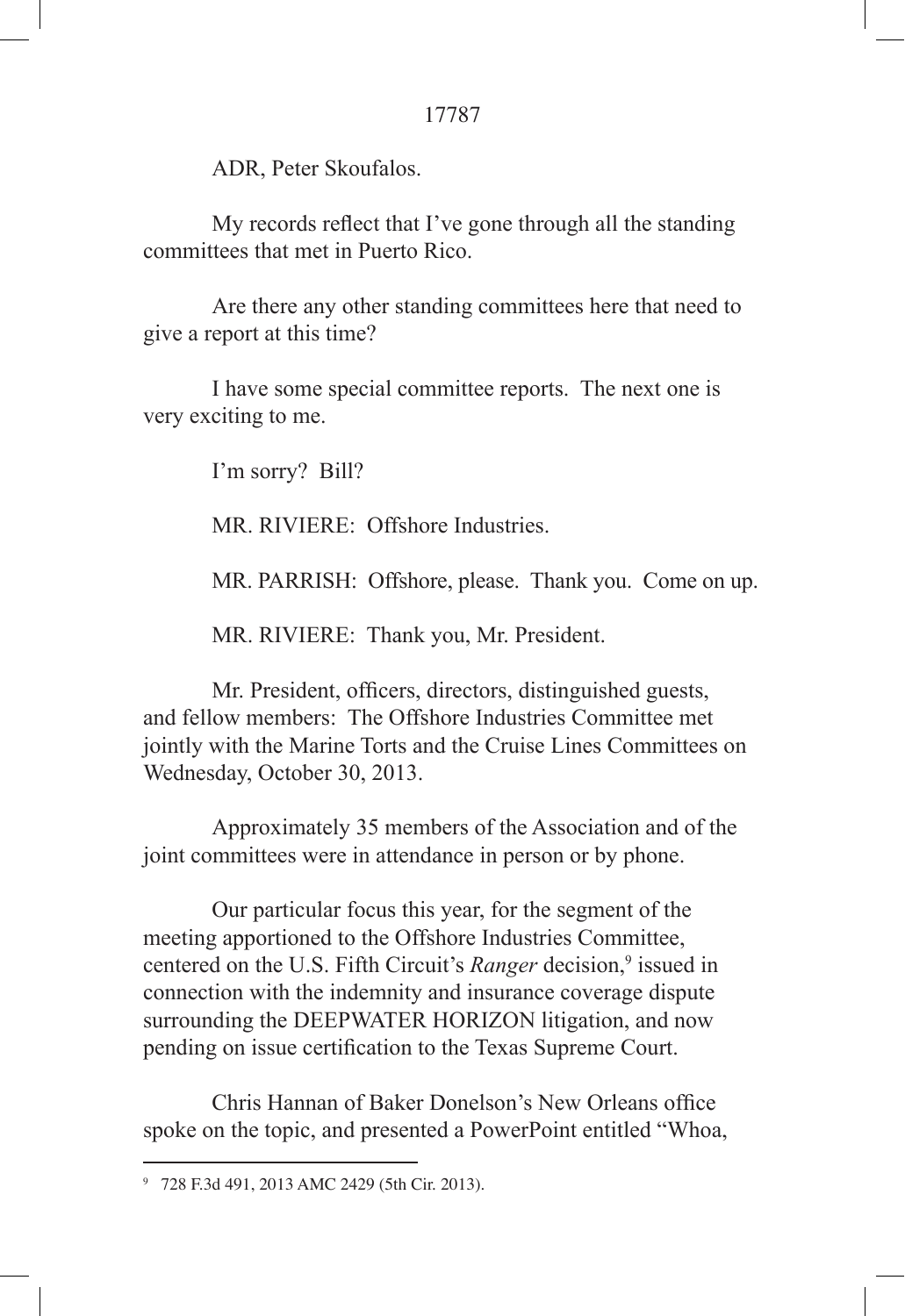Kemosabe: The Fifth Circuit's Decision in the *Ranger* Case."

Chris Hannan's PowerPoint will be made available on the website linked to the Offshore Industries Committee. I also note that he made it more of a reference than just the topics covered in the meeting in case anyone seeks further depth on these issues.

As you also have heard, presentations were made on behalf of the Cruise Lines and the Marine Torts and Casualties Committees, but I will leave that discussion to the reports that were already made.

In closing, I note that our committee Chair, David Walker, of Royston, Rayzor, Vickery & Williams in Houston, was unable to make the journey to Puerto Rico, as he is rehabilitating a recent knee injury which prevented his journey here. However, he sends his regards and we look forward to seeing him in the spring in New York.

Mr. President, that concludes my report on behalf of the Offshore Industries Committee.

MR. PARRISH: Thank you, sir.

Now there's some special committee reports. The next one is Website and Technology.

Lynn Krieger, you can come on up.

About three or four years ago it came to my attention that many members of the Association felt that our website was either outdated, outmoded, or for lack of a better term, because I had a long list of -- how shall I call it? -- comments from the membership that it just didn't fit us anymore.

So I undertook the process of trying to slowly consider and explore how to change it, why to change it, in what ways. It's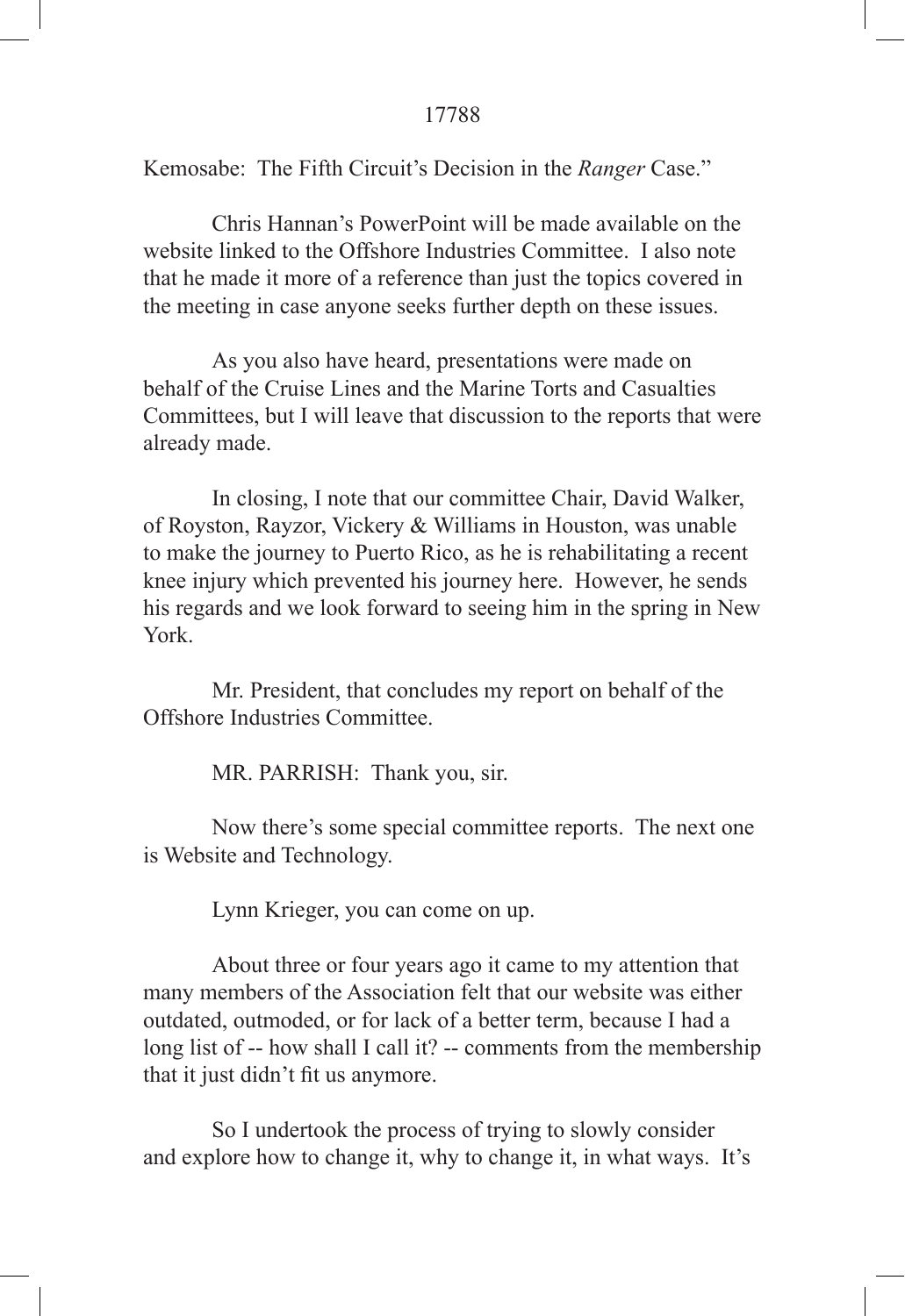probably been too slow for some people, but in my mind it was deliberate, and we're getting there, and the person that's really pushing that effort is the technogeek from San Francisco, Lynn Krieger.

She's going to tell us where we are.

 MS. KRIEGER: Thank you, Mr. President, officers, and my fellow Board members.

I'll try to be brief, because I'm actually feeling like it's July in San Francisco right now.

 I first wanted to send out a thank you. This is my first resort MLA meeting and it's been spectacular. To all of the people on the arrangements committee and our local hosts and speakers, everyone who went through so much trouble to make the rest of our event so enjoyable, it's been a spectacular time and I have to commend everybody who worries about all the nuts and bolts in an event like this and then still goes out at night and shows some pretty impressive staying power.

My report on the website is that the website is coming along on schedule with the assistance of not only the special Board committee, but our special website committee, all the Board members who have been giving me a lot of assistance and support, and everybody who comes up to me at various points and gives me ideas about how they want the website to look.

Robin Becker has done a wonderful job providing support to our consultants with regard to the historical organization of the website. She has been really retooling herself to become familiar with a lot of the new technology that she's going to encounter so that she can provide continued support to the MLA website.

In terms of what we have right now, we have a wireframe, which is really just the structure of the website. It's going into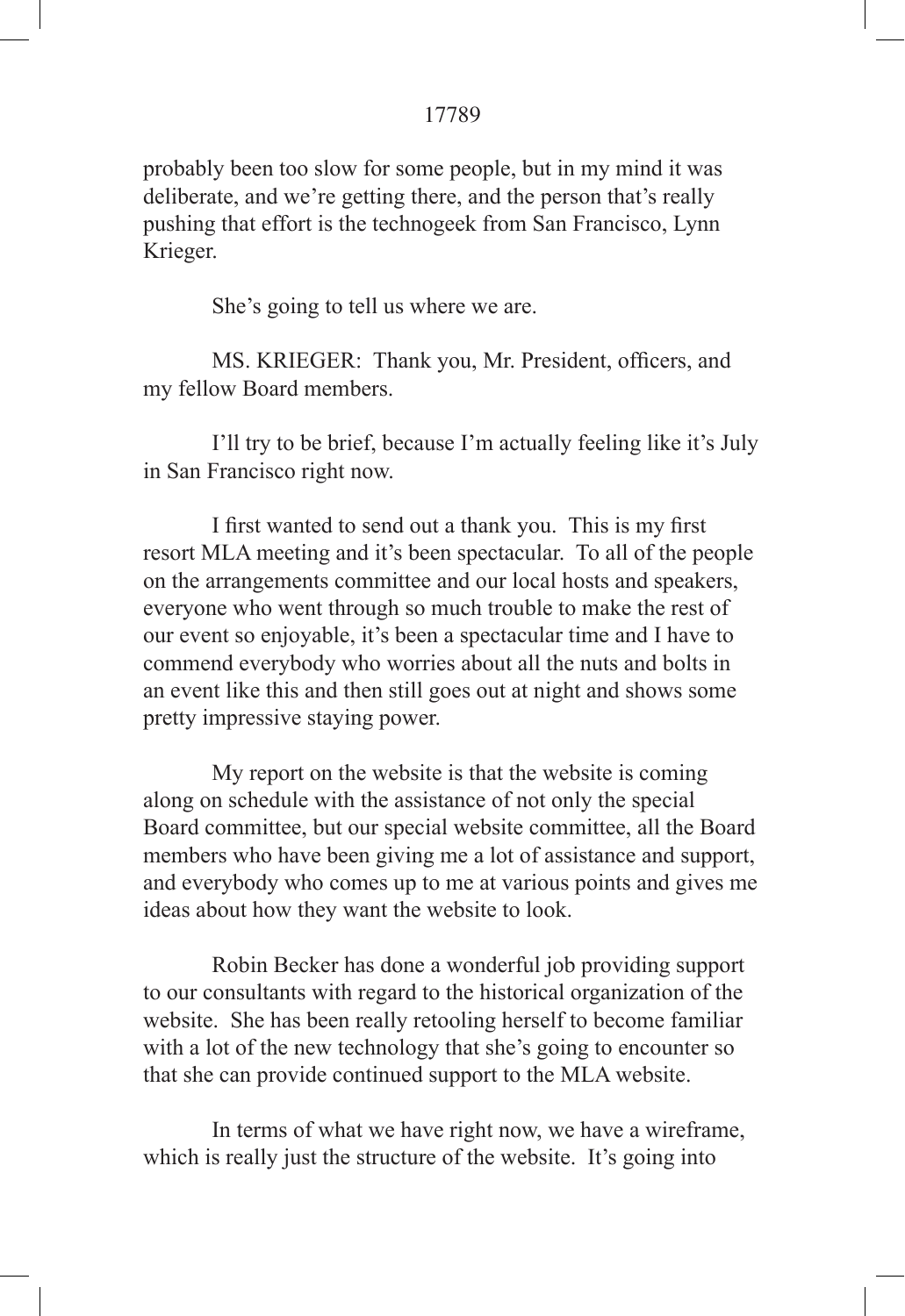production right now, so that pretty soon people can look at a static website and see how things are going and what it will generally look like when we go online.

We've been discussing some of the aesthetic aspects of what the website should look like. Although it's very difficult to have everybody agree on something, everybody has been very collaborative and it's actually one of the fun parts of putting a website together. We're all hoping that when we roll it out for our new president's tenure it will be something that everyone can be proud of and it will attract a lot of new, additional interest in the Maritime Law Association.

Last night I think some of us came up with some very creative ideas as a result of our experiences wandering around Old San Juan and I encourage anybody else to bring ideas about the organization of the website to me whenever you have the chance.

And that concludes my report. Thank you.

MR. PARRISH: Thank you, Lynn.

I anticipate that many of you, like me, are relatively technonaive. So in recognizing that, I believe we have a great, actually new, Board member in Lynn. Every time I see a new word, like "Twitter," I just write it down and say, "Lynn, would you make sure we're up to date with this." And she's doing that for us.

If you have any ideas on the website, stuff that I don't understand, please pass them on to Lynn. She does understand it and she will do the best job, along with a lot of the support people, to make sure that we continue in this 21st Century ahead of the curve.

Liz Burrell, Past President Burrell, would you talk to us about BIMCO.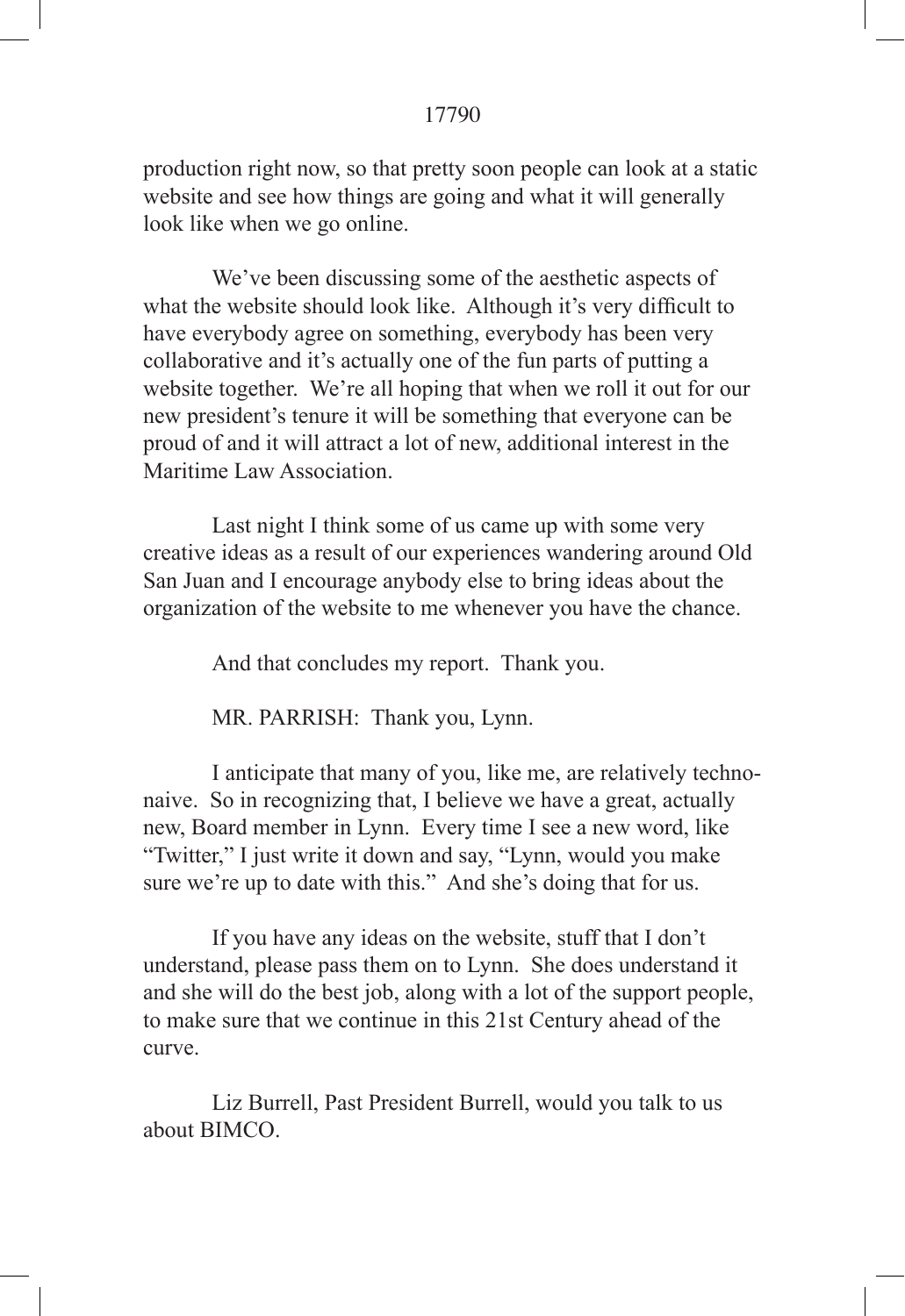MS. BURRELL: Next week there will be another meeting of the BIMCO Documentary Committee and to paraphrase the commercial, "It ain't just charter parties."

At this point BIMCO has forms for transactions in every aspect of marine operations, shore side as well as transport. There is now a suggestion for a project that will affect ship finance and ship sale. The minutes for the upcoming meeting indicate that there has been some industry consultation about the importance or viability or necessity for new forms in this area. As far as I can tell, however, nobody on this side of the Atlantic has been part of that consultation process.

Because these things come up very quickly, I don't have much lead time so if you have any ideas about this subject and whether such a project would be good expenditure of BIMCO's resources, please get in touch with me right away. I will give you all the information I have, which is not much, but I would be very grateful for your feedback.

Thank you very much.

MR. PARRISH: Thank you, Liz.

Liz is another person who does so much, continues to do so much, for the Association that not many people know about. She doesn't go around with a horn, but I can tell you the BIMCO representation of the Association is challenging and she does a fabulous job.

Jim Bartlett, ABA liaison.

MR. BARTLETT: Thank you, Mr. President.

I had the pleasure of representing this Association at the ABA House of Delegates Meeting on August  $12<sup>th</sup>$  and  $13<sup>th</sup>$  in San Francisco. Much that goes on at the ABA has very little to do with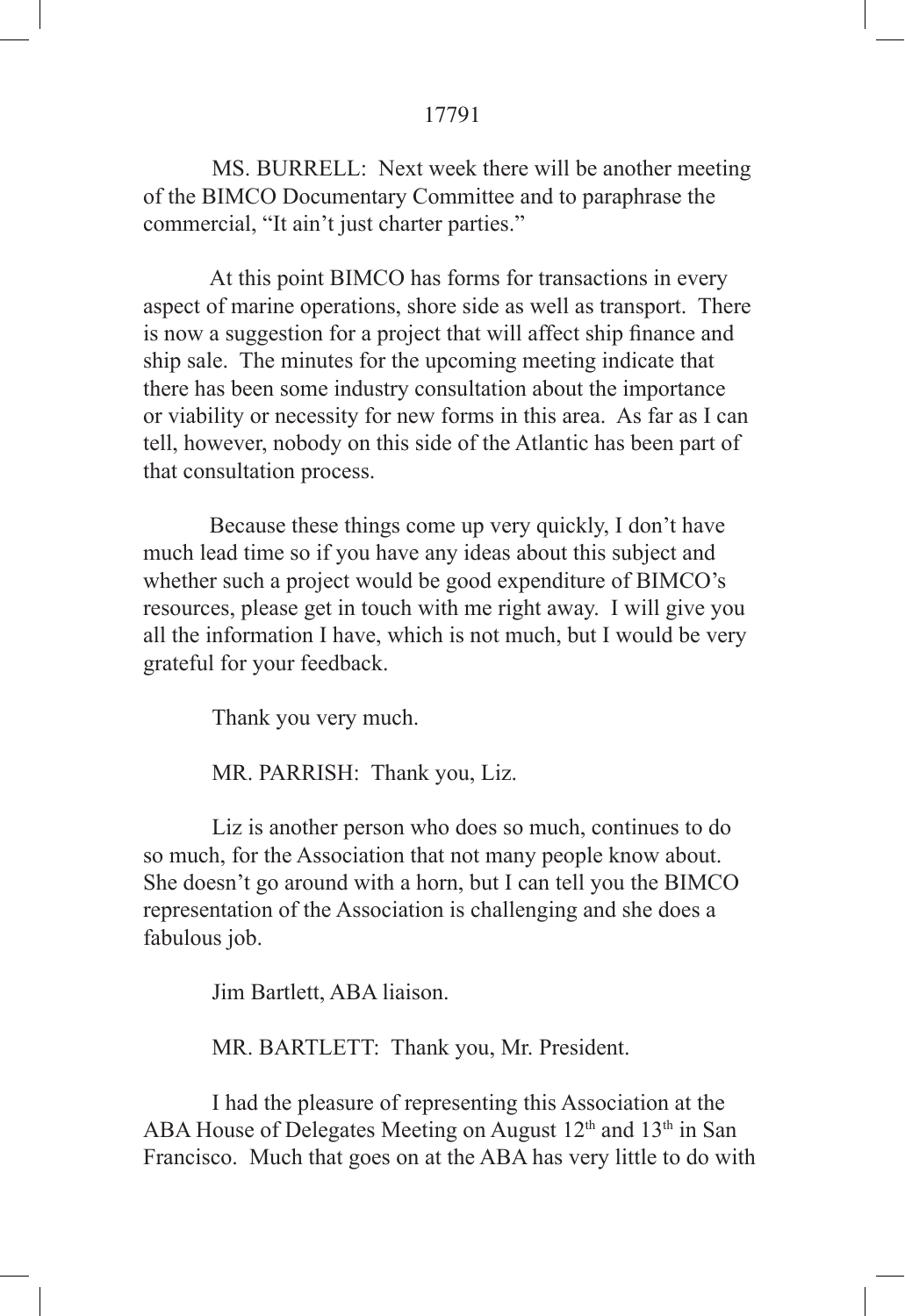this Association. However, there was one resolution that I think will be of interest to those of you who work with arbitral awards. The resolution was intended, or is intended, to address a perceived problem that will become evident when I read you the resolution:

> Resolved, that the American Bar Association affirms that the U.S. common law doctrine of *forum non conveniens* is not an appropriate basis for refusing to confirm or enforce arbitral awards that are subject to the provisions of the Convention on the Recognition and Enforcement of Foreign Arbitral Awards or the Inter-American Convention on International Commercial Arbitration, and that refusal on that basis is not consistent with U.S. treaty obligations under these Conventions and U.S. implementing legislation.

This resolution was passed on August  $13<sup>th</sup>$  without any opposition. It was sponsored by the ABA Section of International Law.

Mr. President, that concludes my report.

MR. PARRISH: Thank you, Jim, for representing us at the ABA.

Next I want to call the First Vice President, Bob Clyne, for his remarks.

MR. CLYNE: Thank you, Mr. President.

As mentioned, next fall we're going to hold the MLA meeting, the port city meeting, in Philadelphia. It's going to be held October 22nd to the 24th, a Wednesday to Friday. We're going to hold the committee meetings in the law firms.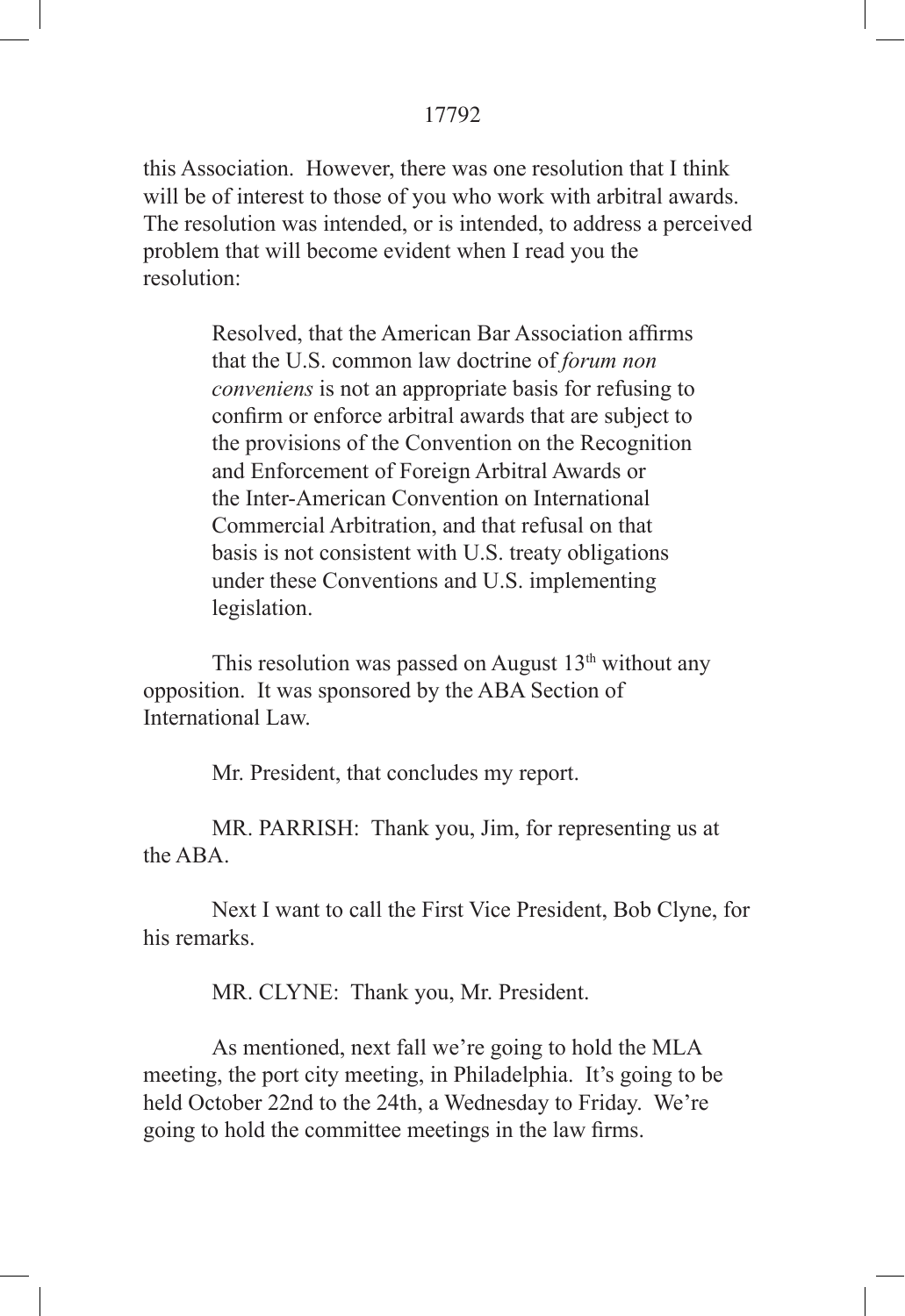On Friday we're going to have our morning meeting, CLE, and our dinner at the Constitution Center. We're setting up a great CLE program and I'm hoping you can all attend. Although it's not part of the official program, we're also going to be trying to set up a golf outing at Merion, where the U.S. Open was played this year.

In the fall of 2015, we're very excited to announce that we just signed a contract, to go to Bermuda, to the Southampton Princess. That will be the third week in October and we're hoping that you can all join as. It's been 22 years since we've been to Bermuda and we're really looking forward to that event.

Thank you.

MR. PARRISH: Is there any other business to come before the Association this morning?

Past President Hooper, do you have a motion?

MR. HOOPER: Thank you, Mr. President.

I think the answer to your question is yes, but I'd like to tell a couple of little stories first, if time allows me.

I'd like to thank you for bringing Stephanie and me here finally and getting us into the hotel. In 1975 when Stephanie and I were married, Vince DeOrchis' father, my then boss and senior partner, generously gave us his time-share condominium down on the waterfront here for our honeymoon. I was in his office three times the week before we were married listening to him making the arrangements calling the hotel, and everything was all set. We drove down here and drove to the place to learn that it hadn't been built. This time it has been built and I see that it's there. Thank you.

I'd also like to tell you about a cargo case that Sea-Land had in San Juan, years ago. They brought a lot of bulls down here.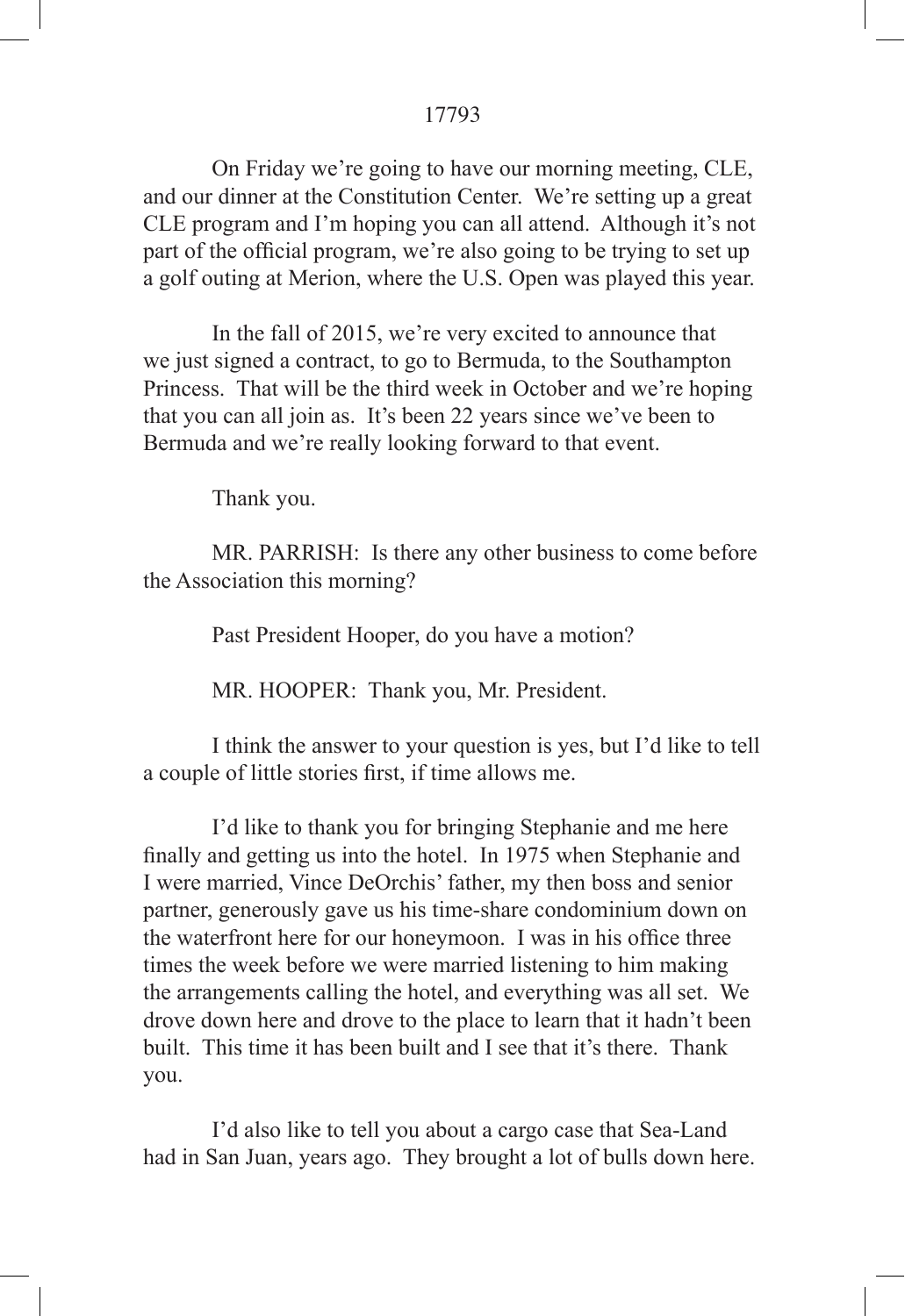As they were discharging a bull, walking it down the ramp, the bull bolted, fell into the harbor, swam across the harbor -- apparently it did not enjoy the swim -- and climbed out of the water near the airport where a young couple was watching the planes take off and land. The bull charged the young couple. The young couple ran away from the bull, fell, or got injured in some way, and filed a claim. So how about that for a cause of action?

But that's it. And thank you very much, and congratulations for having this meeting; this may be your first meeting, Mr. President, not affected by a hurricane. I move to adjourn.

MR. PARRISH: We are adjourned. Thank you.

(The meeting concluded at 11:05 a.m.)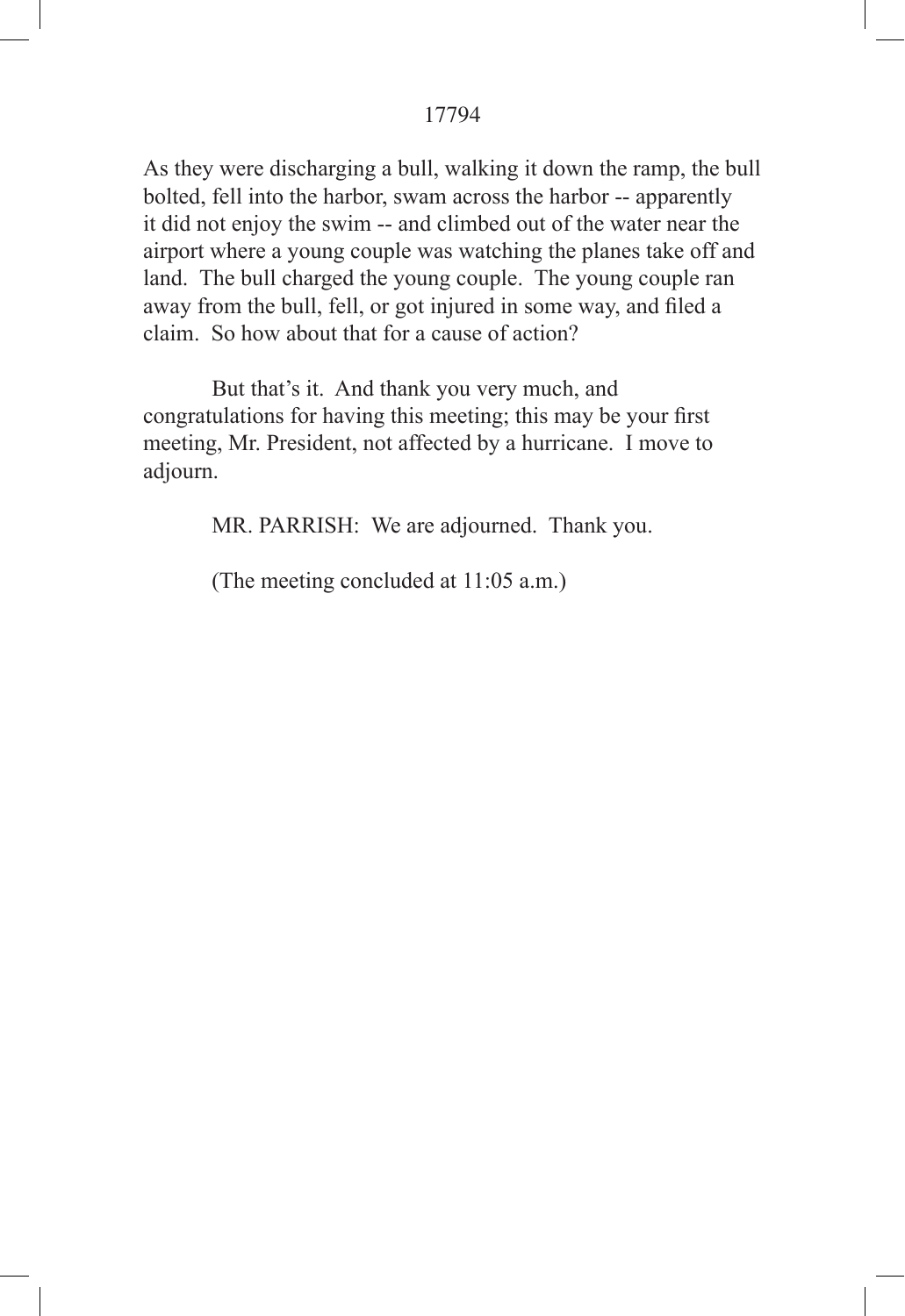# **Report of the Arbitration and ADR Committee**

The meeting of the Committee on Arbitration and ADR was held on October 30, 2013, at 2 - 3:30 P.M. at the El Conquistador Resort, Puerto Rico.

The Committee Meeting was chaired by Jack Vayda and speakers from around the globe agreed to participate in a discussion of the different views and perceptions of mediation by members of the international shipping community. The following speakers led the discussion:

Robert Glenn, Savannah Jonathan Lux, London Iwam Jaeger, Rio de Janeiro Louise Barrington, Toronto (attending by conference call from New York).

The meeting was attended by six by conference call from New York (including Louise) and by 17 (including the chair and speakers) in Puerto Rico.

The overall theme was inter-cultural issues playing out during a mediation and the following specific topics were addressed:

> 1) The role/function of the mediator in each of the different cultures;

2) The timing of the mediation;

3) 'Little white lies' in the give and take and negotiation that occurs during a mediation. Are they ethical in the different legal systems? Are they accepted from a cultural standpoint? How is the element of saving face relevant to the degree to which someone will be strictly truthful?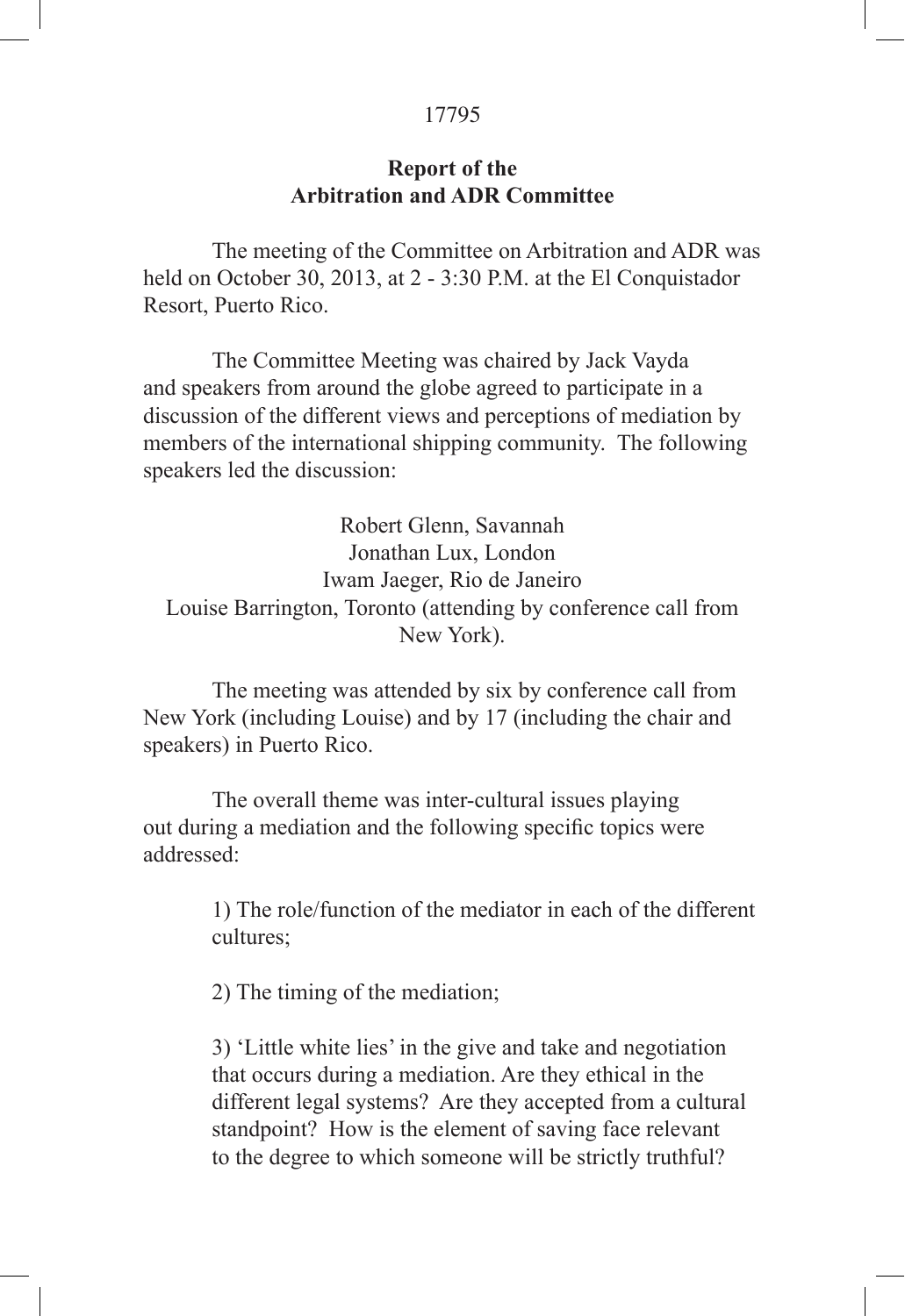The specific example discussed was the attorney/advocate telling the mediator: "I can't offer a cent more than USD 1 m" when, in fact, he was sitting on authority to offer USD 1.2 m.

Bobby Glenn was there to present the US perspective; Jonathan Lux covered Europe in general but England and Wales in particular; Iwam Jaeger gave the South American view in general but Brazil in particular; and Louise Barrington was able to give insight into Asia. There was wide ranging discussion occupying the full 1½ hours with questions raised from the audience both in New York and Puerto Rico.

The participants seemed to enjoy the session and the leaders felt it to be a success. The consensus view was that intercultural issues in mediation should be retained on the agenda for future meetings, as there is much more to be said on the subject.

Respectfully submitted,

Leo G. Kailas Chair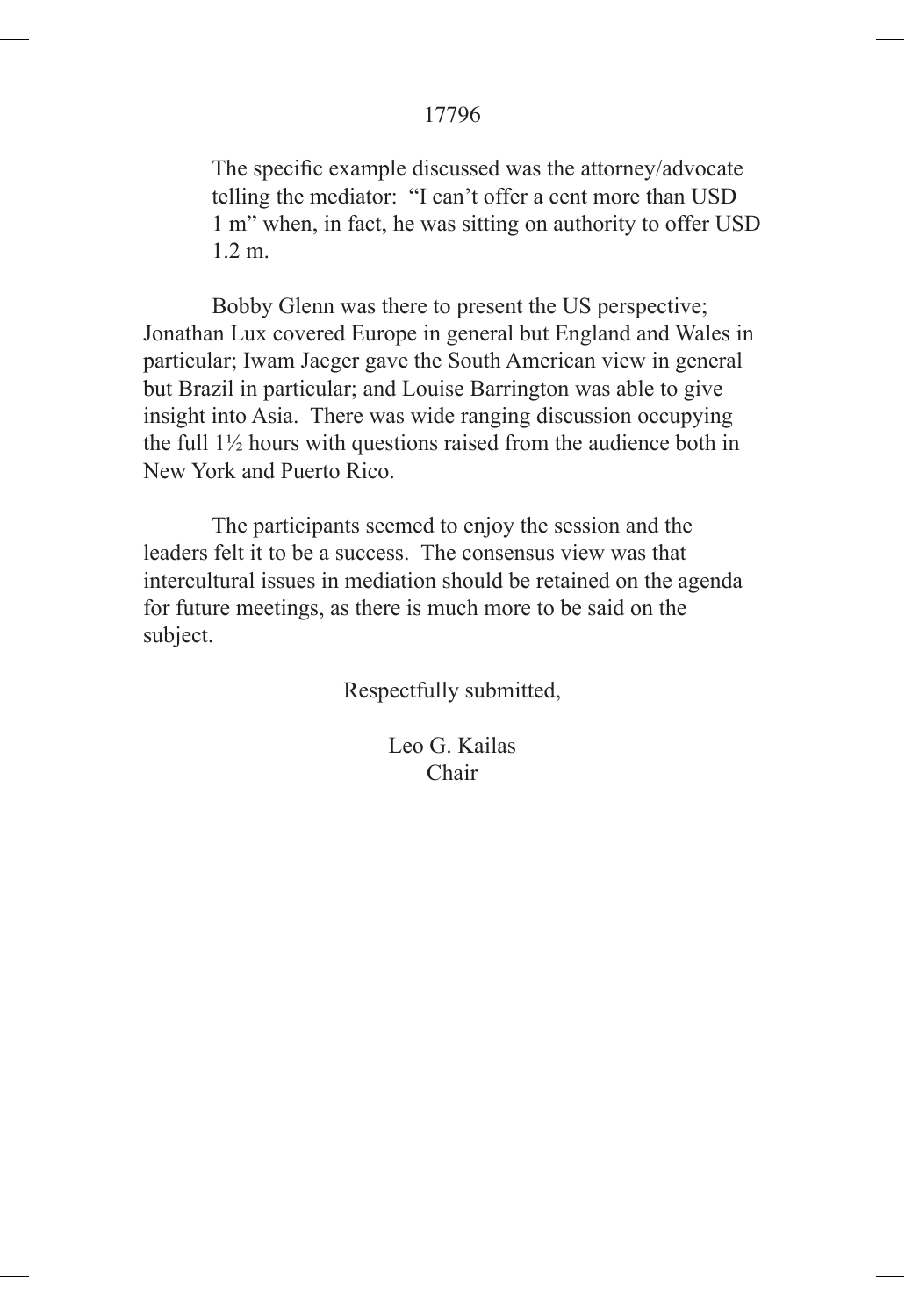# **Report of the Marine Insurance and General Average Committee**

MLA Committee on Marine Insurance and General Average Meeting – 10/30/13

Our fall meeting was held jointly with the Committee on Carriage of Goods, with approximately 50 members in attendance (in person and by phone). We were pleased to announce the completion of our project on "The Definition of Marine Insurance"; we plan to post on the MLA website the following work product from this project in the near future:

- ° article
- ° proposed uniform definition
- ° compendium of state definitions
- ° compendium of case law

We thanked Gray Staring for donating his work to facilitate the project, and we thanked Stephanie Espinoza, Andy Kehagiaras, Brett LeBreton, John Ryan, and Joe Grasso for their contributions to the project.

The chair of the Hull and P&I Subcommittee, John Woods, reported that the Subcommittee plans to launch their project on Annotation of the Hull Clauses before the spring meeting in 2014. John also noted that one of the International Group of P&I Clubs (the Standard Club) recently announced that it plans to begin issuing COFRs.

Finally, with respect to our General Average Subcommittee, we noted that despite our requests (which also went to the In-House Counsel Committee and to the Carriage of Goods Commitee), no substantive comments were provided in response to the request for comments from the CMI on proposed revisions to the York-Antwerp Rules; we advised the CMI accordingly in August.

Respectfully submitted,

Joseph G. Grasso Chair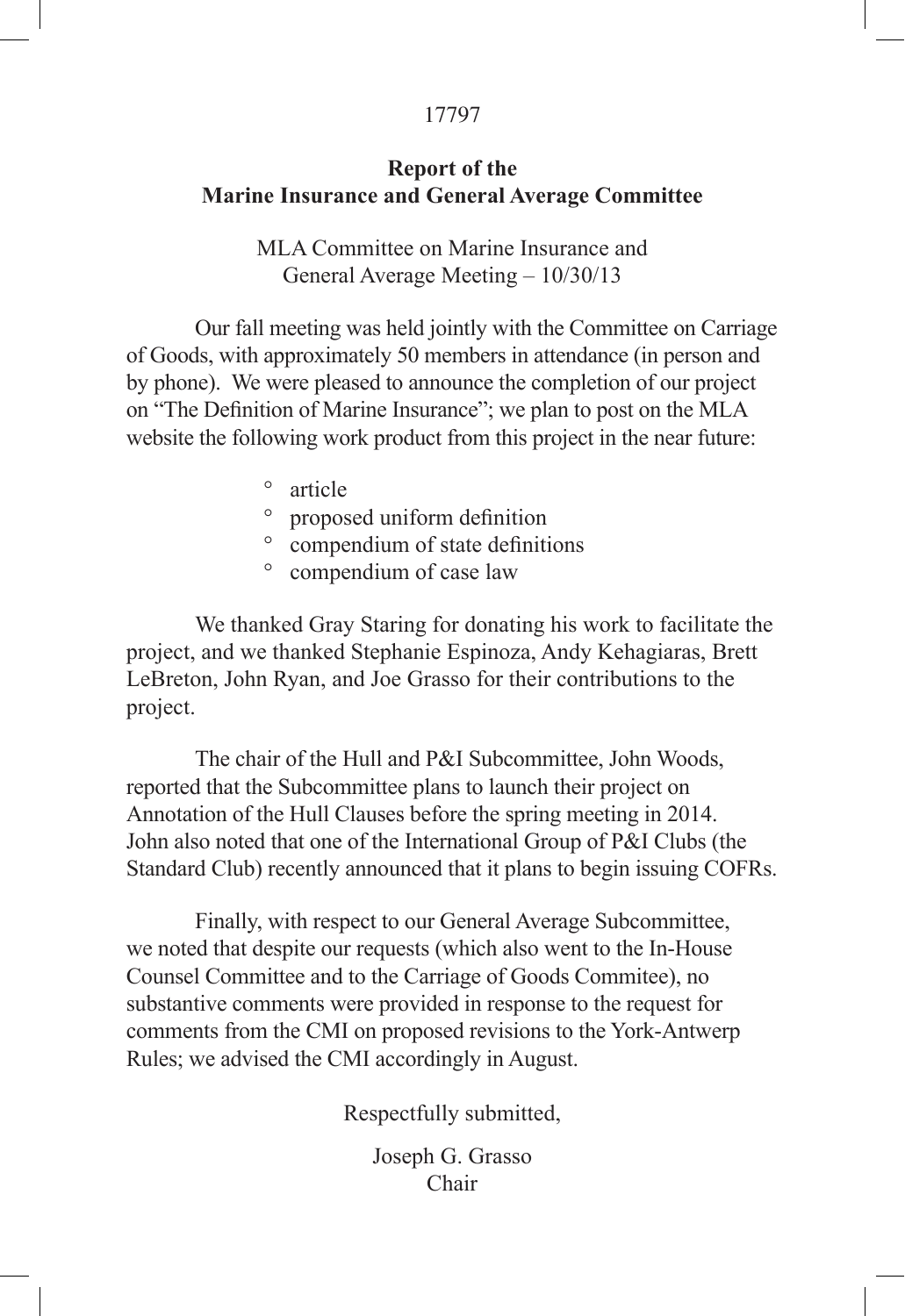# **MINUTES OF THE BOARD OF DIRECTORS' MEETING OF THE MARITIME LAW ASSOCIATION OF THE UNITED STATES**

Held at the Prince of Wales Hotel In conjunction with the meeting of the Board of Directors of the Canadian Maritime Law Association Niagara-on-the-Lake, Ontario on Saturday August 10, 2013  $8.30$  A.M.

The August 10, 2013, meeting was called to order by President Robert B. Parrish at 8:30 A.M. In addition to President Parrish, the following officers were also present:

> Robert G. Clyne, First Vice President Harold K. Watson, Second Vice President David J. Farrell, Jr., Secretary William Robert Connor, III, Treasurer Barbara L. Holland, Membership Secretary

The following directors were present:

Patrick J. Bonner, Immediate Past President

| Robert B. Fisher, Jr.          |
|--------------------------------|
| Edward J. Powers               |
| Michael K. Bell (by telephone) |
| Joseph A. Walsh, II            |
| John S. Farmer                 |
| Lynn L. Krieger                |
|                                |

Past Presidents James F. Moseley, Howard M. McCormack, and Thomas S. Rue also attended at the invitation of President Parrish.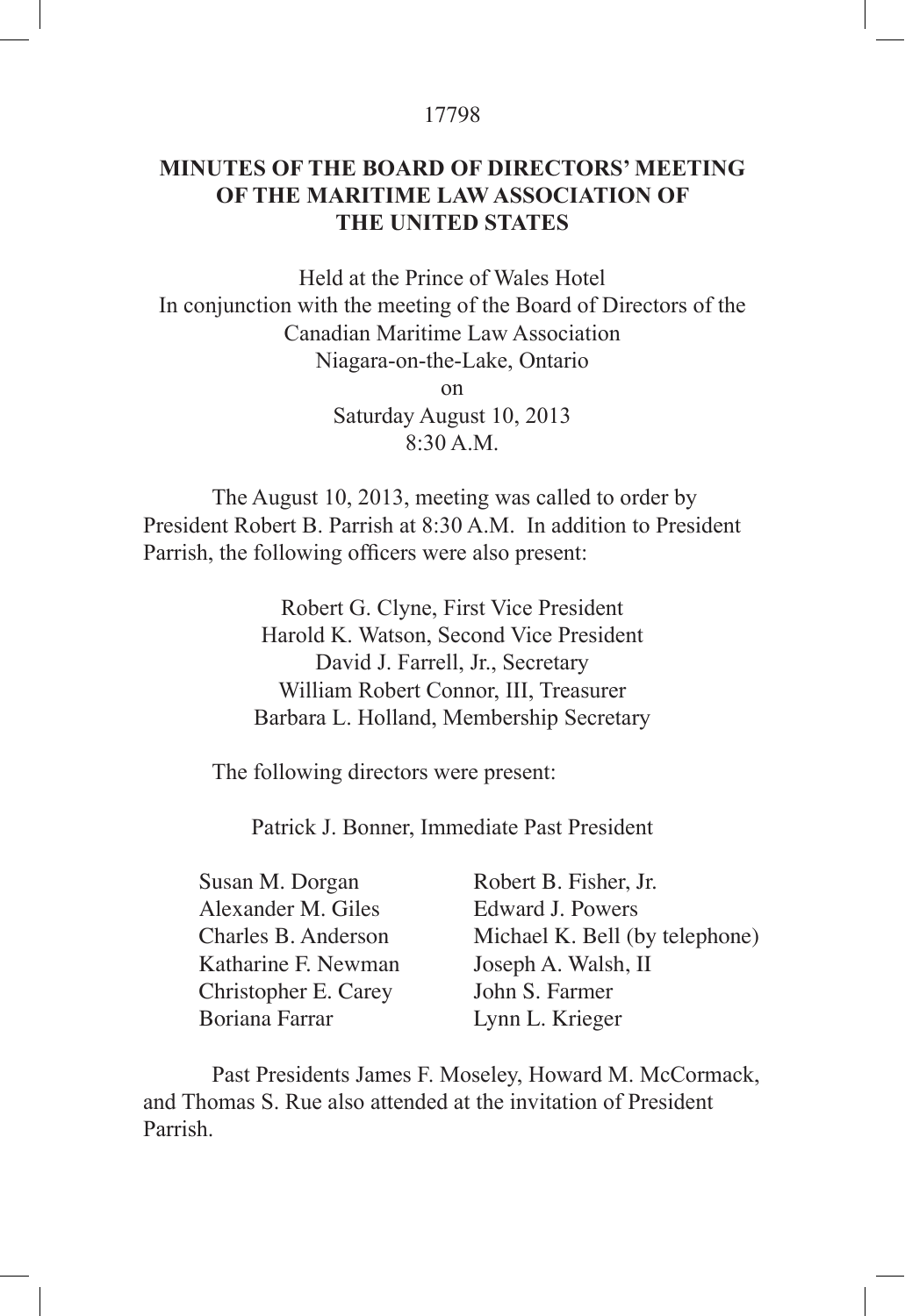As the meeting commenced, John G. O'Connor, President of the Canadian Maritime Law Association, welcomed us to Niagara-on-the-Lake. Details for a late morning joint meeting of the MLAUS Board of Directors and the CMLA Board of Directors were provided as were plans for social events culminating with a joint banquet Saturday evening. President Parrish expressed his gratitude, on behalf of our Board of Directors, for the CMLA's kind hospitality.

President Parrish then welcomed our new directors, Mr. Carey, Mr. Farmer, Ms. Farrar, and Ms. Krieger, emphasizing the Board's important role as the determiner of MLA policy. President Parrish also recognized and expressed gratitude for the attendance of the Past Presidents who always provide valuable insight and historical perspective.

# **SECRETARY'S REPORT**

On motion duly made and seconded, the Board approved the minutes from the May 2, 2013, meeting of the Board of Directors held in New York City.

# **TREASURER'S REPORT**

 Mr. Connor reported that the MLA's finances are doing well. He reported on dues collection, reviewed expenses and revenues related to the Spring 2013, dinner, and compared and contrasted certain expenses (such as printing costs for the *Directory*) which were incurred last year but will not be incurred this year.

On motion duly made and seconded, the Treasurer's Report for the three months ending June 30, 2013, were approved.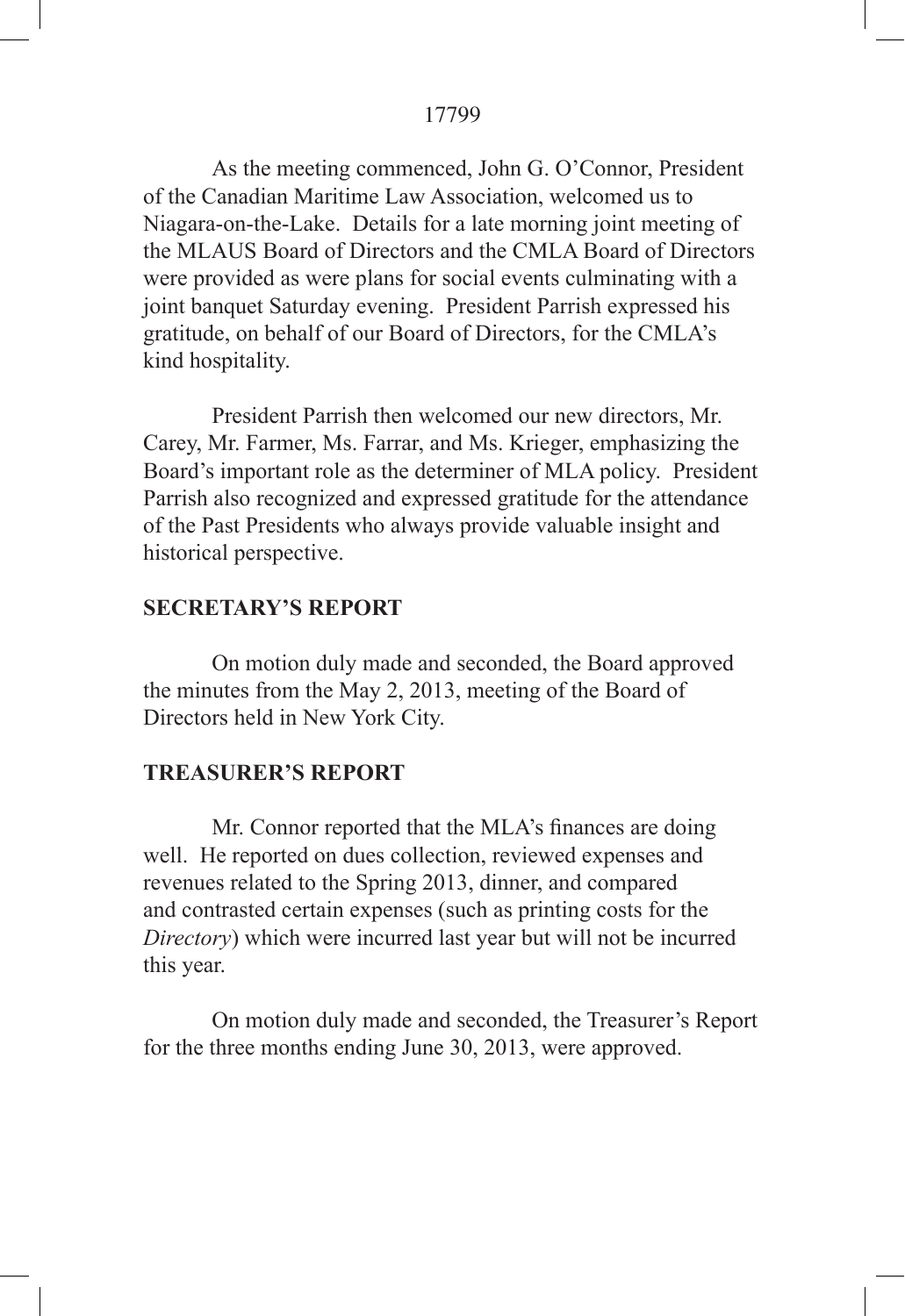## **MEMBERSHIP SECRETARY'S REPORT**

Ms. Holland reported that one judge (a former MLA director) had been proposed for Judicial membership:

> Hon. Joe E. Basenburg District Court of Mobile County, AL

Ms. Holland reported there were 14 applicants for Associate Lawyer membership:

> Kelly Clark, Seattle, WA Mehtap Cevher Conti, New York, NY Todd Crawford, Gulfport, MS William R. Ellis, Cincinnati, OH Michele G. Hallowell, Washington, DC Timothy John McLaughlin, Boston, MA Olga Miller, New York, NY Vincent D. Morgera, Providence, RI Michael C. Nissim, New York, NY Leanne O'Loughlin, New York, NY Jack Paris, Miami, FL Joshua S. Parks, Red Bank, NJ David C. Reeves, Jacksonville, FL Marcus J. Williams, New York, NY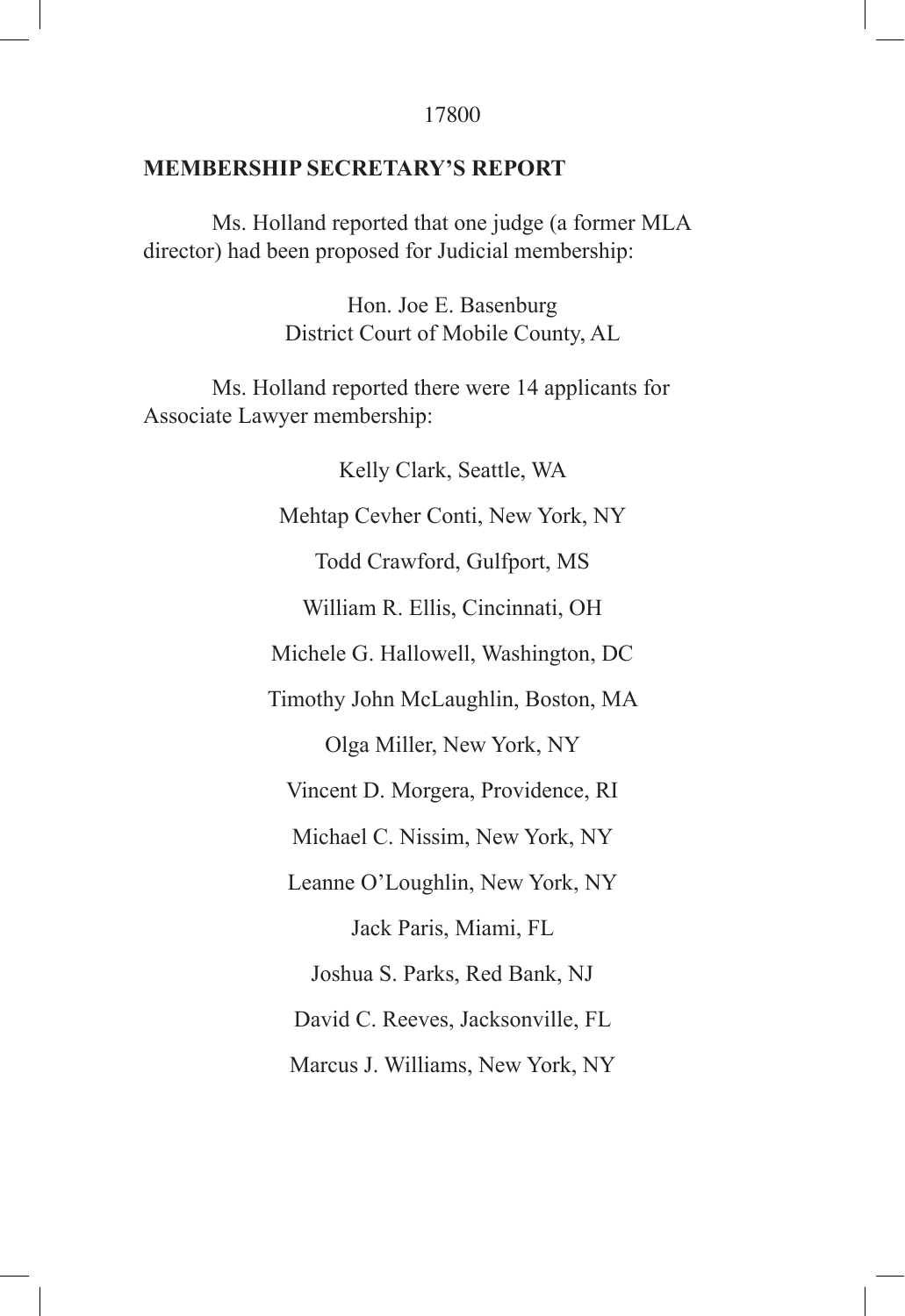In addition, two applications for reinstatement were received:

Leonel Pereznieto, México, as an Associate Lawyer member

Professor Craig H. Allen, Seattle, WA, as an Academic member

Ms. Holland reported that two law students had submitted Law Student applications:

Eftihios Evan George Andronis, University of Miami

David Rood, University of Michigan

Ms. Holland regretfully reported learning of the following five deaths since our May 2, 2013, meeting:

George F. Chandler, III of Houston, TX; Life Member: elected 1973

Victor Y. Goldberg of Jacksonville, FL; Non-Lawyer: elected 2003

Jeremy J. O. Harwood of New York, NY; Proctor: elected 1990

William P. Kardaras of New York, NY; Life Member: elected 1966

Russell D. Melton of Minneapolis, MN; Proctor: elected 1989

With the above membership changes, the MLA's total membership now stands at 2,862 and is comprised as follows: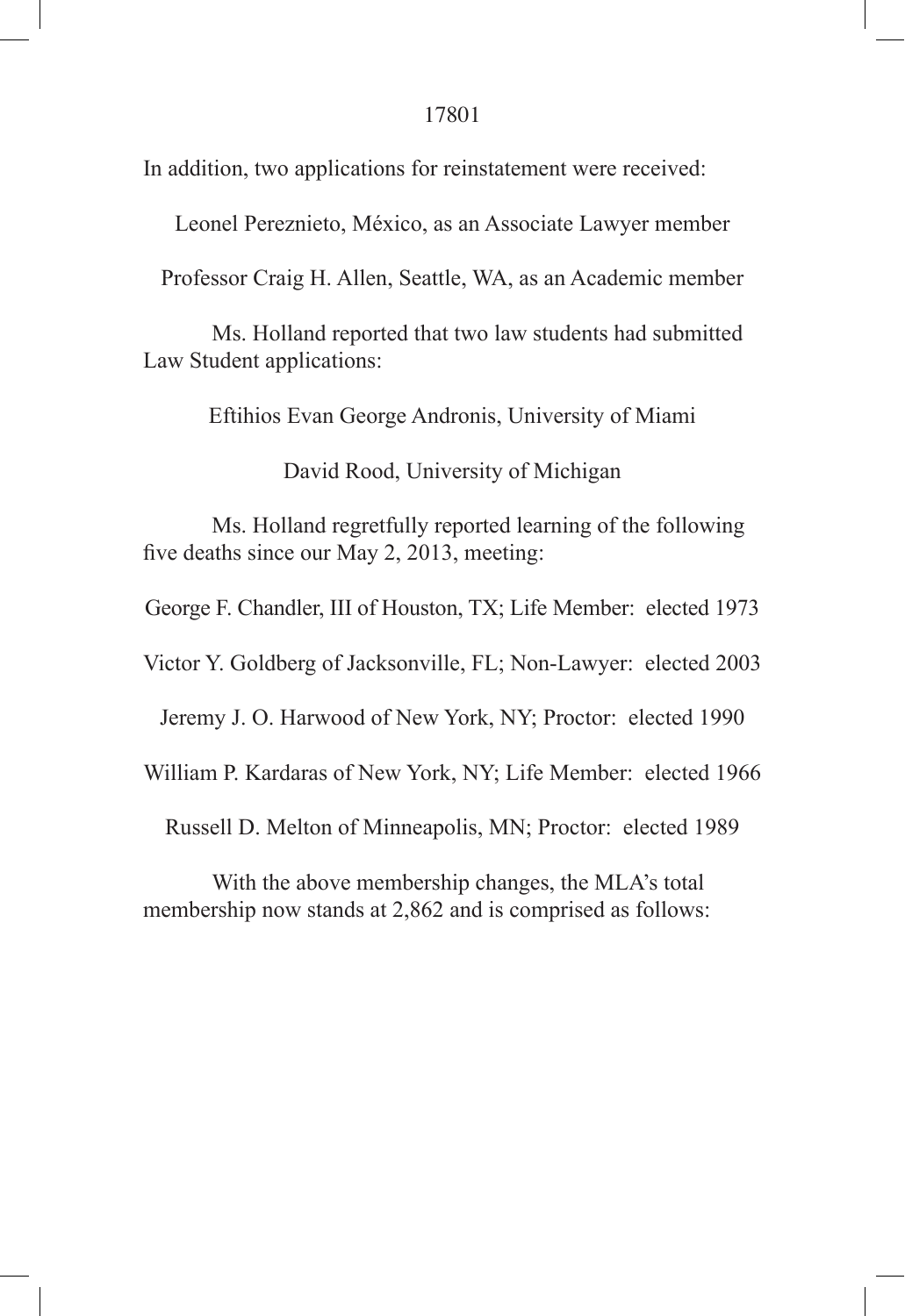#### VOTING MEMBERS

| 1306 |
|------|
| 1176 |
| 175  |
| 27   |
|      |

## NON-VOTING MEMBERS

| 15  |
|-----|
|     |
| 123 |
| 35  |
|     |

On motion duly made and seconded, the Board adopted Ms. Holland's report.

President Parrish addressed the above membership numbers and overall trends. While acknowledging some "graying" of the membership (as apparent by the increasing numbers of 40 year Life Members, with the concomitant loss of their dues payments pursuant to By-Law 210.2) as well as attrition due to member deaths, dues delinquencies, and continuing economic factors, Mr. Parrish noted that recruitment efforts during the last several years have sustained membership totals at static levels. The MLA remains healthy in his estimation, both in membership numbers and in the high quality of the MLA's work, and he is hopeful that will continue into the future.

Ms. Holland then moved to amend By-Law 204, refining its language in accordance with discussions held at prior Board meetings, to address a concern that a foreign lawyer member resident in the United States but not admitted to practice here would have voting rights potentially compromising the MLA's advisory role to the United States government. Changes are tracked as indicated: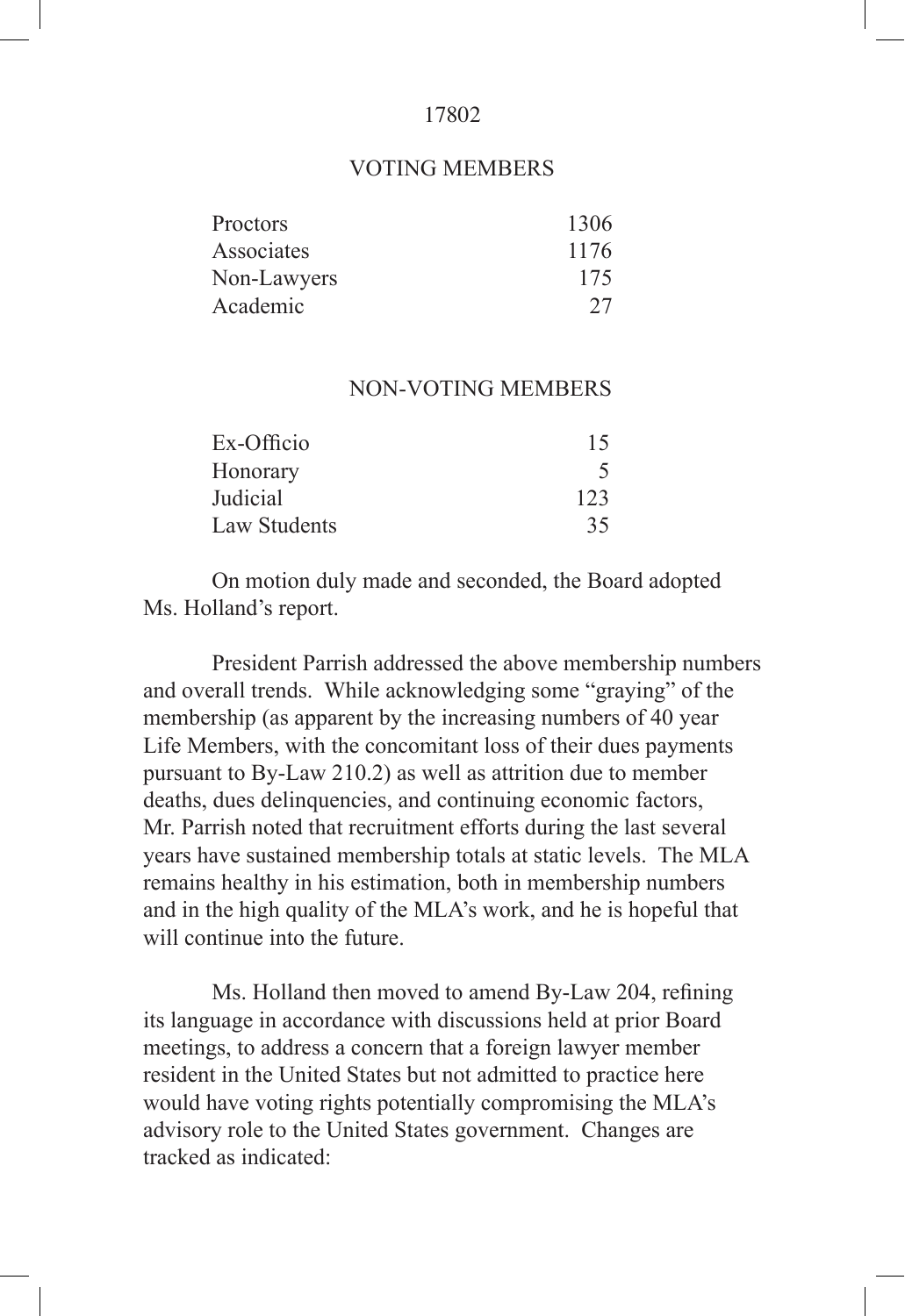#### **204. ELIGIBILITY FOR NON-LAWYER MEMBERSHIP**

Any person who is a resident of the United States, has not been admitted to the practice of law, and has rendered distinguished service in the advancement of the Maritime Law or its administration, may be eligible for Non-Lawyer membership-if he or she (1) is a resident of the United States, (2) is not admitted to the practice of law in the United States, and (3) is not engaged in the private practice of law. A proposal for Non-Lawyer membership shall be submitted to the President in writing by two Proctor members. Non-Lawyer membership shall terminate when a Non-Lawyer members ceases to be a resident of the United States to meet the requirements of this By-Law. No Non-Lawyer member shall be elected when the Non-Lawyer members would thereby exceed ten percent of the total membership of the Association.

On motion duly made and seconded, the Board adopted the amendment.

# **SECOND VICE PRESIDENT'S REPORT**

Mr. Watson advised he continues to work on updating the *Committee Chairs' Guide*. A current copy was provided with the agenda to the directors for their information.

Mr. Watson also presented a request from *Lloyd's List* to the MLA for our support of an inaugural North American Maritime Awards dinner to be held in Houston on February 19, 2014. For the MLA this would involve noting the event on our website's Events Calendar, with a link to the *Lloyd's List* awards dinner website. Several comments urged caution with committing the MLA to an endorsement of another organization's activities. By motion duly made and seconded, the Board approved the MLA's support for the *Lloyd's List* inaugural awards dinner, with the caveat that it would be reconsidered year-to-year.

# **BOARD SUBCOMMITTEE REPORTS**

# *Reprinting of MLA Publications*

Ms. Dorgan reported on efforts to prepare guidelines for reprinting copyrighted MLA publications. It was decided that a specific proposal would be submitted at a later date, to best coordinate with the new MLA website.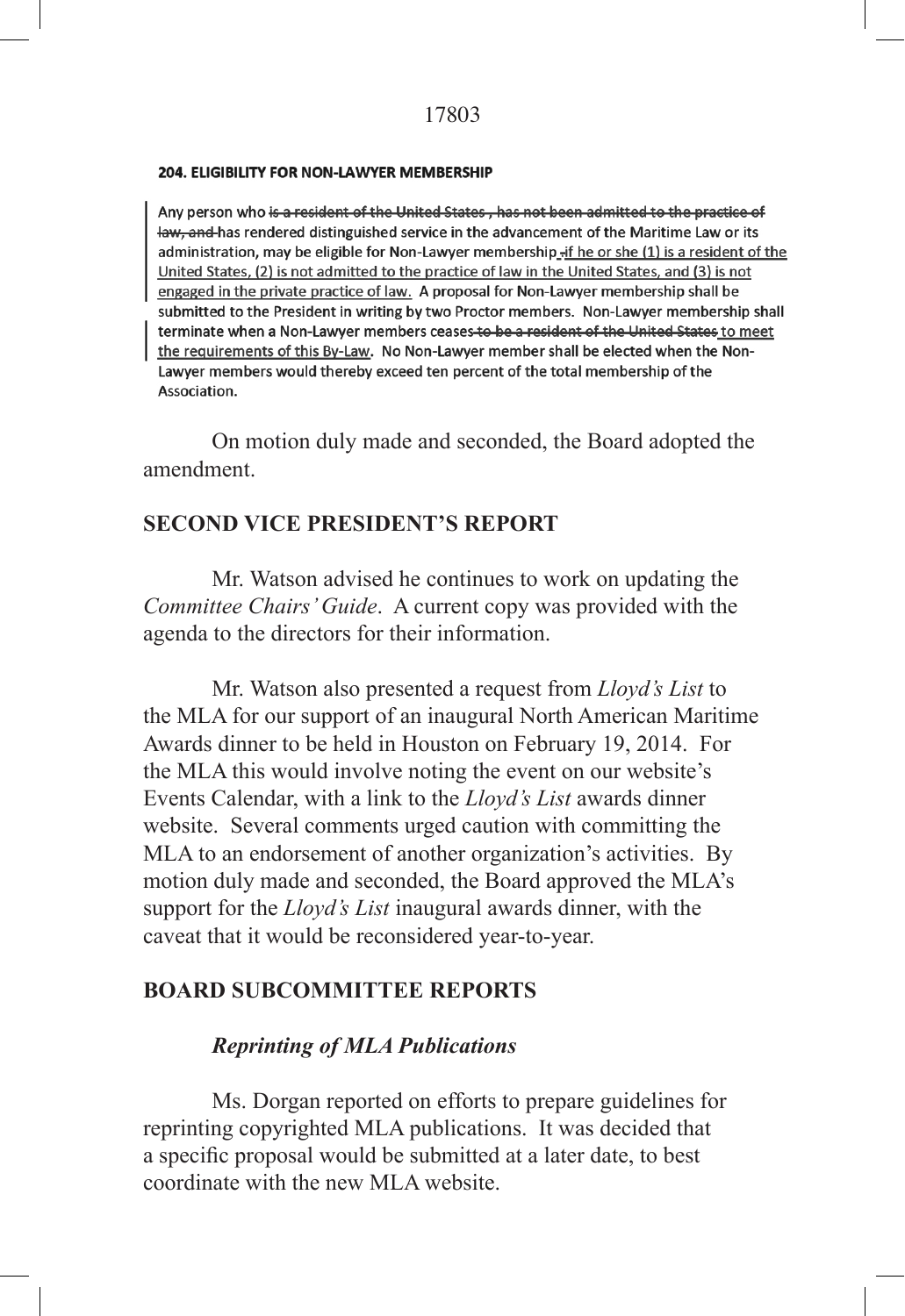## *Membership Questionnaire*

A letter was received from Messrs. Minichello, Nolan, Muzyka, and Nowell (whose terms on the Board had expired in May 2013) summarizing 150 responses to a recent membership survey they oversaw. This data was attached to the agenda for the Board's consideration.

# *AMICUS* **REQUESTS**

President Parrish led a lengthy discussion on *amicus curiae* brief requests pursuant to By-Law 702, both generally and specifically regarding the ATHOS I case involving a 2004 oil spill in the Delaware River.

First, as a general overview and historical background, a partial listing of MLA *amicus* briefs going back to *Hickman v. Taylor*, 329 U.S. 495 (1947), as well as two emails from Immediate Past President Bonner were provided to the Board. In those emails Mr. Bonner thoughtfully addressed By-Law 702's language that the Board's approval of MLA *amicus* briefs "shall be sparingly authorized" and whether that language's goal of preserving the MLA's "brand name," particularly with the Supreme Court of the United States, remains valid. His emails also articulated the goal of serving and supporting our loyal members in obtaining *certiorari* in maritime cases, particularly when there are no major issue disputes among different MLA interests. It was also noted that the Maritime Law Board Subcommittee at the August 13, 2011, Board meeting recommended *amicus* brief participation as a way for the MLA to fulfill its core mission of working for the improvement and uniformity of maritime law.

Second, the Board addressed the extensive materials that had been submitted in support of and in opposition to filing an MLA *amicus* brief in the ATHOS I case, *In re Petition of Frescati Shipping Co.*, 718 F.3d 184, 2013 AMC 1521 (3d Cir. 2013).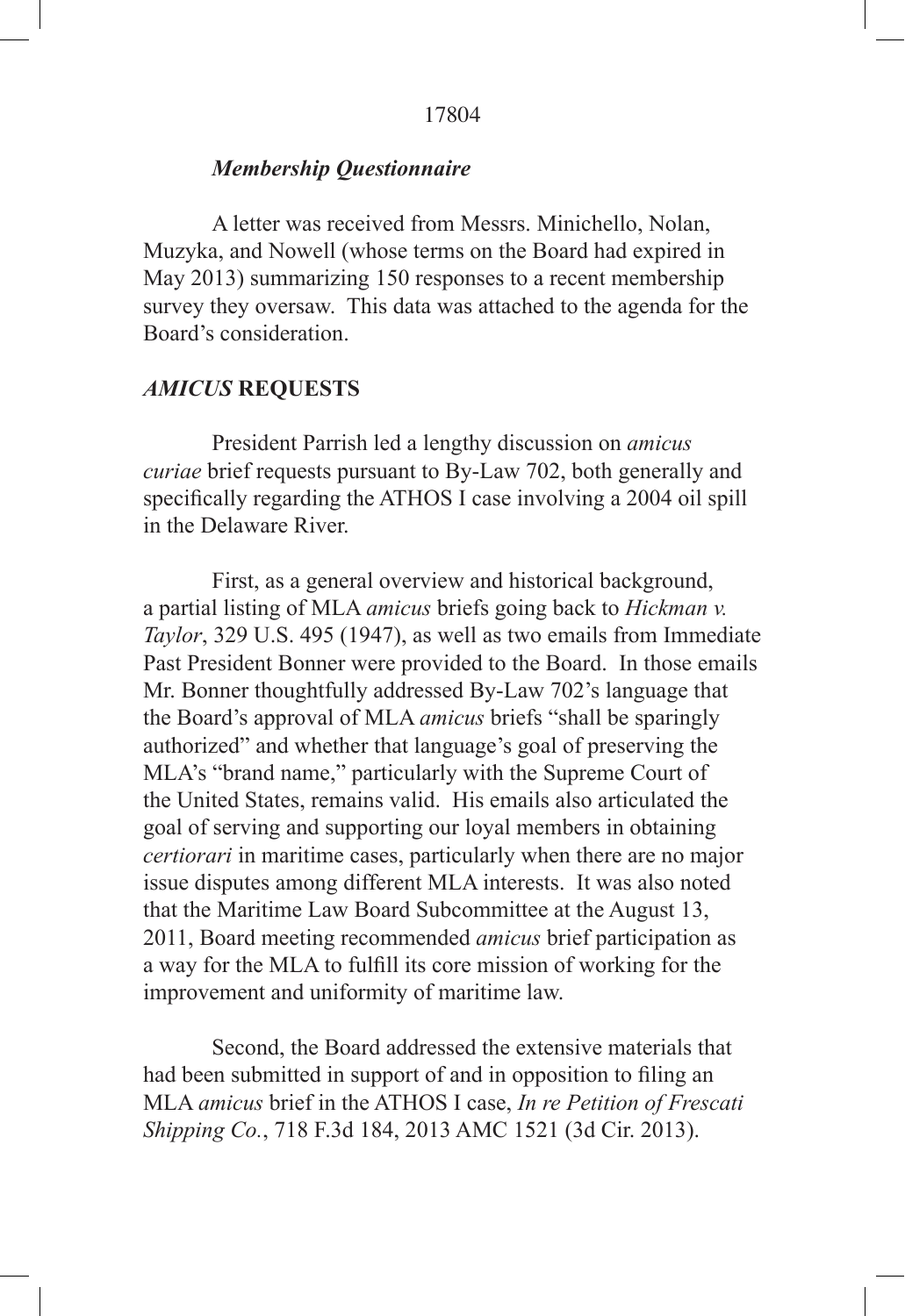As a preliminary matter, four directors (Mr. Watson, Ms. Dorgan, Mr. Walsh, and Mr. Bell) advised they would recuse themselves from the discussion and vote, such that only 15 directors participated. Nevertheless, pursuant to By-Law 702.5, "two-thirds of the total membership" of the 19 member Board would still be needed to approve an MLA *amicus* brief, meaning 13 votes in favor would be needed from the 15 participating directors in this case.

 After extensive discussion, and since the filing of any MLA *amicus* brief would not be due until November 11, 2013, a consensus developed that it would be appropriate for the Board to immediately consult with the following five standing committees with subject matter expertise on issues presented by the ATHOS I case: Arbitration and ADR; Marine Ecology and Maritime Criminal Law; Practice and Procedure; Stevedores, Marine Terminals, and Vessel Services; and Uniformity of U.S. Maritime Law. It was agreed that after input from those committees the Board would be in the best position to further its discussion by telephone.

# **DISCUSSION ITEMS**

# *CMI Questionnaire on General Average*

On motion duly made and seconded, the Board approved responding to the CMI Questionnaire on General Average that the MLA could not reach a consensus so we would not be submitting comments.

# *46 C.F.R. Part 67 Revisions*

In accordance with the approved Board minutes of the May 2, 2013, meeting, and on motion duly made and seconded, the Marine Financing and Fisheries Committees' proposed revisions to 46 C.F.R. Part 67 were approved to send to the United States Coast Guard with the request that it initiate a rulemaking.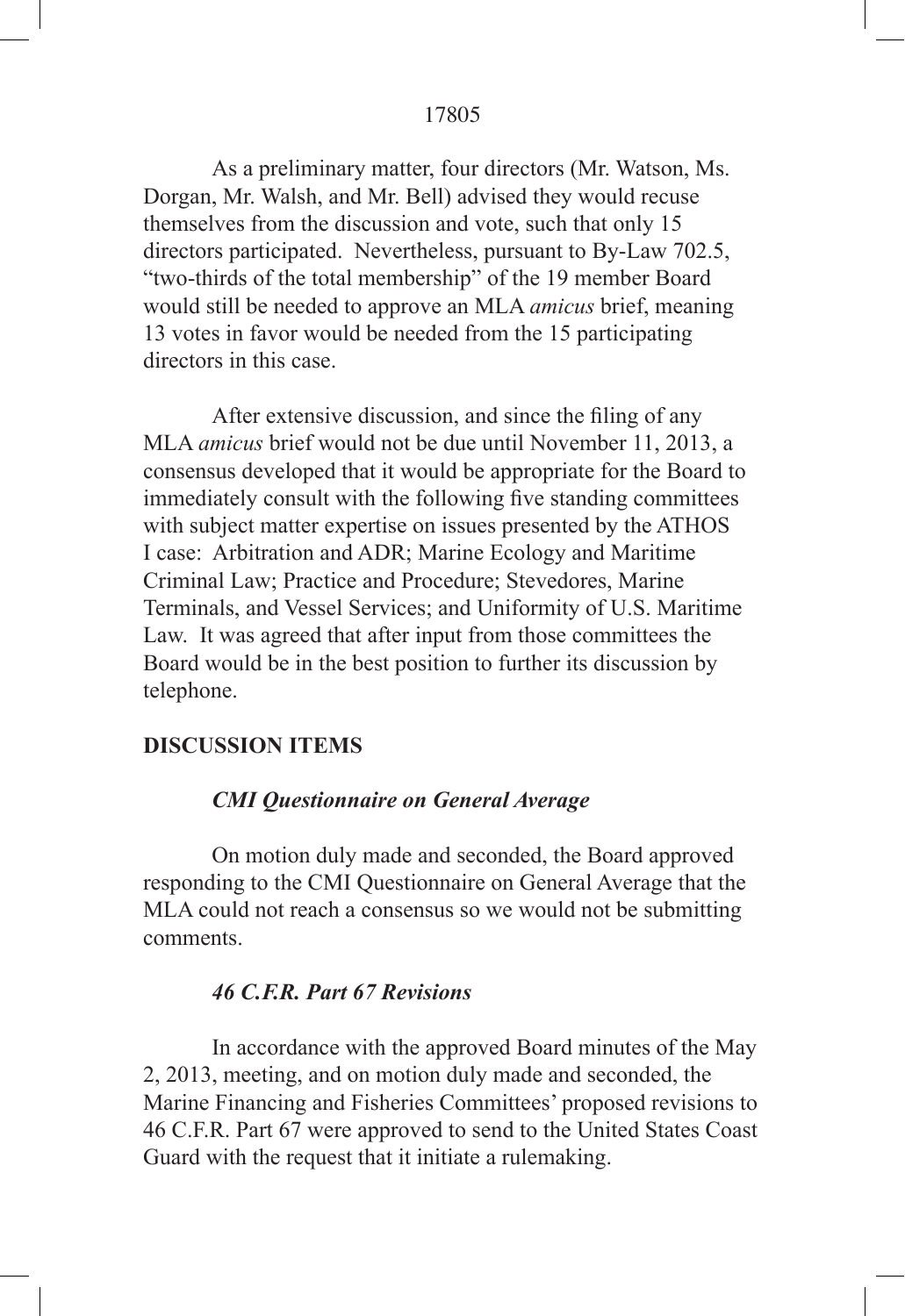# *Federal Judicial Center*

Mr. Walsh reported that the Ninth Circuit had concluded that a seminar on admiralty and maritime law was too narrow a focus given its training time constraints but it had referred the idea to the Federal Judicial Center.

# **UPCOMING EVENTS CALENDAR**

#### *CMI 2016 Conference in New York*

Continuing the discussions that took place at the last two Board meetings, and while recognizing that the MLA was founded in 1899 to be a constituent organization of the Comité Maritime International ("CMI"), the Board remained concerned that the MLA is expected to front many of the costs for the CMI 2016 Conference in New York.

President Parrish expressed reassurance that Messrs. Bonner, Clyne, Watson, Connor, and Schmidt would provide invaluable assistance to Mr. Foley in planning for the conference. Further, President Parrish planned on a *tête-à-tête* with CMI leadership at the CMI's Dublin Symposium during September 2013, to further discuss the MLA's concerns.

### *Puerto Rico Fall 2013 Joint Meeting with IIDM*

Mr. Farmer reported on the status of preparations for the Puerto Rico Fall Meeting. He confirmed that the El Conquistador Hotel was a great venue and that the room rate and registration price were good bargains. CLE planning, with panels of MLA and IIDM speakers on topics relevant to both hemispheres and simultaneous translations, was shaping up well.

 It was also noted that IIDM law firms and vendors had to-date agreed to contribute \$80,000 to defray the joint meeting's expenses, thanks to IIDM President William A. Graffam's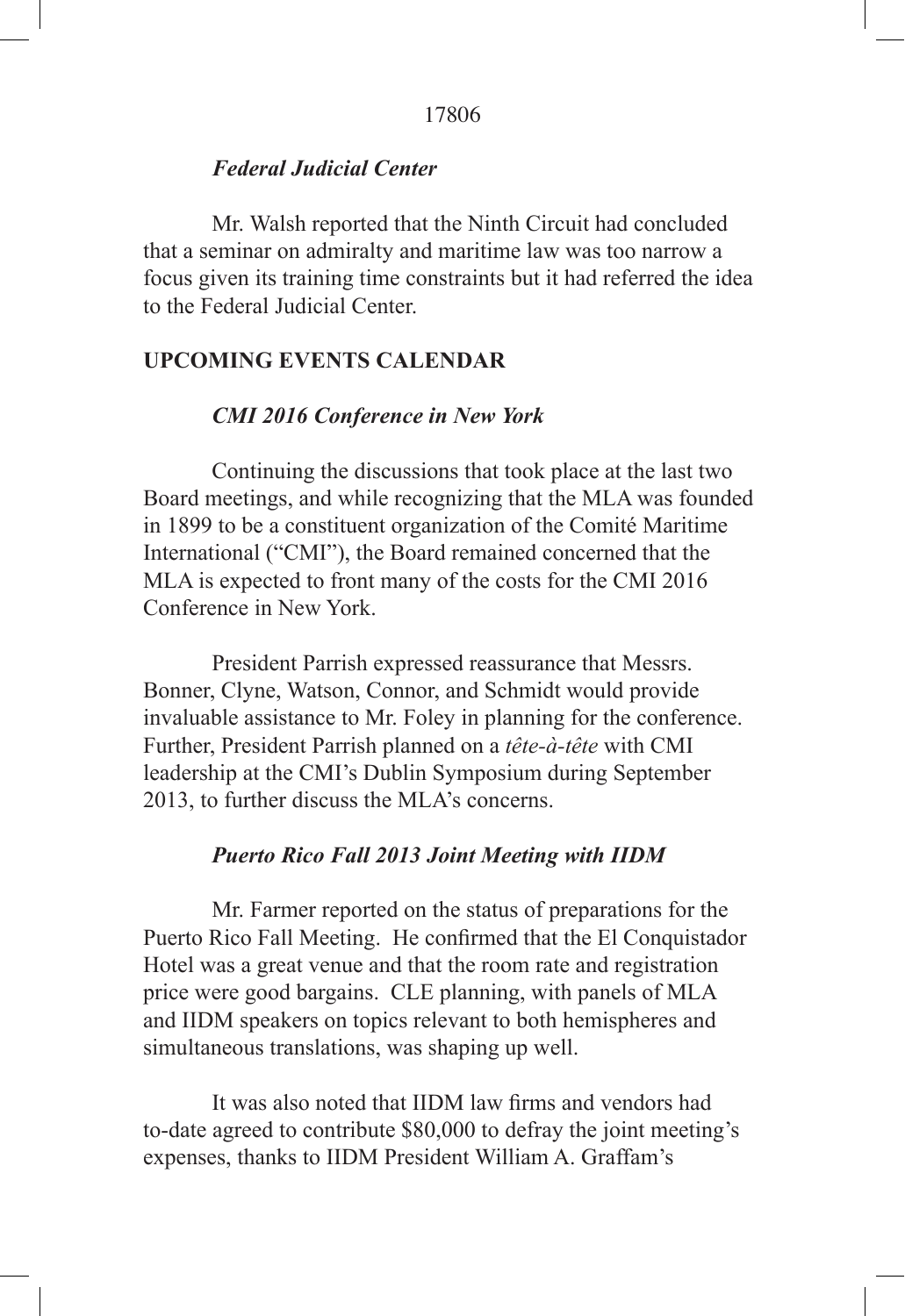solicitations. In contrast with the MLA's past practices, this type of fundraising is part of the IIDM's culture.

# *MLA Annual Dinner, May 2, 2014, New York*

Mr. Connor led a discussion on Cipriani Wall Street vs. Pier Sixty proposals for our Spring 2014, dinner. After considering various options and ticket pricing, the Board approved returning to Cipriani for the Spring 2014, dinner on the best terms possible.

# *Fall 2014 City Meeting in Philadelphia*

Mr. Clyne reported on plans for a fall city meeting, Wednesday, October 22, thru Friday, October 24, 2014, in Philadelphia. MLA committee meetings will be hosted by Philadelphia law firms, with the Friday morning General Meeting of the Association and our Friday evening dinner held at the Constitution Center. Philadelphia Co-Chair Frank P. DeGiulio will report on more specifics at the Puerto Rico meeting.

Unrelated to the Philadelphia meeting, Mr. Clyne also noted that the Southern District of New York would be holding its 225th anniversary during the fall of 2014 and that the MLA would be involved in some capacity.

# *Fall 2015 Resort Meeting Site Selection*

Mr. Clyne, in recommending Bermuda as the site of the MLA Fall 2015 Resort Meeting, began a discussion on the MLA's interaction, as a national organization, with regional events sponsored by the Tulane Admiralty Law Institute ("ALI") and the Pacific Admiralty Seminar ("PAS") and other groups. A summary of logistical difficulties in coordinating MLA city meetings, which by their nature move around our country's coastline, with the ALI and PAS meetings' two year cycles, was presented.

Past President Rue recounted the primary difference between resort and city meetings, with resort meetings designed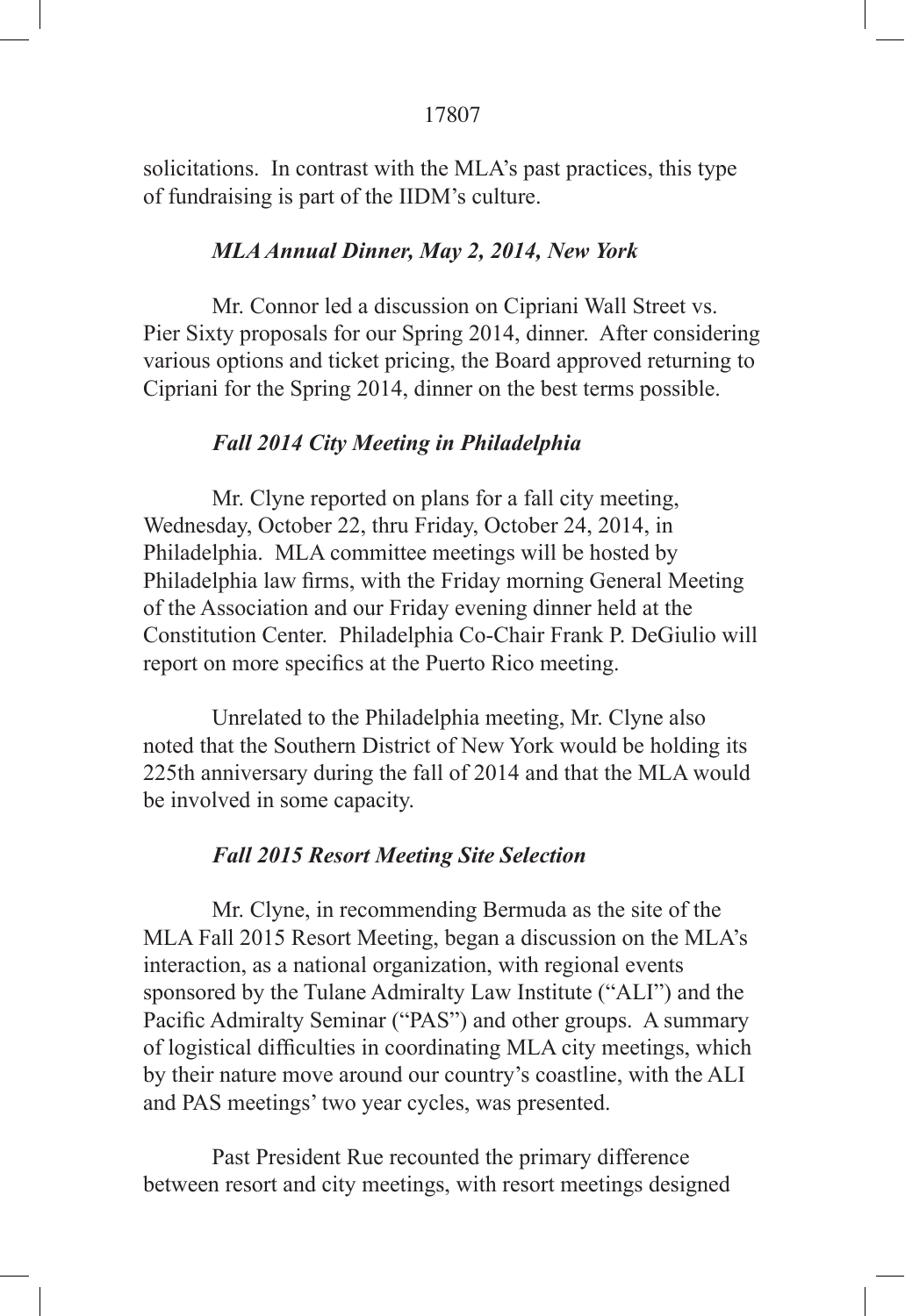as an opportunity to get our widespread members out of the office to more fully bond professionally and socially as leaders of the MLA, in contrast to city meetings which were primarily designed to attract younger members from that region.

Ms. Krieger commented that the 2006 San Francisco city meeting held in conjunction with the PAS was a huge success, attracting West Coast members who appreciated the opportunity to avoid the long trek to the East Coast. She encouraged holding another joint MLA/ PAS meeting in San Francisco (or possibly the Napa Valley or Monterrey) in the fall of 2015.

While President Parrish, Mr. Clyne, and other Board members noted their keen awareness of West Coast members' concerns about repeated trips to the East Coast, several directors recognized the Fall 2011 Resort Meeting in Hawaii was in part an attempt to accommodate those travel concerns. The reality that less than one-third of our membership is from the West Coast was also recognized, with Ms. Holland suggesting that could be a "chicken or the egg" issue due to those travel concerns.

Recognizing interest in holding another West Coast fall meeting in the near future, Mr. Clyne asked that the Board give serious consideration to Bermuda for the 2015 resort meeting. Noting we had not held a meeting there since 1993, he envisioned there would be good international attendance from P&I Clubs and our UK colleagues, for example. He also highlighted that it would be nice to have everyone stay in a resort hotel of the Fairmount Southampton's caliber, anticipating a room rate under \$300. Ms. Farrar commented that Bermuda would be a real draw for many Young Lawyers from New York.

On motion duly made and seconded, the Board approved holding the MLA's Fall 2015 Resort Meeting in Bermuda.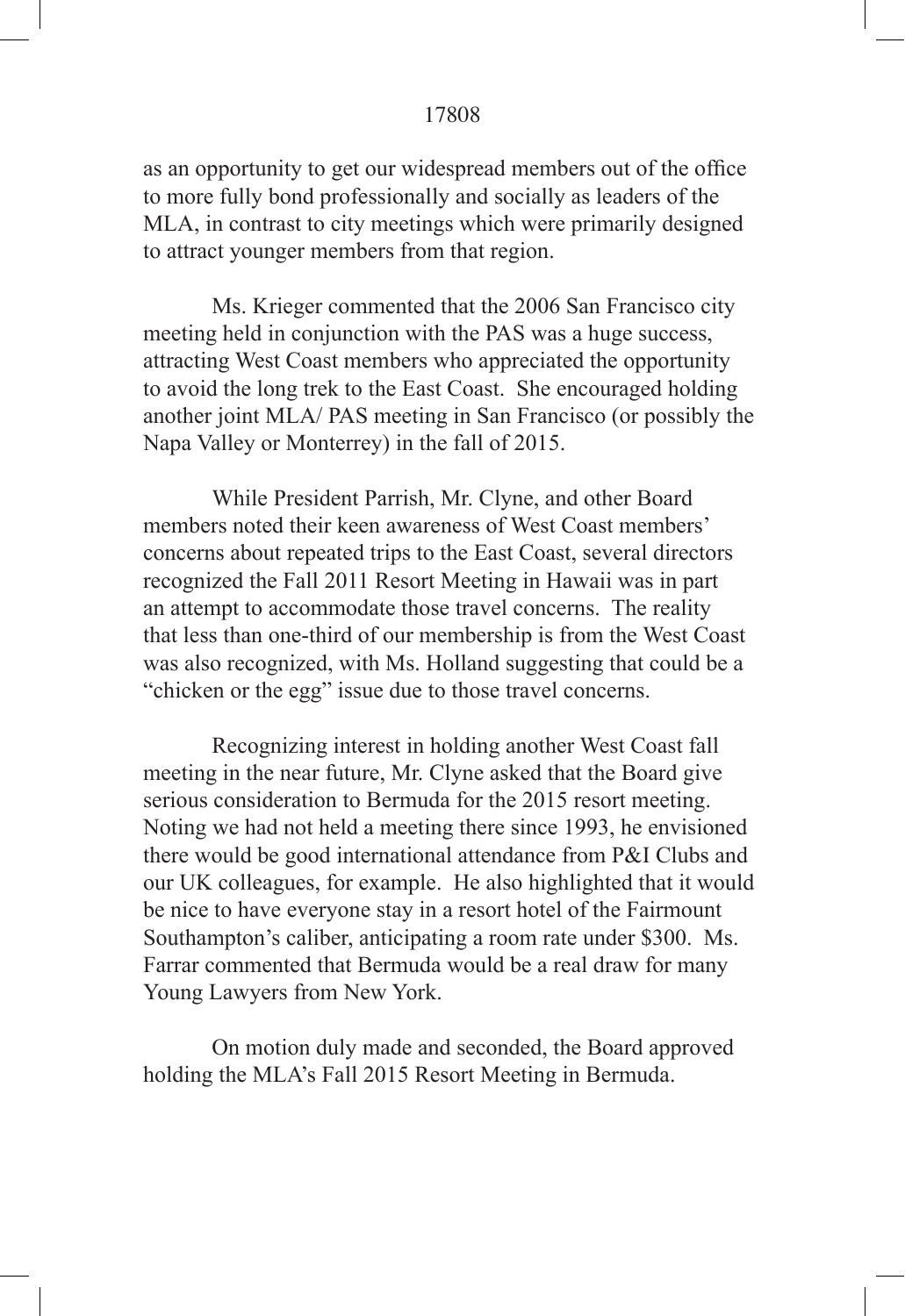# *Fall 2016 City Meeting in New Orleans*

Mr. Watson advised that the plans for holding a 50th anniversary ALI seminar in the fall of 2016 in conjunction with an MLA city meeting in New Orleans are going forward.

# **NEW MLA WEBSITE PROJECT**

Ms. Krieger reported on the status of updating the MLA website. She reviewed related documents that were attached to the agenda and led an extensive discussion on feedback received from various MLA stakeholders, vendor selection, contract terms, design development, timeline, and outstanding concerns.

The Board commended Ms. Krieger and Mr. Marling for their extensive due diligence in the request for proposal process and their identification of Boost by Design of Georgia as the most forward-thinking, reasonably priced, and thorough vendor proposal received. Importantly, it appears that Boost by Design is capable of dealing with the MLA's existing data as well as facilitating payment of dues, spring dinner, and resort registration fees by credit card, with safeguards to ensure security and member privacy.

To closely involve the Board in reviewing website design recommendations, President Parrish appointed a Board subcommittee consisting of Mr. Giles, Ms. Newman, and Ms. Farrar.

In the weeks and months ahead the Special Board Liaison Website and Technology Committee, with Ms. Krieger as Chair, would continue to obtain input from other MLA stakeholders, including for example, feedback from standing committee chairs on the design and functionality of their committee pages. A launch date following our Puerto Rico meeting and before January 1, 2014, was still anticipated.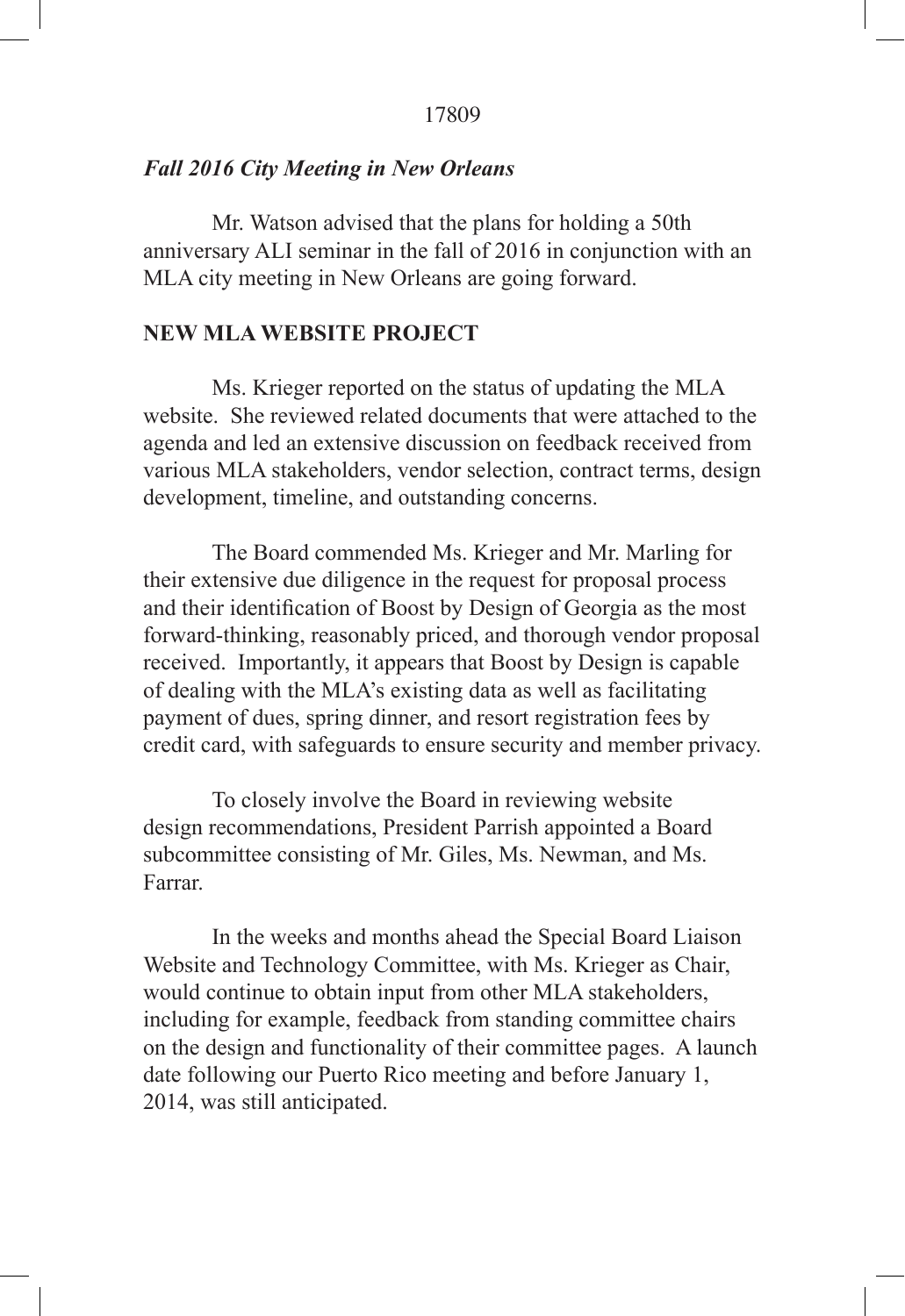On motion duly made and seconded, the Board authorized Ms. Krieger to continue discussions and negotiate a contract on the best terms possible with Boost by Design, cognizant of developing design processes as recommended by the Board subcommittee.

There being no other business, President Parrish adjourned the meeting.

Respectfully submitted,

*/s/ David J. Farrell, Jr.* Secretary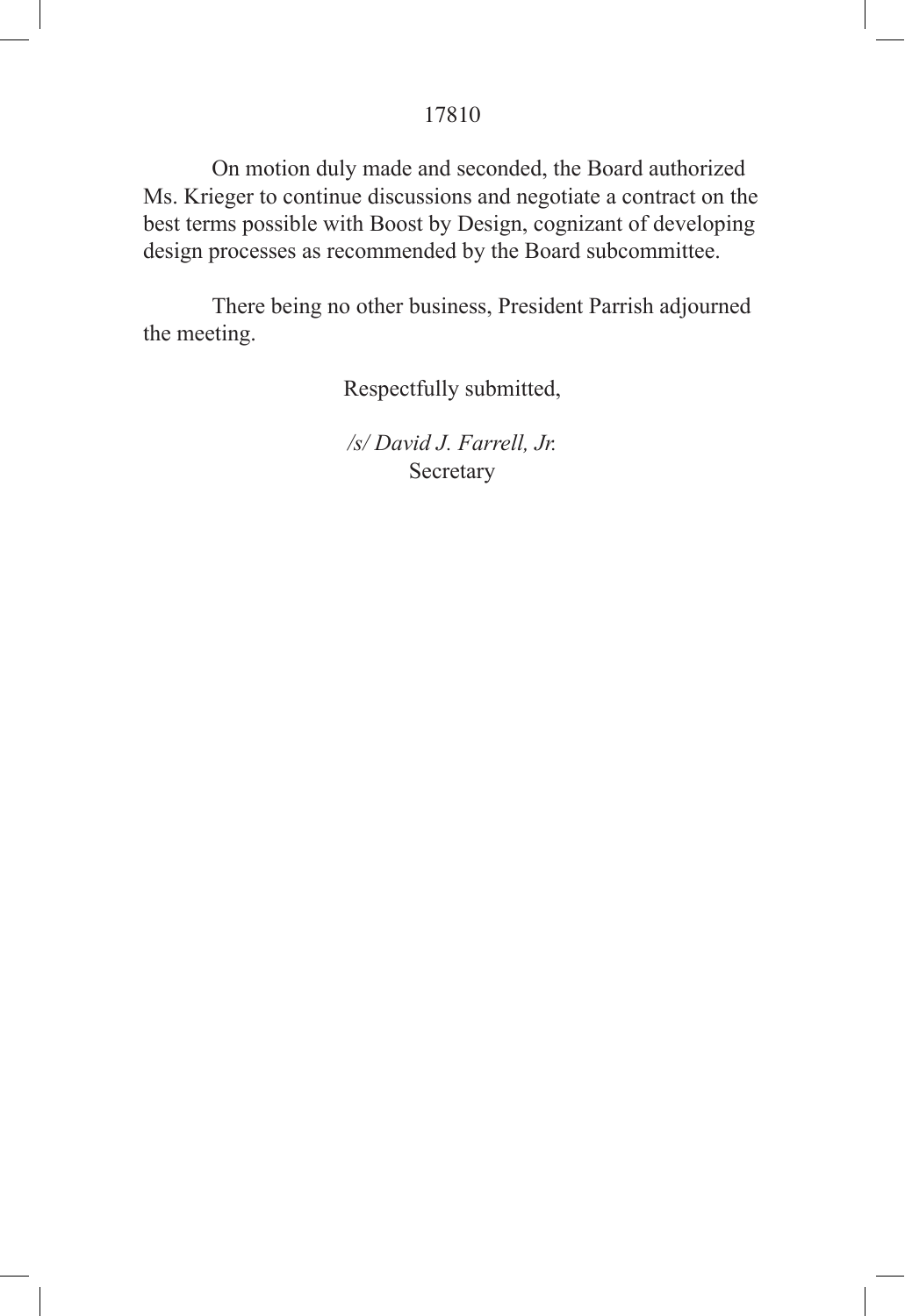# **MINUTES OF THE BOARD OF DIRECTORS' MEETING OF THE MARITIME LAW ASSOCIATION OF THE UNITED STATES**

Held at the El Conquistador Resort Fajardo, Puerto Rico on Tuesday, October 29, 2013  $2.30$  PM

The October 29, 2013, meeting was called to order by President Robert B. Parrish at 2:30 P.M. In addition to President Parrish, the following officers were also present:

> Robert G. Clyne, First Vice President (by telephone) Harold K. Watson, Second Vice President David J. Farrell, Jr., Secretary William Robert Connor, III, Treasurer Barbara L. Holland, Membership Secretary

The following directors were present:

Patrick J. Bonner, Immediate Past President

Past Presidents James F. Moseley, Howard M. McCormack, Raymond P. Hayden, and Lizabeth L. Burrell also attended at the invitation of President Parrish.

Also in attendance at President Parrish's invitation were Donald C. Radcliff, Chair of the MLA Committee on Planning and Arrangements for the 2013 Fall Resort Meeting; Christopher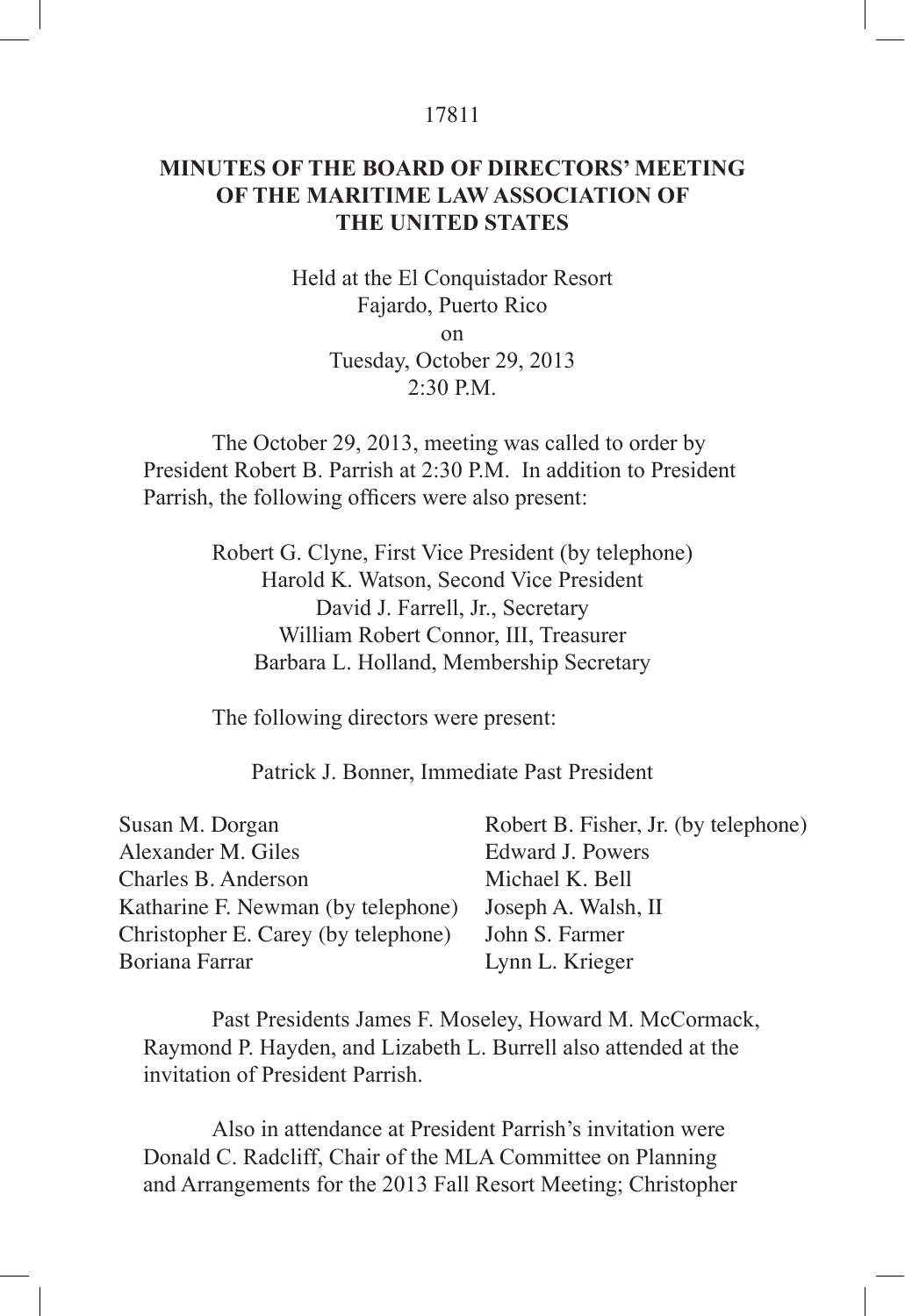O. Davis, Vice President of the Comité Maritime International ("CMI"); Vincent J. Foley, MLA Chair of the CMI Spring 2016 Conference in New York; and Marjorie F. Krumholz, Chair of the Marine Financing Committee.

# **SECRETARY'S REPORT**

On motion duly made and seconded, the Board approved the minutes from the August 10, 2013, meeting of the Board of Directors held at Niagara-on-the-Lake, Ontario.

# **TREASURER'S REPORT**

 Mr. Connor reported that the MLA's finances are doing well and that we are in essentially the same position as last year at this time. He reported on dues collection, which has improved, as well as plans to follow-up with delinquent members, to avoid their automatic termination pursuant to By-Law 213.2 upon default in payment of dues for three consecutive years.

On motion duly made and seconded, the Treasurer's Report for the three months ending September 30, 2013, was approved.

# **MEMBERSHIP SECRETARY'S REPORT**

Ms. Holland reported that three Associate Lawyer members have been recommended for Proctor status by the Committee on Proctor Admissions:

Michael C. Black, Miami, FL

Andrea Jansz, Melville, NY

David R. Walker, Houston, TX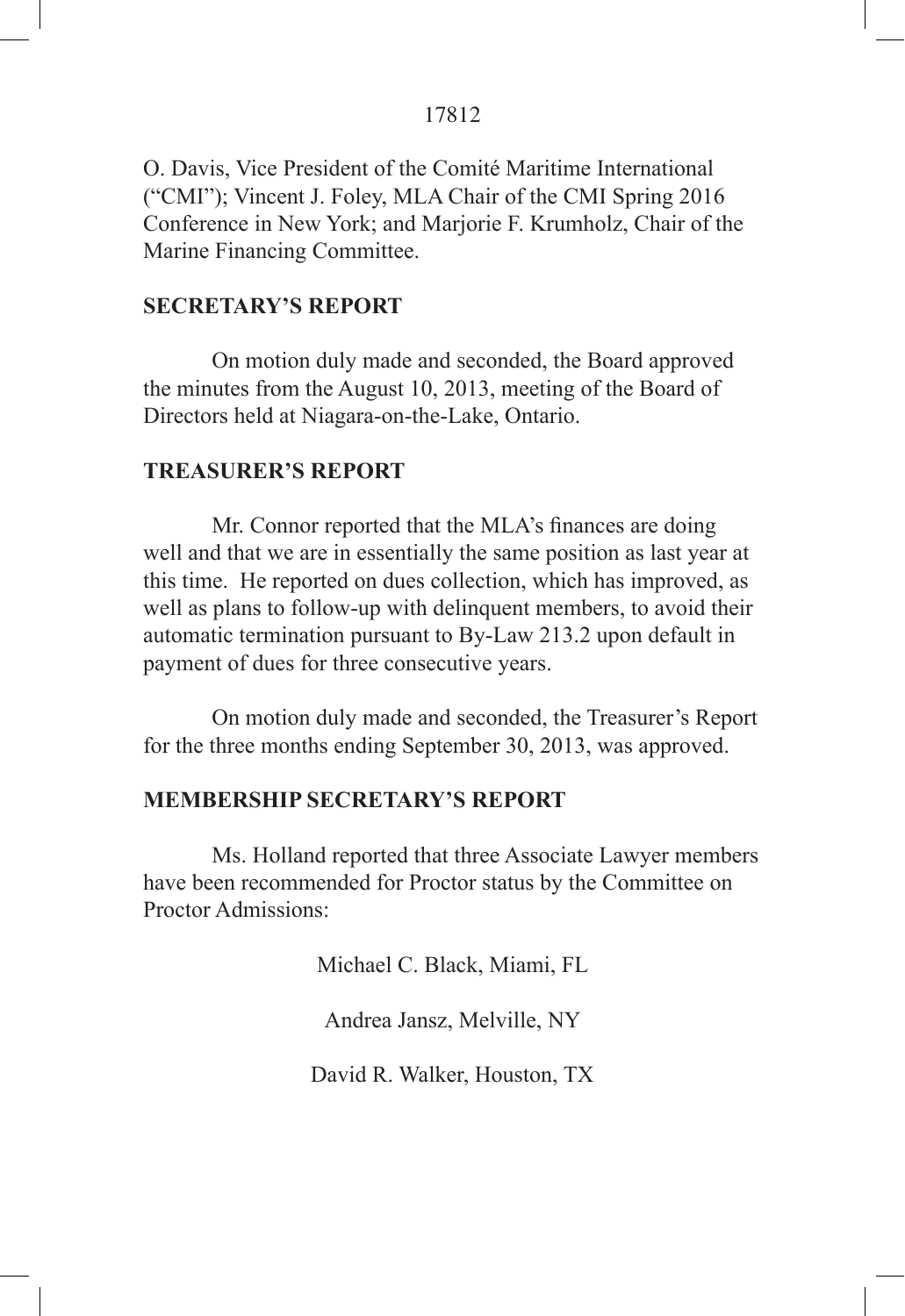Ms. Holland reported there were sixteen applicants for Associate Lawyer membership:

> Amanda O. Amendola, Boston, MA Jaime W. Betbeze, Mobile, AL Twain Braden, Portland, ME Alexander T. Gruft, San Diego, CA Scott R. Gunst, Jr., Philadelphia, PA Samuel C. Higginbottom, Tampa, FL David S. Humphreys, Jackson, MS R. Isaak Hurst, Issaquah, WA Christian T. Johnson, Philadelphia, PA Timothy J. Jordan, Detroit, MI Patricia V. Kingcade, Arlington, VA George K. Kontakis, Port Washington, NY Erika Lindberg, Houston, TX Jensen S. Mauseth, Seattle, WA J.D. Stahl, Bainbridge Island, WA Richard Ethan Zubic, New Orleans, LA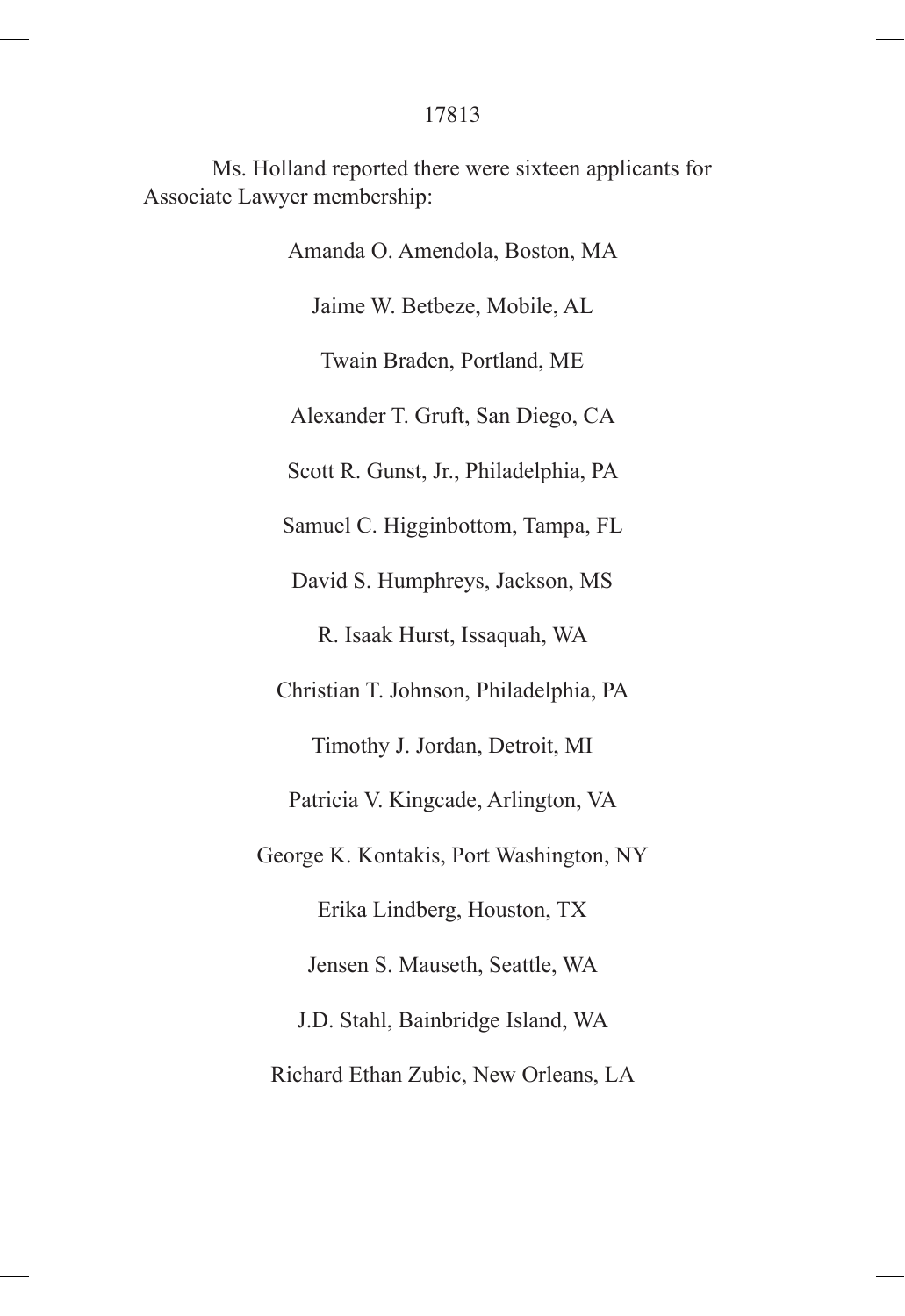Ms. Holland reported that four law students had submitted Law Student applications:

David Connors Farrell, Stetson University

Kathleen Hilton, Suffolk University

USCG LT Abigail S. LaFond, Suffolk University

Robert G. Leylegian, Suffolk University

Ms. Holland regretfully reported learning of the following three deaths since our August meeting:

Philip A. Berns of Henderson, NV; Life Member: elected 1964 (Membership Secretary 2002-08; Executive Committee 1991-93)

Morton H. Clark of Norfolk, VA; Life Member: elected 1961 (Executive Committee 1984-1987)

Carlton E. Russell of Costa Mesa, CA; Life Member: elected 1968

With the above membership changes, the MLA's total membership now stands at 2,864 and is comprised as follows:

#### VOTING MEMBERS

| Proctors    | 1300 |
|-------------|------|
| Associates  | 1180 |
| Non-Lawyers | 175  |
| Academic    | 27   |

### NON-VOTING MEMBERS

| Ex-Officio   | 15  |
|--------------|-----|
| Honorary     |     |
| Judicial     | 123 |
| Law Students | 39  |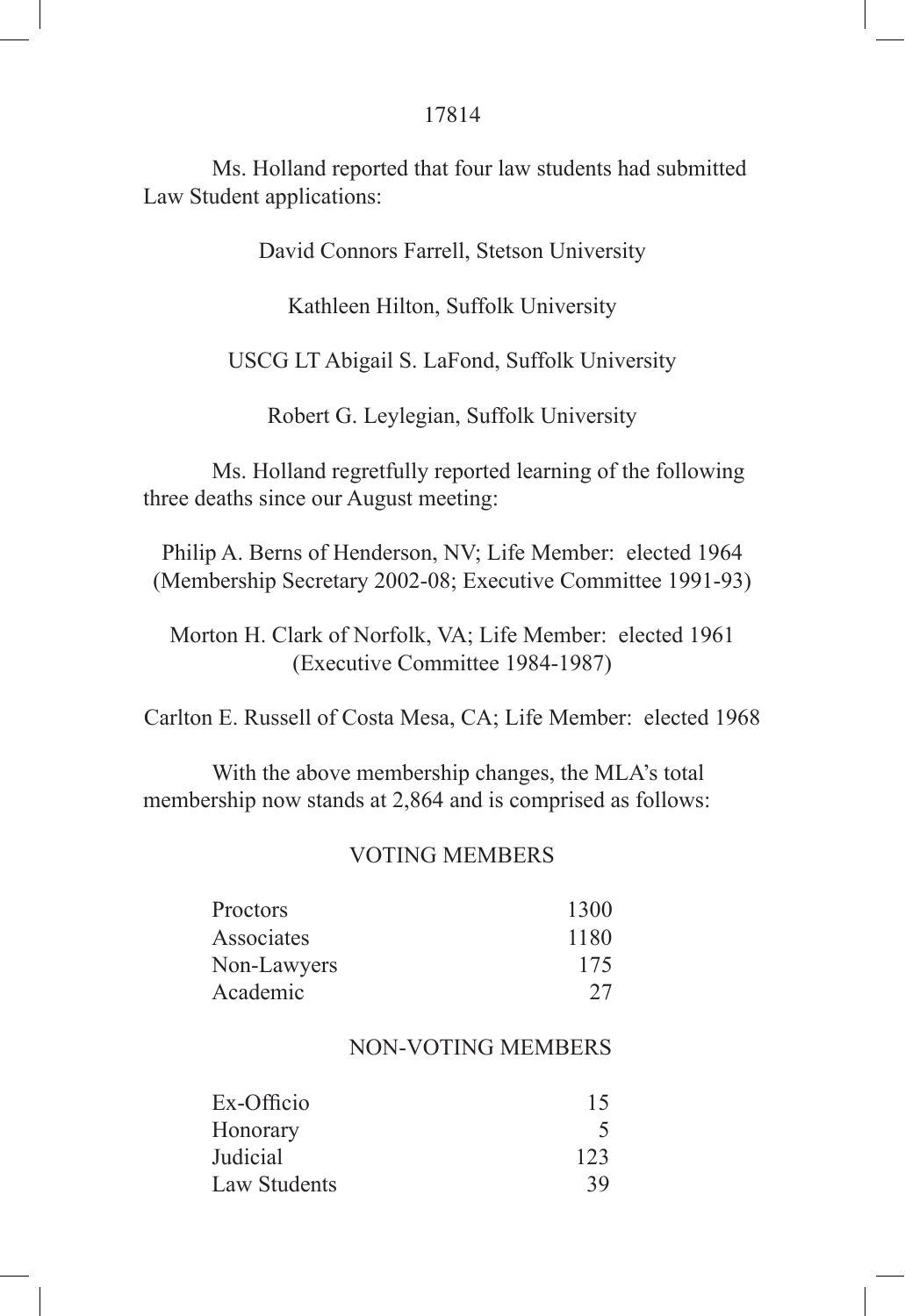On motion duly made and seconded, the Board adopted Ms. Holland's report.

### **FALL 2013 RESORT MEETING WITH IIDM**

Mr. Radcliff provided an overview of the MLA's partnering with the Instituto Iberoamericano de Derecho Maritimo ("IIDM") in holding our joint fall resort meeting. All planning had come together nicely for what should be an excellent week. He projected that about 68% of the attendees would be MLA members and 32% of the attendees would be IIDM members.

He noted that IIDM normally seeks sponsors of various events from its attendees and for this meeting collected about \$90,000 in sponsorships from IIDM members. In view of this impressive effort, and although contrary to the MLA's traditions, our attendees were also solicited for their interest in sponsoring meeting events, with \$15,000 in sponsorships collected from MLA members. These sums, which will be used to defray meeting expenses, allowed for a reduction in registration fees.

 In another first for the MLA, it was noted that Mr. Farmer had coordinated dual English/Spanish translations for the CLE program.

#### *AMICUS* **REQUESTS**

 The Board voted not to file an *amicus curiae* brief in support of a petition for *certiorari* in *ABB Inc. v. CSX Transp., Inc.*, 721 F.3d 135, 2013 AMC 2142 (4th Cir. 2013).

By email vote following its meeting August 10, 2013, the Board had voted not to file an *amicus* brief in support of a petition for *certiorari* in the ATHOS I case, *In re Petition of Frescati Shipping Co.*, 718 F.3d 184, 2013 AMC 1521 (3d Cir. 2013).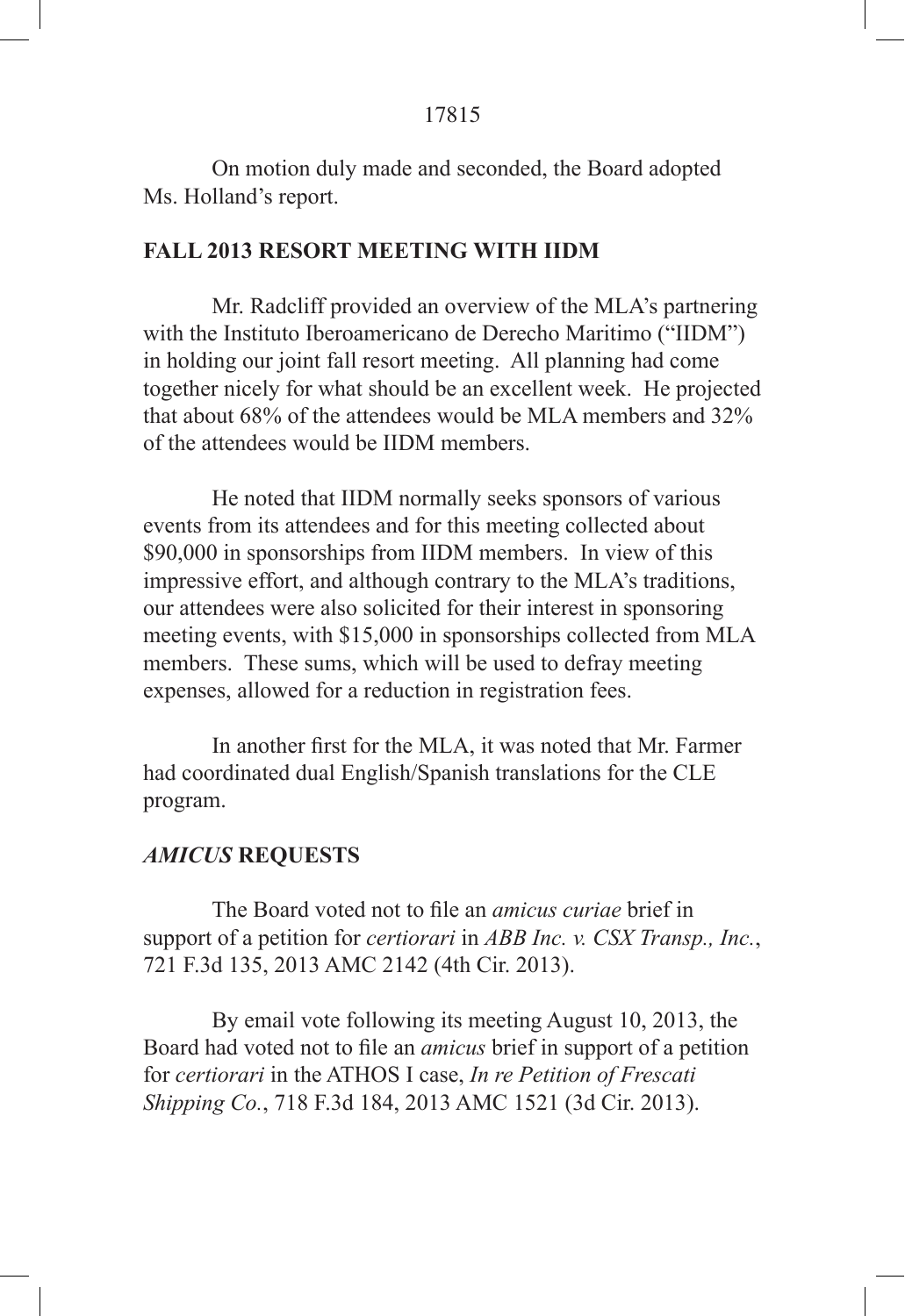### **DISCUSSION ITEMS**

# *46 C.F.R. Part 67 Request for Rulemaking*

In accordance with the approved Board minutes of the May 2, and August 10, 2013, meetings, Ms. Krumholz reported that an MLA petition for rulemaking had recently been submitted to the U.S. Coast Guard regarding vessel documentation regulations and filings with the National Vessel Documentation Center, as contained in 46 C.F.R. Part 67. The current regulations require some technical, non-substantive updating due to statutory amendments and business developments which have rendered certain provisions obsolete and inconsistent. For example, limited liability companies have become increasingly common business entities but there are currently no Coast Guard regulations for determining whether an LLC is a U.S. citizen for vessel registration purposes.

# *Status of International Conventions*

Mr. Bonner reported that it is unlikely the United Nations Convention on Law of the Sea will be ratified by the Senate soon, despite widespread domestic support, in large measure due to Tea Party opposition. Similarly, he did not see ratification of the Rotterdam Rules as likely anytime in the near future.

#### **UPCOMING EVENTS**

# *Fall 2014 City Meeting in Philadelphia*

Mr. Clyne updated plans for the Fall 2014 City Meeting in Philadelphia, Wednesday, October 22, thru Friday, October 24, 2014. There will be a cocktail reception Thursday evening and a dinner Friday evening at the Downtown Marriot, with a \$200 ticket price anticipated. Philadelphia Co-Chair Frank P. DeGiulio will report on details at the New York Spring 2014 Meeting.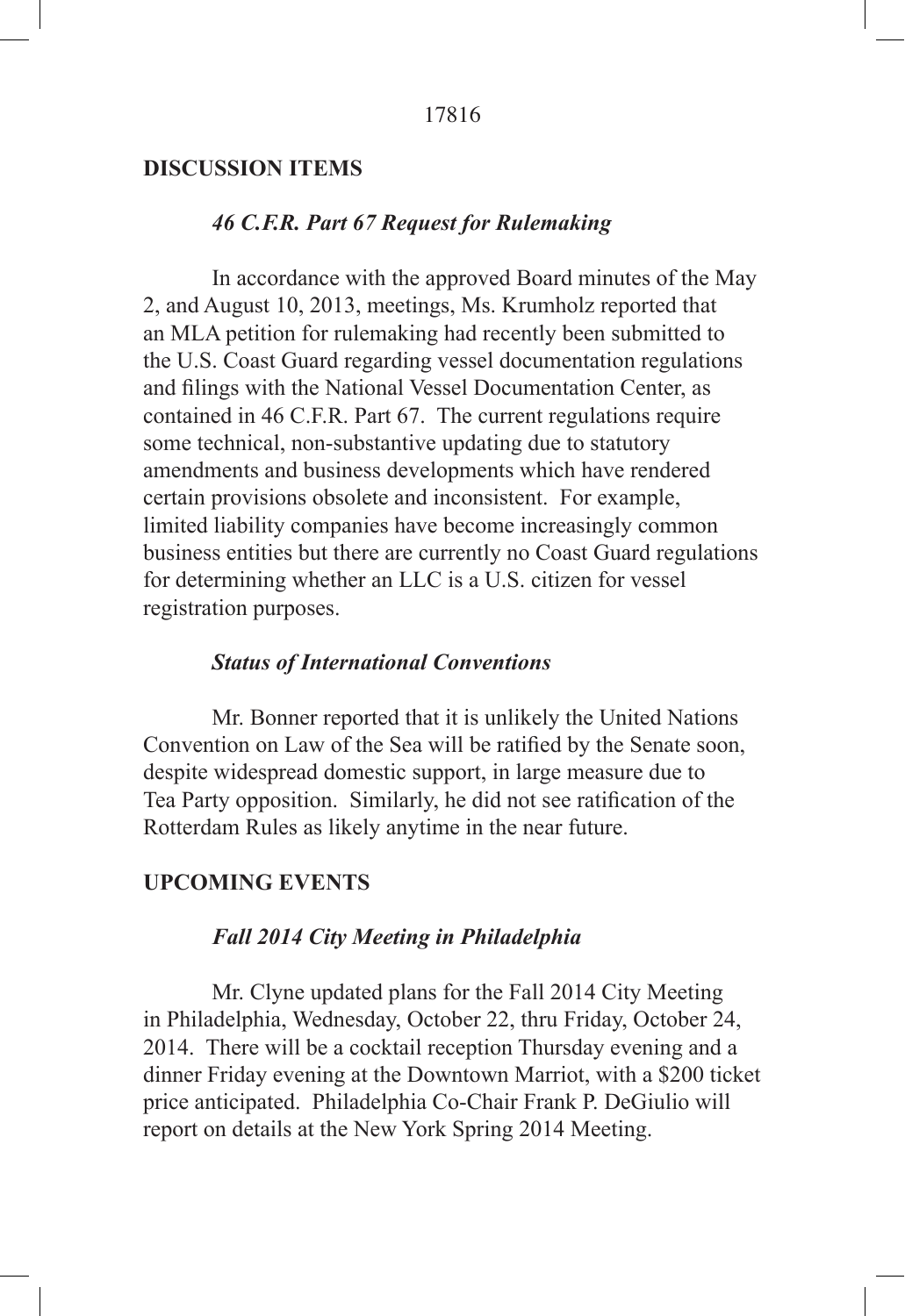### *Fall 2015 Bermuda Resort Meeting*

Mr. Clyne also reported that a contract had been signed with the Fairmont Southampton resort for the Fall 2015 Bermuda Resort Meeting.

# *CMI Spring 2016 Conference in New York*

Continuing the discussions that took place at the last several Board meetings, there was continued concern with CMI expectations that the MLA disproportionately front the costs for the CMI Spring 2016 Conference in New York.

Mr. Clyne reported that at the recent CMI meeting in Dublin a CMI 50% - MLA 50% split of advanced costs was agreed but subsequently the CMI had stated this would set a bad precedent and took the position that the MLA as host bear all the risk of advance booking costs. While the MLA remains excited about a CMI meeting in New York, most of the Board considered this a disappointing development.

In order to gauge the MLA's potential exposure, Mr. Foley provided a financial overview based on a breakeven projection of 300 CMI delegates and 100 accompanying persons. He estimated that deposits of \$114,000 would be needed soon for planning costs and to reserve venue selections and blocks of hotel rooms. He also estimated that a contractual commitment for the Gala Dinner alone would total \$250,000.

Mr. Connor thereupon expressed concern that another Superstorm Sandy or terrorist attack or worldwide travel restrictions etc. might force last minute delegate cancellations with the MLA then possibly losing its advance deposits. He opined that the CMI meeting should instead be a joint venture between the CMI and the MLA and that obtaining insurance covering the risk of major cancellations should be explored.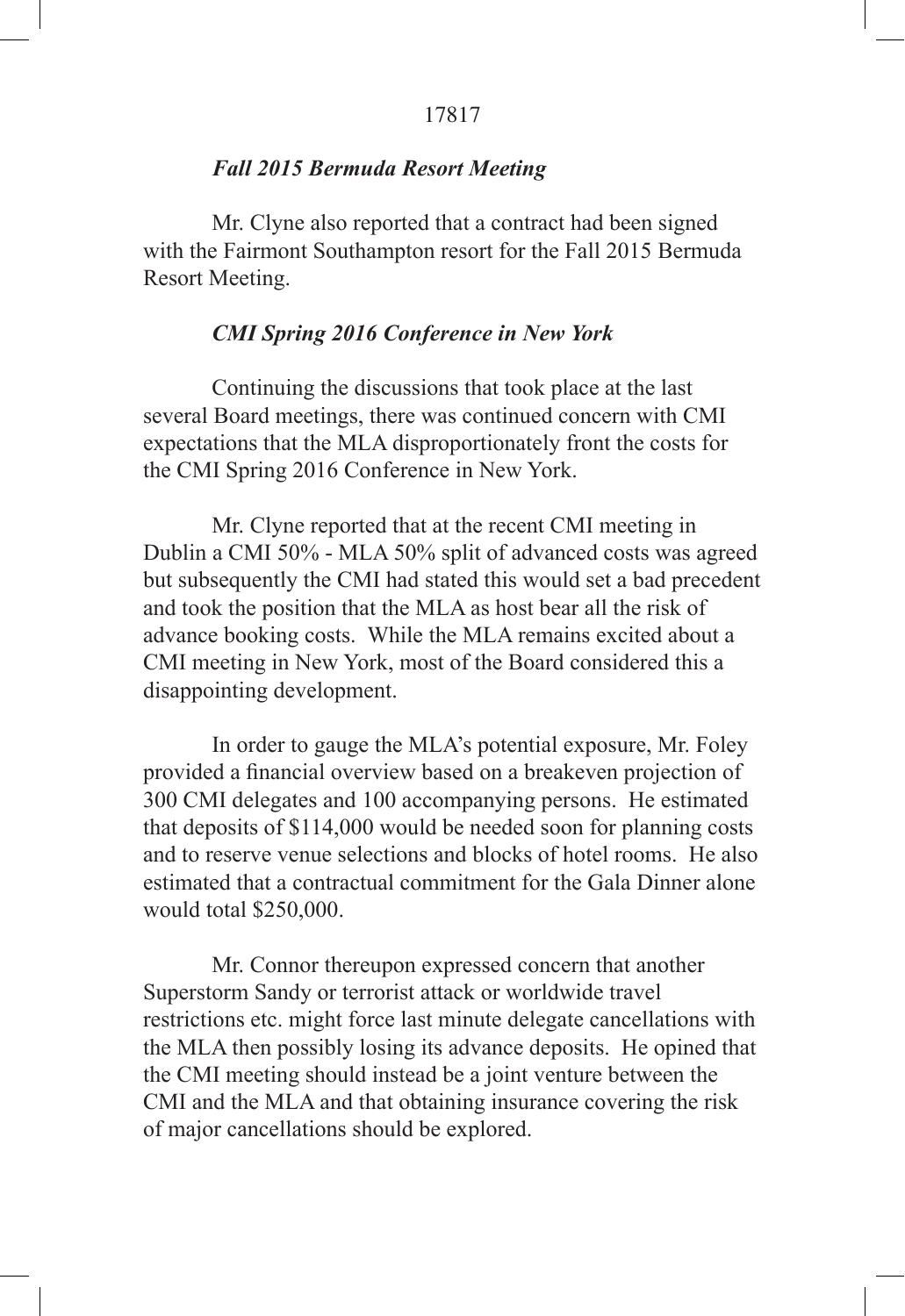Mr. Watson, Ms. Burrell, Mr. McCormack, Mr. Moseley, Ms. Dorgan, and Mr. Powers, among others, generally echoed Mr. Connor's concerns, emphasizing that the MLA should insist that advance costs be split 50% with the CMI. It was also noted that the MLA has reason to believe the CMI has on at least one prior occasion split advance costs with the host country's maritime law association.

Following extensive discussion, the Board expressed the sentiment that a 50% - 50% sharing of advanced costs between the CMI and the MLA as equal partners was important in order for the MLA to approve its joint sponsorship of the CMI Spring 2016 Conference in New York. Accordingly, the Board authorized First Vice President Clyne to coordinate with Mr. Davis and so inform the CMI and to continue negotiations so as to achieve the best deal possible for the MLA.

#### **NEW MLA WEBSITE PROJECT**

A large portion of the Board meeting was devoted to the creation of the MLA's new website. Ms. Krieger took the Board on a tour of website possibilities, replete with an introduction to design jargon and various options for page appearances and functionalities. She sought and received the Board's extensive input on wide ranging topics and planned to circulate them to the Website and Technology Committee before passing them on to our vendor, Boost by Design.

#### *Website Structure*

Regarding website structure or wireframe, discussion began with Ms. Krieger's display of a prototype Home Page with various tabs the general public could click on to obtain additional information about the MLA -- in contrast to the private side of the website, accessible only following member log-in, when the member's Dashboard will appear. That Dashboard will provide individualized member information drawn from the MLA database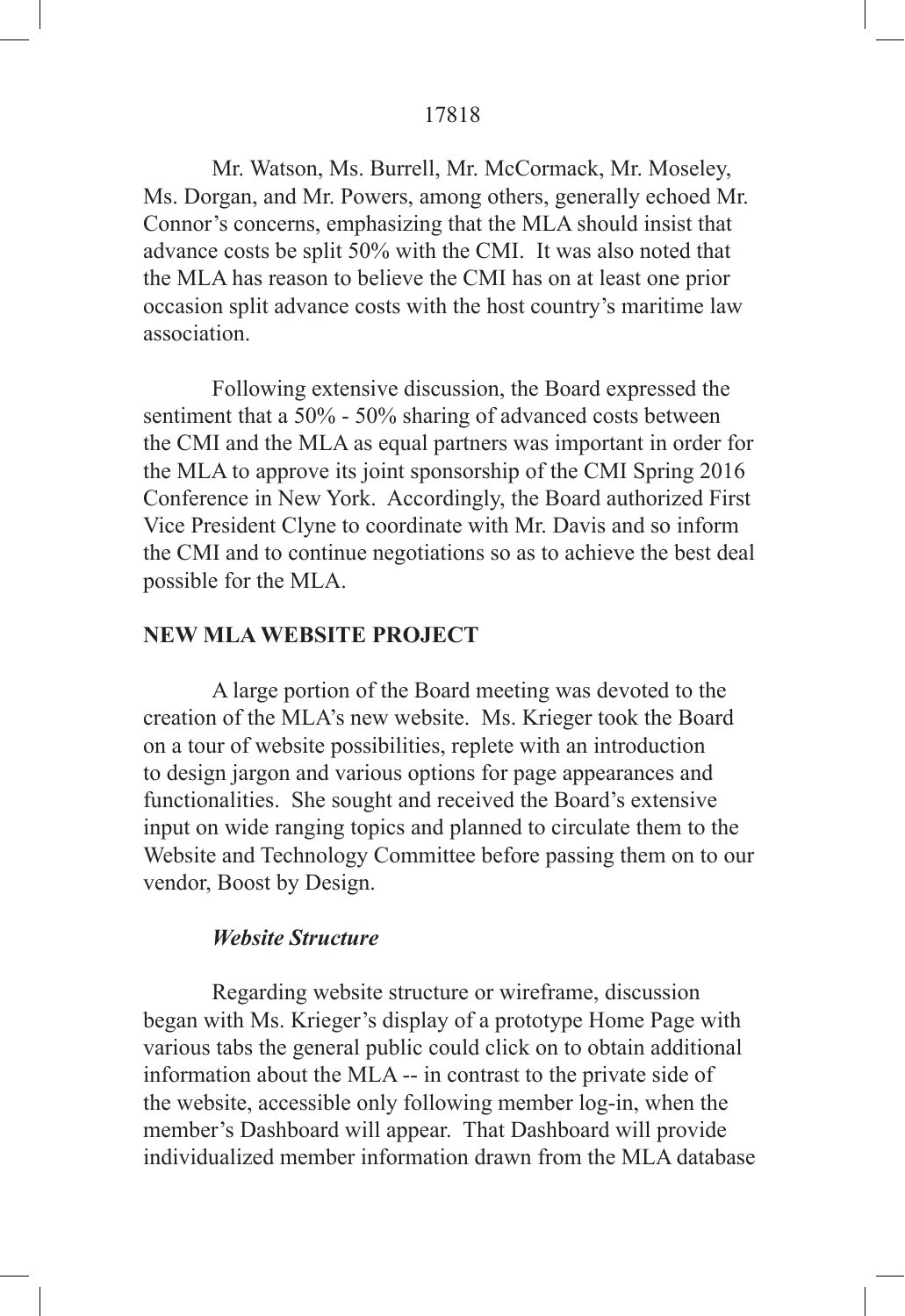in four or so widgets: Breaking News; Committee News, for those committees on which the member has chosen to participate; Upcoming Events, highlighting the most immediate; and Forum Discussions in which the member has chosen to participate.

It was recognized that there would be varying degrees of access to documents stored on the website. For instance, the general public would continue to have access to final versions of Library documents such as *amicus* briefs, meeting minutes, and historical documents; members would have in addition access to their committees' work-in-progress documents; and officers and directors would have restricted access to working documents related to association management.

 The website's visual and aesthetic appearance was discussed at length. The Board was clear that stereotypical photos of courthouse columns or scales of justice would be inappropriate for the MLA and that instead photos of various working vessels (both modern and historic); port infrastructure, bridges, drilling rigs, and lighthouses; maritime personnel; navigational equipment; and other nautical scenes would appropriately convey the MLA brand. Photos identifying a vessel's name or ownership would be avoided. And to increase variety, it was recommended that website photos could cycle via Flash Player and that each committee could post pertinent photos on its own committee page. Mr. Walsh offered to assist in collecting photos to achieve these goals.

A page dedicated to helpful resources with links to other websites was also addressed. Some of the ideas mentioned included links to American Maritime Cases, USCG Districts, the National Vessel Documentation Center, P&I Clubs, Ship Finder, Equasis, currency exchange rates (SDR), and the CMI, as examples. There was interest in eventually making this resource page the go-to maritime page, so its list of possible links will no doubt grow substantially.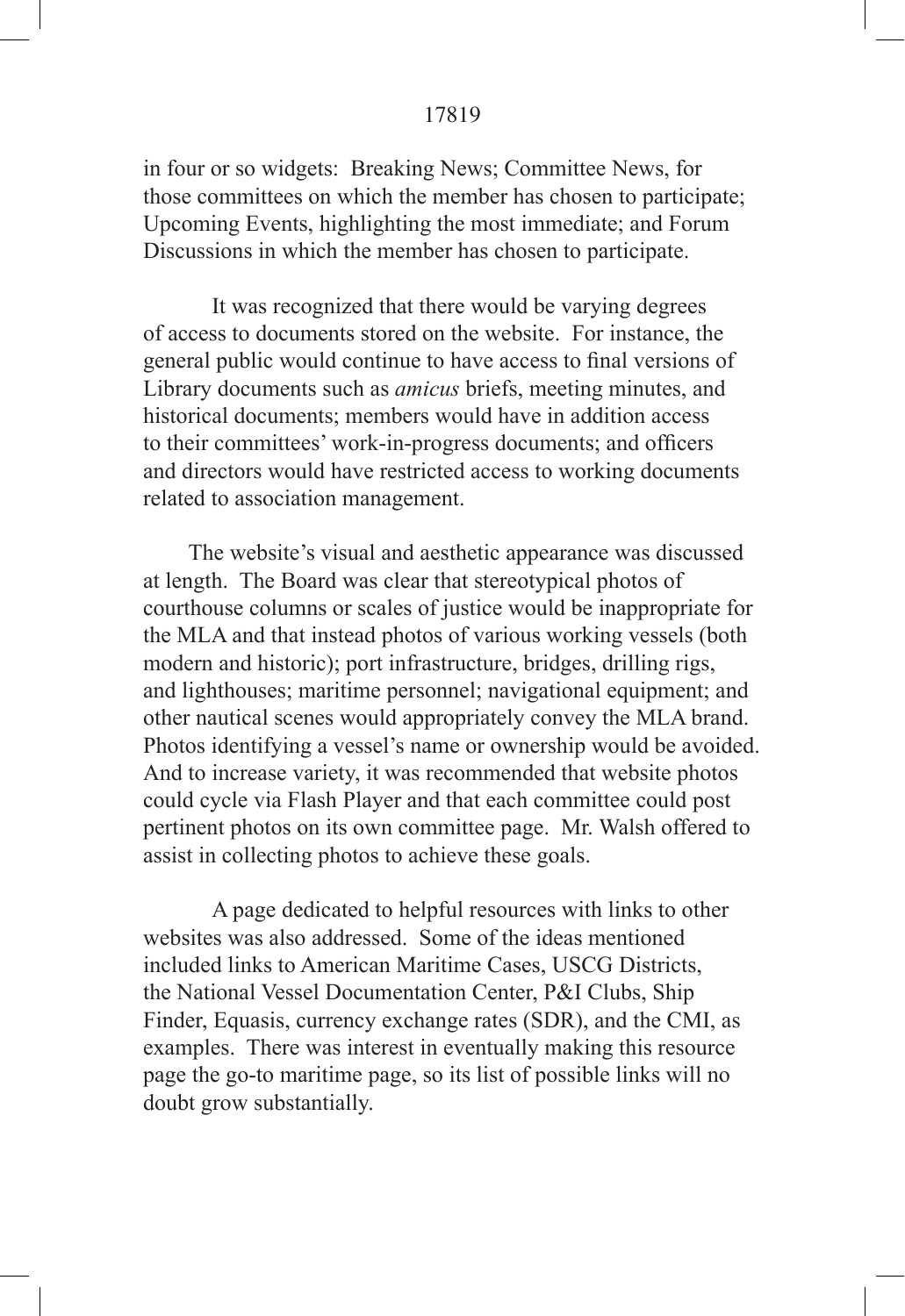#### *MLA Database*

While there is certainly overlap with wireframe issues, the second major topic in developing our new website goes on behind the scenes and involves preserving the MLA membership database, ensuring its smooth transfer from the current to the new website, while modernizing its functionality and interactive features.

The following updates were discussed for possible implementation: Streamlining membership application procedures with online submission of application forms and supporting letters; updating membership contacts, providing for the uploading of head shot photos and links to the member's firm website; automating dues invoicing and late reminders, including personalized notice of tardiness immediately upon a member's logging-in; and enhancing credit card or PayPal payment of dues, MLA dinners, and meeting registrations. Security and privacy concerns are paramount.

Improved sorting and report generation was also addressed. Facilitating sorting of the membership directory by name, firm, region, membership class, year of election, etc. was considered essential, as for example when a potential client is looking for representation or when an Associate Lawyer applicant is looking for a Proctor member's letter of support. In addition, for the purposes of association management, the ability to quickly obtain a variety of administrative reports ranging from delinquent dues listings, to regional membership totals, to membership age analyses all would be useful.

With training by Boost by Design, it is anticipated that these sorts of enhanced, automated functionalities will markedly assist MLA Administrator Robin Becker's day-to-day duties managing our database.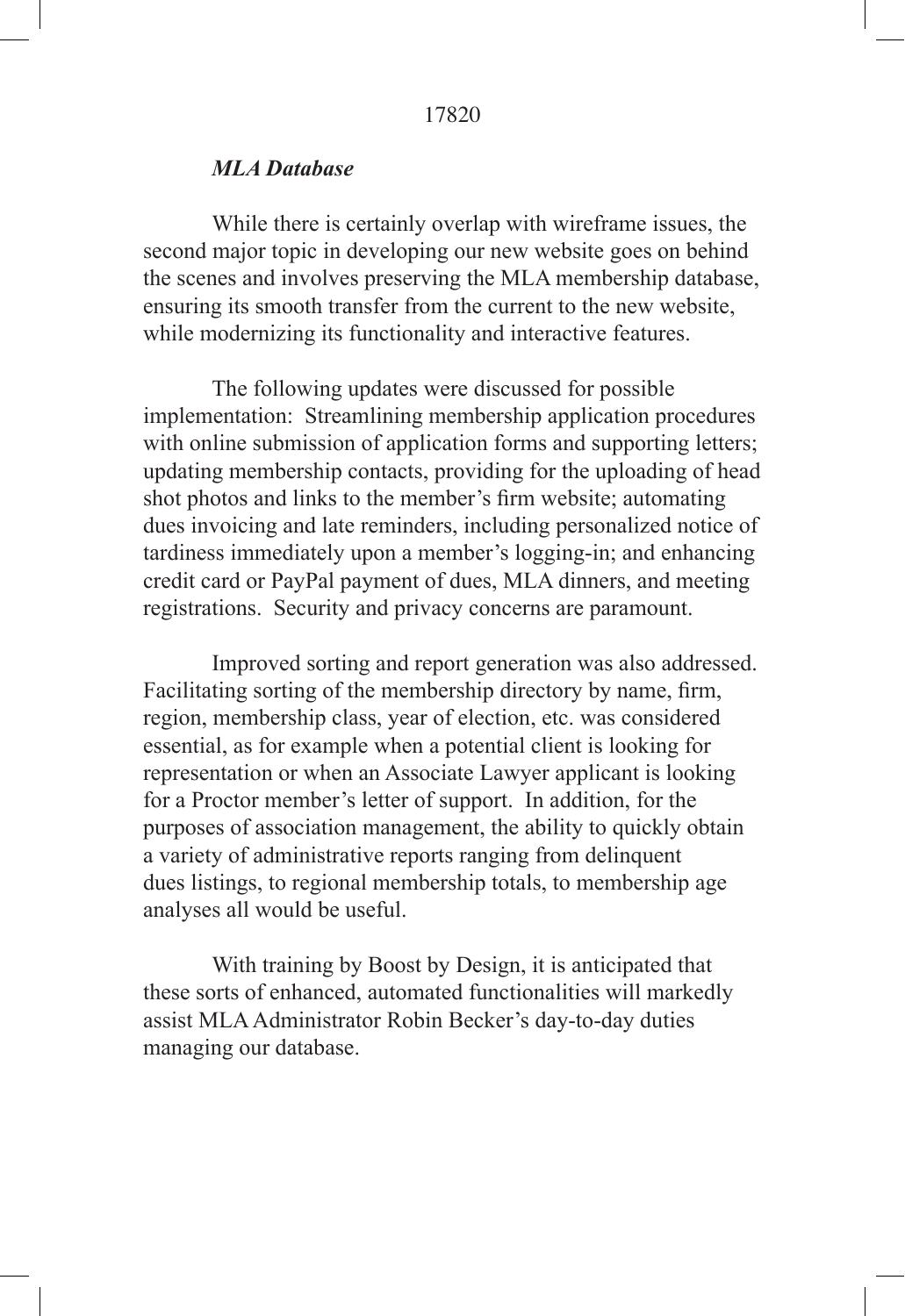## *Recurring Questions*

Several recurring questions arose, made more poignant with the approaching rollout of the new website.

First, how protective should we be regarding access to member contact information? Traditionally, downloading information can only be accomplished one MLA member at a time – to deter marketers' blast emails from inundating our membership. The Board continues to believe that deterrence is appropriate. Current MLA policies do, however, allow certain related organizations and members to purchase email blasts of approved communications to all members. Revisiting this policy may be appropriate in conjunction with the rollout, as noted in the approved minutes of the Board's May 2, 2013, meeting.

Second, the Board again addressed, as it has several times over the past decade, the cost of printing and mailing *The MLA Report* and the *MLA Proceedings* versus making those publications available only online, in order to save both paper and expenses. With the new website it will be feasible (on the member's Dashboard, for example) to present members an "opt out" decision to discontinue receipt of hard copies, which would be recorded in the MLA database. This will be further addressed by the Board before rollout.

Other ongoing Board projects such as updating the *Committee Chairs' Guide* and policies regarding the reprinting of MLA publications will be coordinated with the new website's rollout.

President Parrish expressed great appreciation for Ms. Krieger's efforts and the Board enthusiastically supported her continued work on the MLA website, with all looking forward to its rollout in 2014.